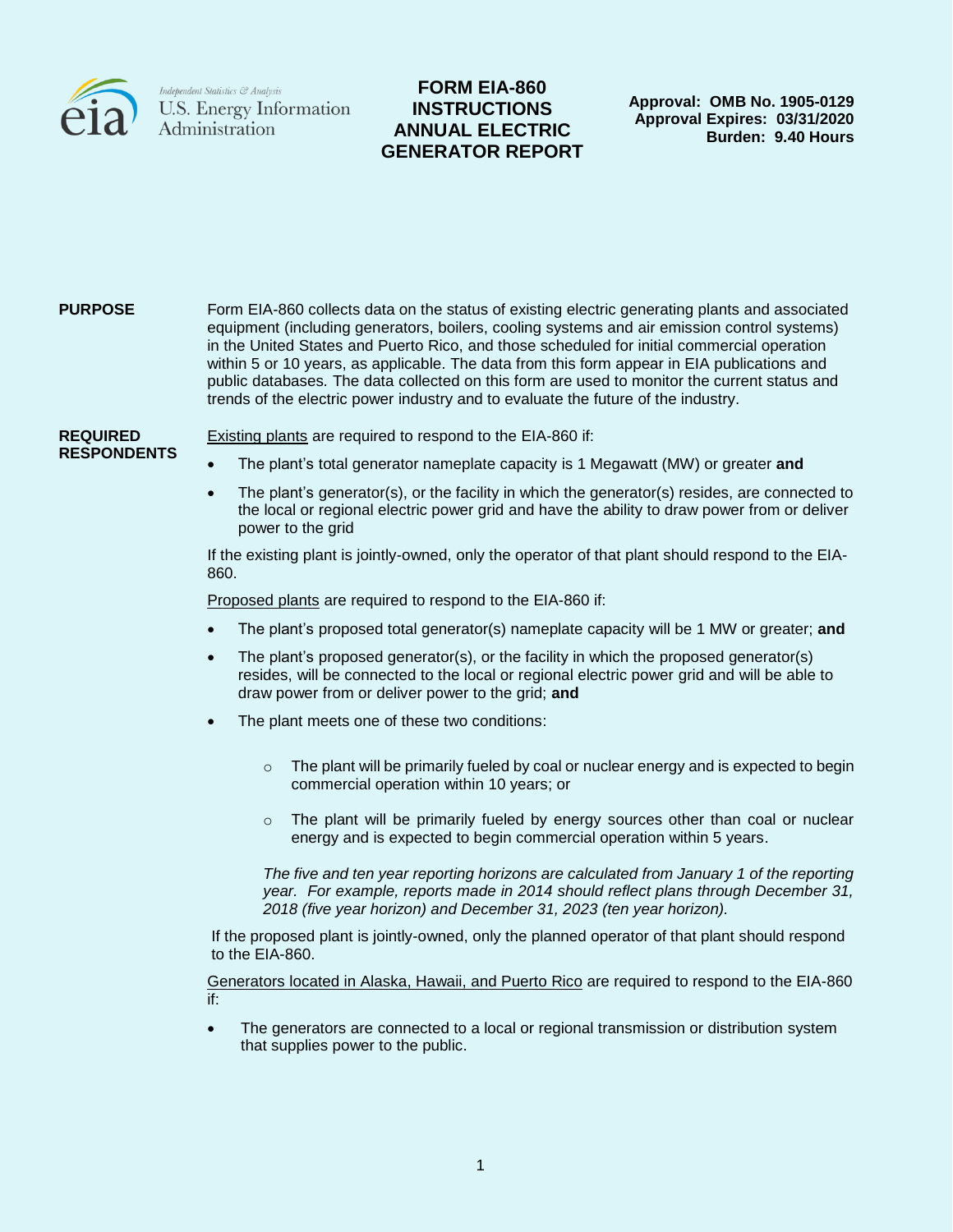

### **FORM EIA-860 INSTRUCTIONS ANNUAL ELECTRIC GENERATOR REPORT**

**Approval: OMB No. 1905-0129 Approval Expires: 03/31/2020 Burden: 9.40 Hours**

#### For all plants:

 The total generator nameplate capacity is the sum of the maximum ratings in MW on the nameplates of all applicable generators at a specific site. For photovoltaic solar, the total generator nameplate capacity is the sum of the AC ratings of the array.

Note that energy storage systems that output electricity or otherwise store energy for the purpose of electricity output are considered to be generators.

#### **RESPONSE DUE DATE**

- 1) Submit the completed Form EIA-860 directly to EIA annually between the first business day of January and the last business day of February. For existing equipment the filing should reflect the status of that equipment as of December 31 of the reporting year. For proposed actions (e.g. planned retirements, planned additions, or planned modifications) the filing should reflect the most up to date information available to the respondent at the time the filing is made. Note: if EIA is late in opening its Internet Data Collection system the filing deadline will be extended day for day (respondents will be notified by email).
	- 2) If subsequent to the submission date for the annual filing a respondent either (a) takes an action, not previously reported to EIA, to add, retire, or uprate/derate generating units or environmental control equipment; or (b) makes a decision, not previously reported to EIA, to add, retire, or uprate/derate generating units or environmental control equipment; then the respondent should notify EIA as soon as practical by an email to EIA-860@eia.gov. EIA staff will then assist the respondent in amending its filing or making a first-time filing.

**METHODS OF FILING RESPONSE** If this is your first time submitting a Form EIA-860, fill out all applicable portions of this form and submit it to: [EIA-860@eia.gov.](mailto:EIA-860@eia.gov) All subsequent filings can be done electronically using EIA's secure e-filing system. This system uses security protocols to protect information against unauthorized access during transmission.

> If you have any questions on filling out this form or have not registered with the e-file Single Sign-On (SSO) system, send an email requesting assistance to: [EIA-860@eia.gov.](mailto:EIA-860@eia.gov)

If you have registered with SSO, log on at [https://signon.eia.doe.gov/ssoserver/login.](https://signon.eia.gov/ssoserver/login)

Please retain a completed copy of this form for your files.

**CONTACTS** If you have a question about the data requested on this form, email [EIA-860@eia.gov](mailto:EIA-860@eia.gov) (preferred) or contact one of the survey managers listed below.

| Suparna Ray         | Alex Mey              | Raymond Chen         |
|---------------------|-----------------------|----------------------|
| Suparna.Ray@eia.gov | Alexander.Mey@eia.gov | Raymond.Chen@eia.gov |
| (202) 586-5077      | $(202)$ 287-5868      | (202) 287-6532       |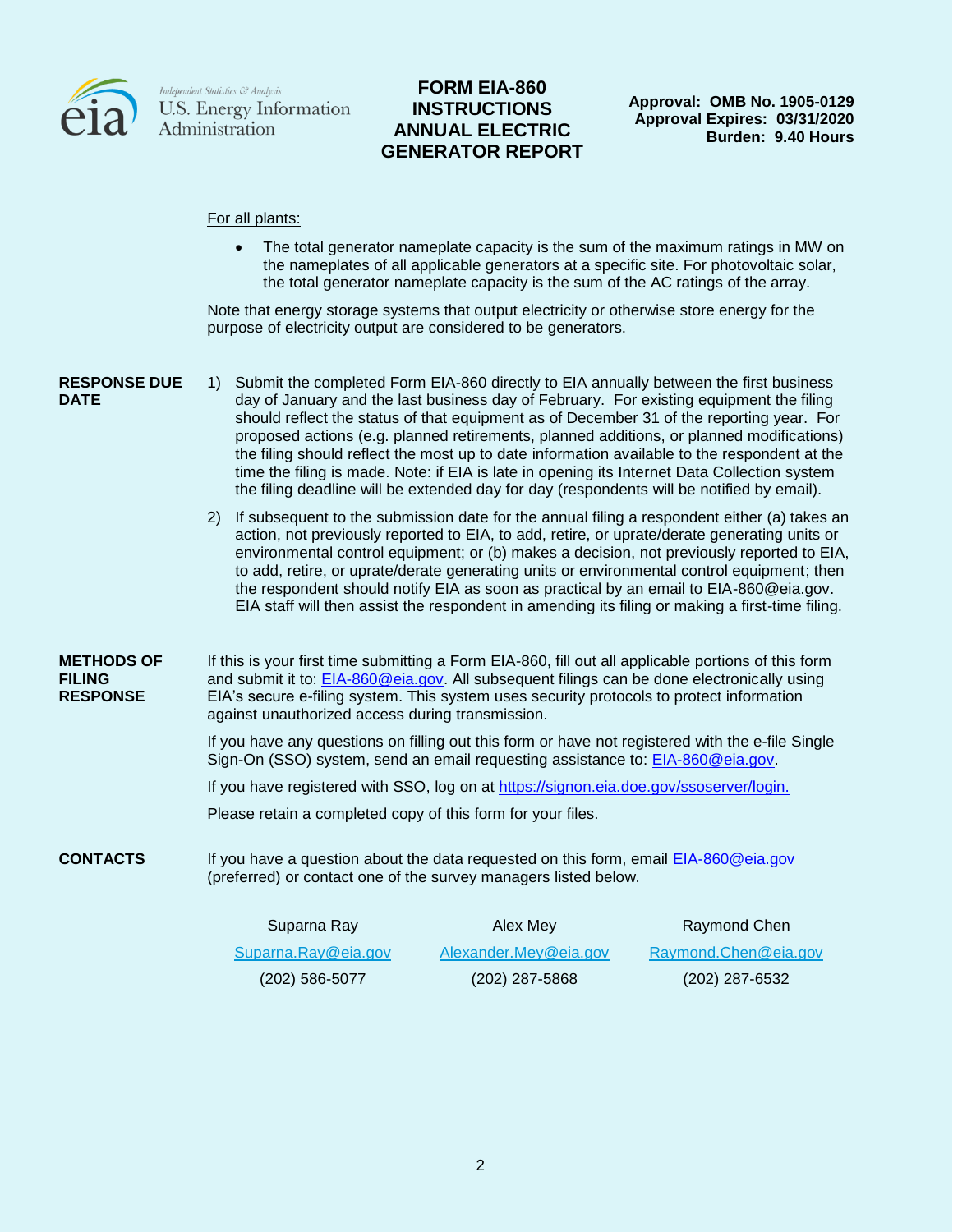

## **FORM EIA-860 INSTRUCTIONS ANNUAL ELECTRIC GENERATOR REPORT**

### **GENERAL INSTRUCTIONS**

- 1. Verify all EIA-provided information. If incorrect, revise the incorrect entry and provide the correct information. Provide any missing information. If filing a paper copy of this form, typed or legible handwritten entries are acceptable.
	- 2. Check all data for consistency with the same or related data that appear in more than one schedule of this form or in other forms or reports submitted to EIA. Use SCHEDULE 7 to explain inconsistencies or anomalies with data or to provide any further details that are pertinent to the data.
	- 3. For planned power plants and/or planned equipment, use planning data to complete the form.
	- 4. Number formats:
		- a. Report in whole numbers (i.e., no decimal points), except where explicitly instructed to report otherwise.
		- b. Indicate negative amounts by using a minus sign before the number.
		- c. Report date information as a two-digit month and four-digit year, e.g., "11 1980."
	- 5. The reporting year is the calendar year that you are filing the survey for. For example, if you are **reporting** data as of December 31, 2013, then the reporting year is 2013.
	- 6. Furnish the requested information to reflect the status of your current or planned operations as of the end of the reporting year. If your company no longer operated a specific power plant as of December 31, report the name of the operator as of December 31 along with related contact information (including contact person's name, telephone number, and email address, if known) in SCHEDULE 7. Do not complete the form for that power plant.
	- 7. The blank hardcopy form can be downloaded from [www.eia.gov/cneaf/electricity/page/forms.html.](http://www.eia.gov/cneaf/electricity/page/forms.html)
	- 8. For definitions of terms, refer to the U.S. Energy Information Administration glossary at [www.eia.gov/glossary/index.html.](http://www.eia.gov/glossary/index.html)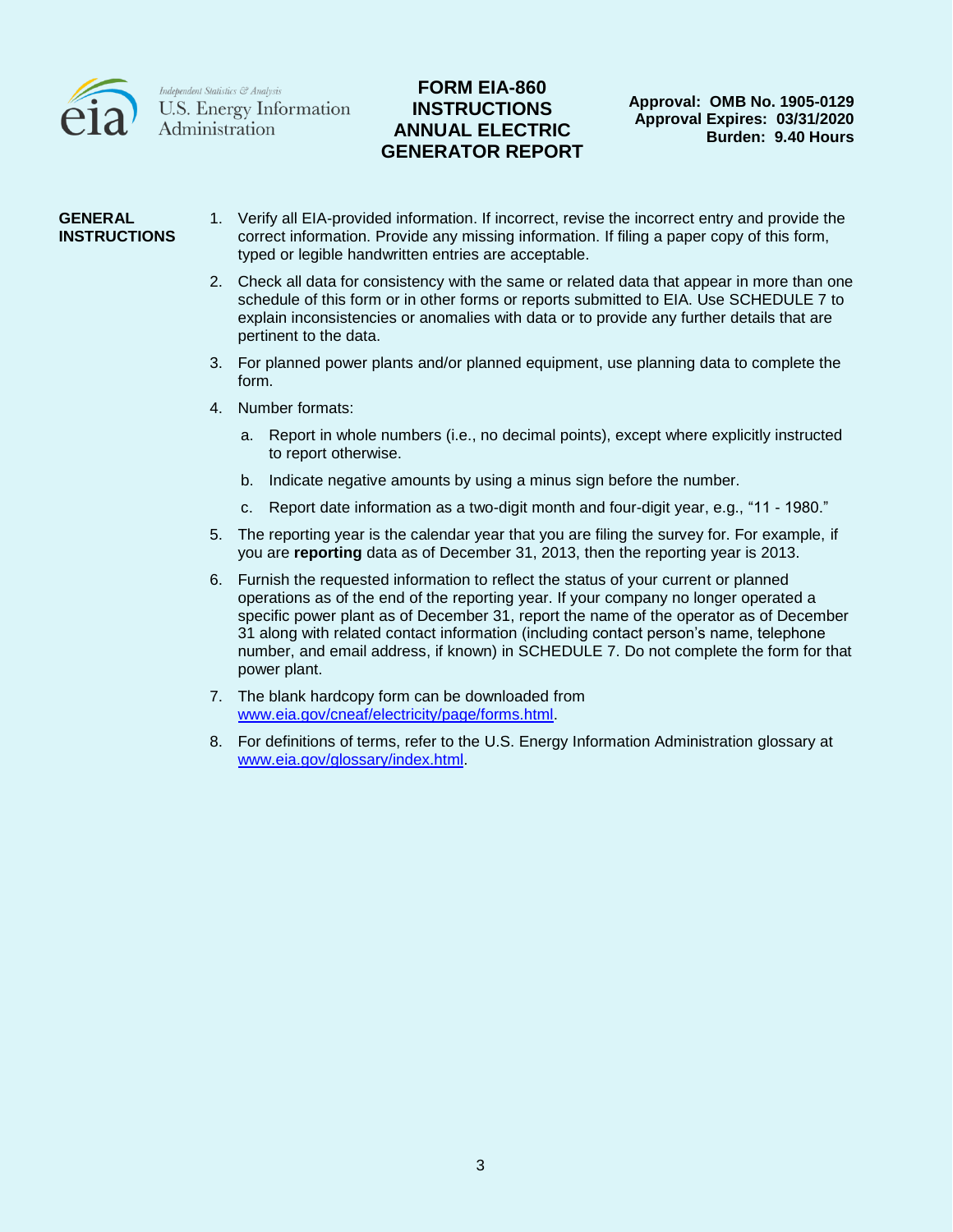

# **FORM EIA-860 INSTRUCTIONS ANNUAL ELECTRIC GENERATOR REPORT**

**Approval: OMB No. 1905-0129 Approval Expires: 03/31/2020 Burden: 9.40 Hours**

#### **ITEM-BY-ITEM INSTRUCTIONS**

### **SCHEDULE 1. IDENTIFICATION**

- 1. **Survey Contact:** Provide the name, title, address, telephone number, cell phone number, and email address for the person that will be the primary contact for this form.
- 2. **Supervisor of Survey Contact:** Provide the name, title, address, telephone number, cell phone number and email address of the primary contact's supervisor.
- 3. **Entity Name and Address:** Provide the name and address of the entity that is reporting for the plants reported on this form.
- 4. **Entity Relationship:** Indicate the relationship between the reporting entity and the power plants reported on this form. Select all that apply: owner, operator, asset manager or other. If you select "Other," provide details in SCHEDULE 7.
- 5. **Entity Type:** Select the category that best describes the entity that owns and/or operates the plants reported on this form from the list below:
	-
	- Federally-Owned Utility **Access 19 and Subdivision Political Subdivision**
	- Investor-Owned Utility (IOU) <br>
	State-Owned Utility (IOU)
	- Independent Power Producer (IPP) Industrial
- Cooperative **Cooperative Cooperative Municipally-Owned Utility** 
	-
	-
	-
	- **Commercial**

### **SCHEDULE 2. POWER PLANT DATA**

Complete one section for each power plant. A plant can consist of a single generator or of multiple generators at a single location. In general a single location will be a contiguous piece of property. Breaks in property lines from publicly owned roads should be ignored when considering whether property is contiguous. Note that in some case a single facility may expand over nearby but discontinuous pieces of property. For example universities in an urban setting may reside on nearby but discontinuous pieces of property. For purposes of reporting the generators owned or operated by this university on nearby but discontinuous pieces of property would be considered to be part of one facility.

For the purpose of wind plants and solar plants, a plant can be defined based on phased expansions or other grouping methodologies used by the reporting entity. Include all plants that are (1) in commercial operation, (2) capable of commercial operation but currently inactive or on standby, or (3) expected to be in commercial operation within 10 years in the case of coal and nuclear units, or within 5 years for all other units.

1. For line 1**, What are the plant name and EIA Plant Code for this plant?** Enter the name of the power plant. When assigning a name to a plant, use its full name (i.e. do not shorten Alpha Generating Station to Alpha) and include as much detail as possible (e.g. Beta Paper Mill, Gamma Landfill Gas Plant, Delta Dam). The plant name may include additional details like owner name and business structure but "Corporation" should be shorted to "Corp" and "Incorporated" should be shortened to "Inc." Enter "NA 1," "NA 2," etc., for unnamed planned facilities.

The EIA Plant Code is generated and provided by EIA upon the initial submission of the Form EIA-860.

2. For line 2, **What is this plant's physical address?** Enter the physical address where the plant is located or will be located. Do not enter the plant's mailing address. Do not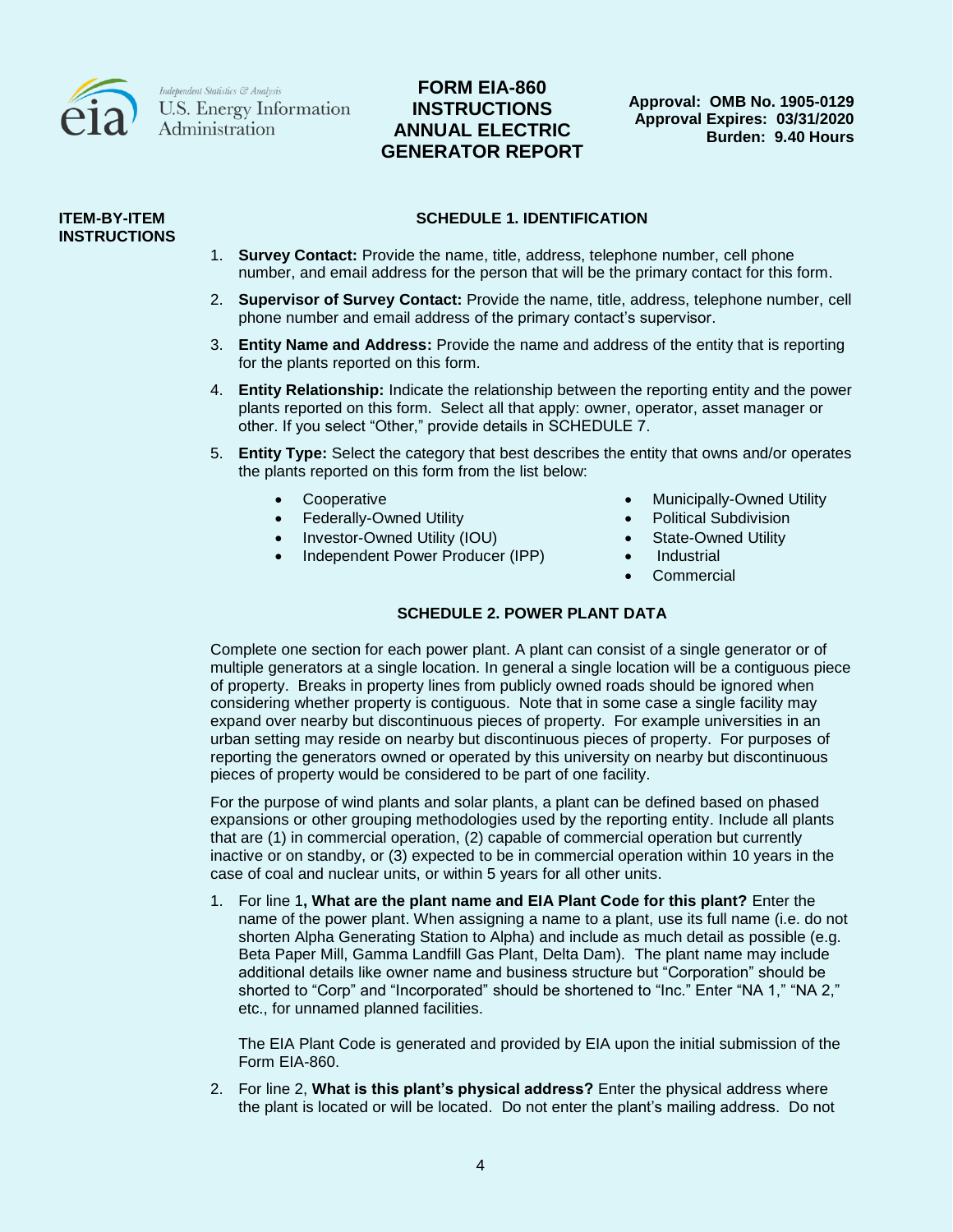

### **FORM EIA-860 INSTRUCTIONS ANNUAL ELECTRIC GENERATOR REPORT**

enter the address of the plant's operator, holding company or other corporate entity. If the plant does not have a single, permanent address, indicate it with a note in SCHEDULE 7.

- 3. For line 3, **What is this plant's latitude and longitude?** Enter the latitude and longitude of the plant in decimal format. The coordinates should relate to a central point within the plant's property such as a generator. Do not enter the coordinates of the plant's operator, holding company or other corporate entity.
- 4. For line 4, **Which North American Electric Reliability Corporation region does this plant operate in?** Select the North American Electric Reliability Corporation (NERC) region in which the plant operates.
- 5. For line 5, **What is this plant's balancing authority?** Select the plant's Balancing Authority. A balancing authority manages supply, demand, and interchanges within an electrically defined area. It may or may not be the same as the Owner of Transmission/Distribution Facilities, requested below. If you believe the plant is connected to more than one balancing authority, explain in SCHEDULE 7.
- 6. For line 6, **What is the name of the principle water source used by this plant for cooling or hydroelectric generation?** Enter the name of the principal source from which cooling water or water for generating power for hydroelectric plants is obtained. If water is from an underground aquifer, provide name of aquifer, if known. If name of aquifer is not known, enter "Wells." Enter "Municipality" if the water is from a municipality. Enter "UNK" for planned facilities for which the water source is not known. Enter "NA" for plants that do not use a water source for cooling or hydroelectric generation.
- 7. The response for line 7, **What is this plant's steam plant type?** is entered by EIA staff for all plants. If you are filling out this form on EIA's Internet Data Collection System and believe that the designation is not accurate, please contact the survey manager.
- 8. For line 8, **Which North American Industry Classification System (NAICS) Code that best describes this plant's primary purpose?** Enter the North American Industry Classification System (NAICS) code found in Table 29 at the end of these instructions that best describes the primary purpose of the plant. Electric utility plants and independent power producers whose primary purpose is generating electricity for sale will generally use code 22. For generators whose primary business is an industrial or commercial process (e.g., paper mills, refineries, chemical plants, etc.) and for which generating electricity is a secondary purpose, use a code other than 22. For plants with multiple purposes, select the NAICS code corresponding to the line of business that generates - or where the chartered intent of the line of business is intended to generate the highest value for the company.
- 9. For lines 9a and 9b, **Does this plant have Federal Energy Regulatory Commission Qualifying Facility (QF) Cogenerator status?** Check "Yes" or "No"; if "Yes" provide all QF docket numbers granted to the facility. Please do not include the prefix (e.g. QF, EWG, etc.) when entering the docket numbers. Only include the numerical portion of the docket number, including dashes.
- 10. For lines 10a and 10b, **Does this plant have Federal Energy Regulatory Commission Qualifying Facility (QF) Small Power Producer status**? Check "Yes" or "No"; if "Yes" provide all QF docket numbers granted to the facility. Please do not include the prefix (e.g. QF, EWG, etc.) when entering the docket numbers. Only include the numerical portion of the docket number, including dashes.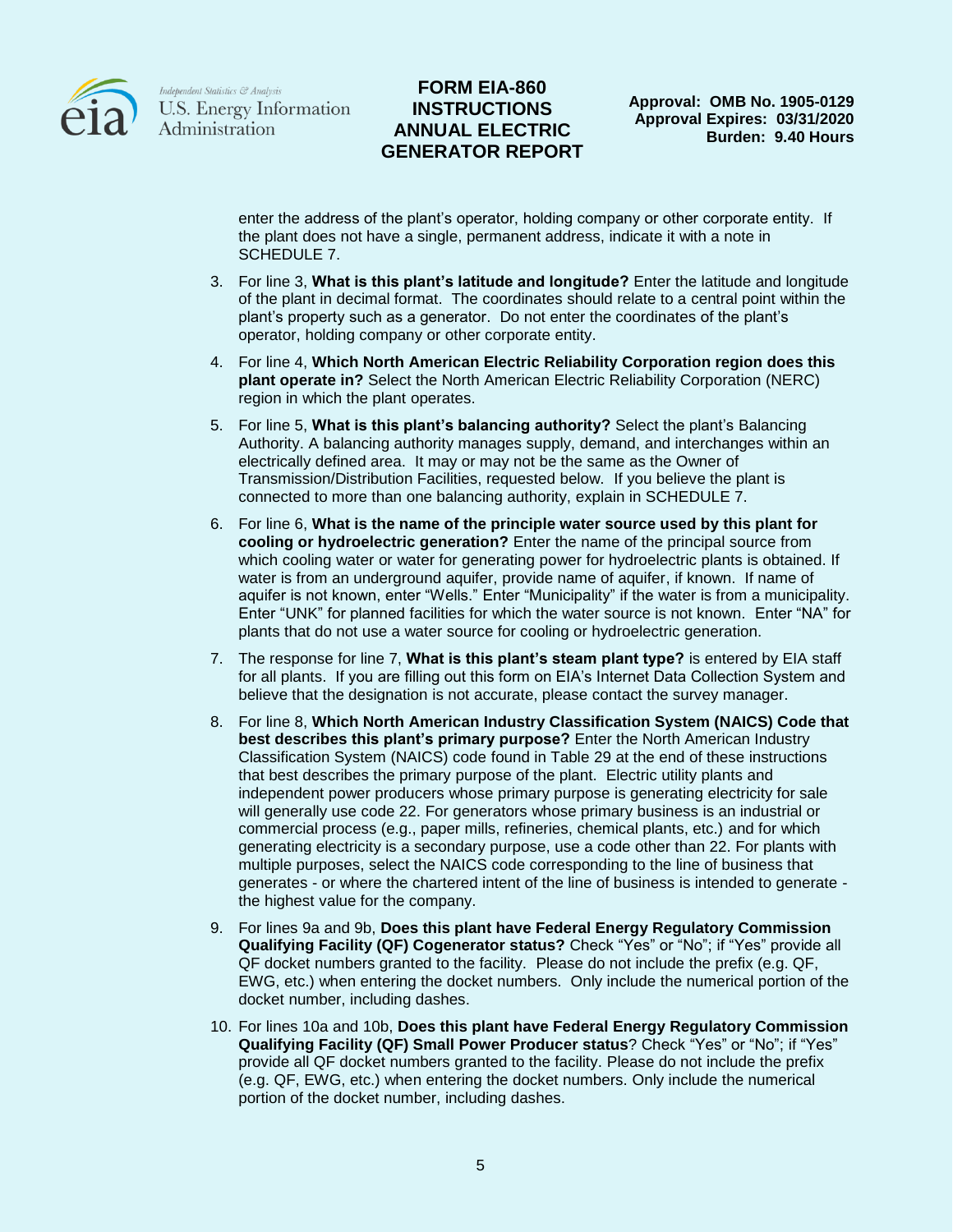

## **FORM EIA-860 INSTRUCTIONS ANNUAL ELECTRIC GENERATOR REPORT**

- 11. For lines 11a and 11b, **Does this plant have Federal Energy Regulatory Commission Qualifying Facility (QF) Exempt Wholesale Generator status**? Check "Yes" or "No"; if "Yes," provide all QF docket numbers granted to the facility. Please do not include the prefix (e.g. QF, EWG, etc.) when entering the docket numbers. Only include the numerical portion of the docket number, including dashes.
- 12. For line 12a, **Is there an ash impoundment (e.g. pond, reservoir) at the plant?** Indicate whether there is an impoundment (e.g. pond, reservoir) at the plant where fly ash, bottom ash or other ash byproducts can be stored.

If you entered "yes" to Question 12a, for Question 12b, **Is this ash impoundment lined?** Indicate whether the impoundment is lined and, in Question 12c, **What was this ash impoundment's status as of December 31 of the reporting year?** select the impoundment's status from the list of codes in Table 1 below.

| <b>Ash Impoundment</b><br><b>Status Code</b> | <b>Ash Impoundment Status Code Description</b>                                                                                                      |
|----------------------------------------------|-----------------------------------------------------------------------------------------------------------------------------------------------------|
| OΡ                                           | Operating - in service (commercial operation)                                                                                                       |
| <b>SB</b>                                    | Standby/Backup - available for service but not normally used<br>for this reporting period                                                           |
| OA                                           | Out of service - was not used for some or all of the reporting<br>period but is expected to be returned to service in the next<br>calendar year     |
| OS                                           | Out of service – was not used for some or all of the reporting<br>period and is NOT expected to be returned to service in the<br>next calendar year |

### **Table 1. Ash Impoundment Status Codes and Descriptions**

- 13. For line 13, **Who is the current owner of the transmission lines and/ or distribution facilities that this plant is interconnected to?** Enter the name of the current owner of the transmission or distribution facilities to which the plant is interconnected and which receives or may receive the plant's output. If the plant is interconnected to multiple owners, enter the name of the principal owner and list the other owners and their roles in SCHEDULE 7.
- 14. For line 14, **What is this plant's grid voltage at the point(s) of interconnection to transmission or distribution facilities?** Enter up to three grid voltages, in kilovolts, at the points of interconnection to the transmission/distribution facilities. If the plant is interconnected to more than three transmission/distribution facilities, enter the three highest grid voltages.
- 15. For Line 15, **Does this facility have energy storage capabilities?** Indicate whether this facility has the capability to store excess electrical generation. Please note energy storage is not limited to only batteries. Examples of energy storage capabilities that should be reported include batteries, pumped storage, thermal storage supporting electrical generation, flywheels, and compressed air. Note emergency battery rooms used **only** for the safe shutdown of generator units do not need to be reported. Also note that if a facility has an integrated energy storage system located offsite then the energy storage system does not need to be reported at this facility; however the remote energy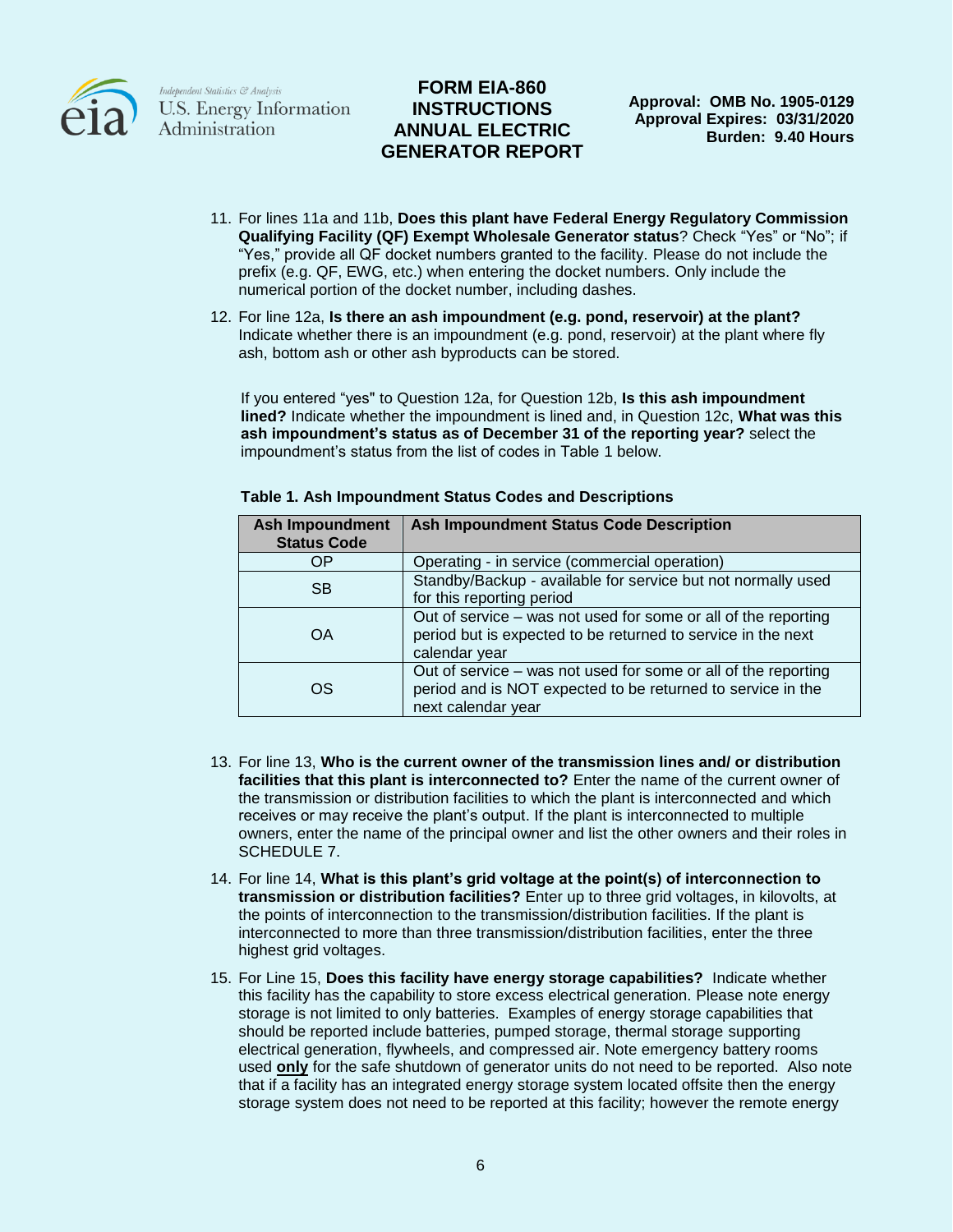

### **FORM EIA-860 INSTRUCTIONS ANNUAL ELECTRIC GENERATOR REPORT**

storage system may need to be reported as a separate facility if it has generating capacity >1 MW.

16. Plants that receive natural gas should answer lines 16a-16d.

For line 16a, **If this facility has an existing natural gas-fired generator for which it has pipeline connection to a Local Distribution Company (LDC), provide the name of the LDC,** Identify the name(s) of the a natural gas Local Distribution Company to which the facility is directly connected.

For line 16b, **If this facility has an existing natural gas-fired generator and has a pipeline connection other than to a Local Distribution Company**, provide the name(s) of the owner or operator of each natural gas pipeline that connects directly to this facility or that connects to a lateral pipeline owned by this facility. Identify the name(s) of the natural gas pipeline(s) that connect to the facility or that connect to a lateral pipeline owned by the facility.

For line 16c, **Does this facility have on-site natural gas storage?** Specify whether the facility has on-site natural gas storage.

For line 16d, **If this facility has on-site storage of natural gas, does the facility have the capability to store the natural gas in the form of liquefied natural gas?** Specify whether the facility has the capability to store natural gas in the form of liquefied natural gas.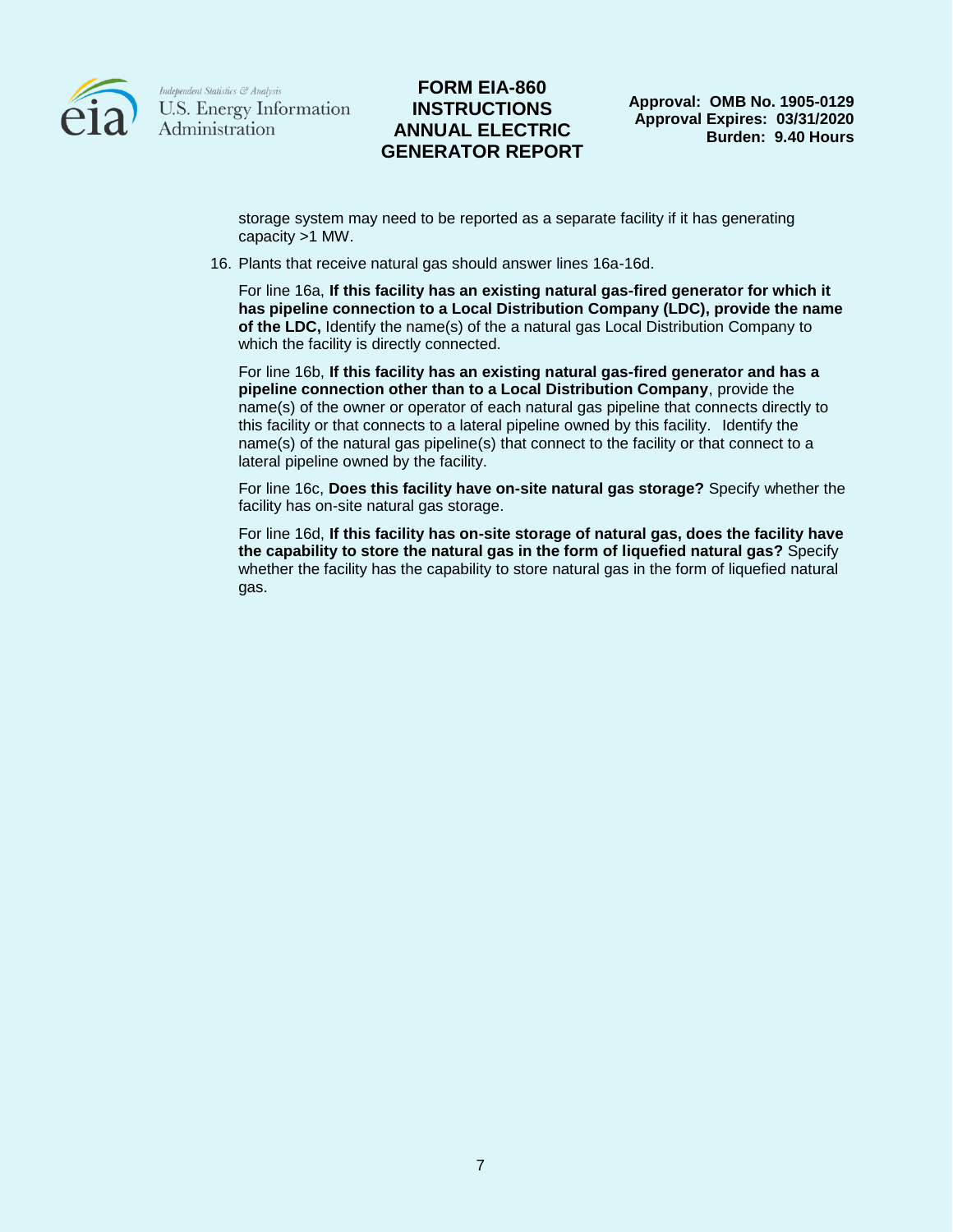

## **FORM EIA-860 INSTRUCTIONS ANNUAL ELECTRIC GENERATOR REPORT**

#### **SCHEDULE 3. GENERATOR INFORMATION**

Complete SCHEDULE 3 for each generator at this plant that is:

- In commercial operation;
- Capable of commercial operation but currently inactive or on standby;
- Retired;
- Expected to be in commercial operation within 10 years in the case of coal and nuclear generators; or
- Expected to be in commercial operation within 5 years for all generators other than coal and nuclear generators.
- 1. Do **not** report auxiliary generators that are typically used solely for blackstart or maintenance purposes.
- 2. For generators associated with wind and solar plants, a generator can be any grouping of photovoltaic panels or wind turbines with similar characteristics (e.g. manufacturer, technical parameters, location, commercial operating date, etc.).
- 3. Treat energy storage facilities as generators and provide all necessary data requested below.
- 4. Include generators with maximum capability of less than 1 MW if located at a plant with a total nameplate capacity of 1 MW or greater.
- 5. To report a new generator, use a separate and blank section of SCHEDULE 3.
- 6. To report a new generator that has replaced one that is no longer in service, update the status of the generator that has been replaced along with other related information (e.g., retirement date), then use a separate and blank section of SCHEDULE 3 to report all of the applicable data about the new generator.
- 7. Each generator must be uniquely identified within a plant. The EIA cannot use the same generator ID for the new generator that was used for the generator that was replaced.

### **SCHEDULE 3. PART A. GENERATOR INFORMATION – GENERATORS**

- 1. For line 1, **What is the generator ID for this generator?** Enter the unique generator identification commonly used by plant management. Generator identification should be the same identification as reported on other EIA forms to be uniquely defined within a plant. For new wind and solar projects a unique generator ID should be used for each installation phase of the project. For new solar projects also select unique generator IDs for fixed tilt arrays having different tilt or azimuth angles. This identification code is restricted to five characters and cannot be changed once provided to EIA.
- 2. For line 2, **What is this generator's prime mover?** Enter one of the prime mover codes in Table 2. For combined cycle units, a prime mover code must be entered for each generator.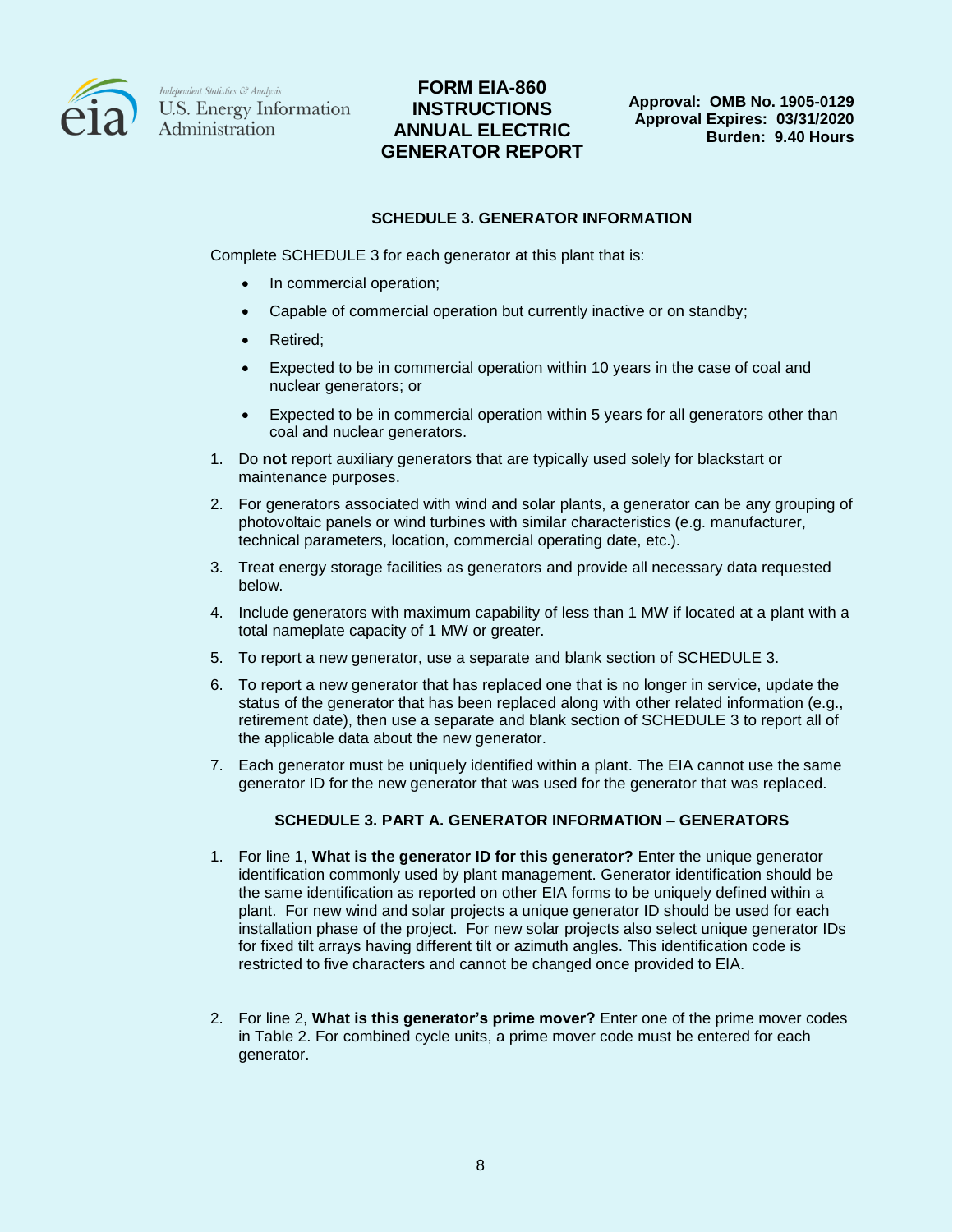

## **FORM EIA-860 INSTRUCTIONS ANNUAL ELECTRIC GENERATOR REPORT**

**Approval: OMB No. 1905-0129 Approval Expires: 03/31/2020 Burden: 9.40 Hours**

| <b>Table 2. Prime Mover Codes and Descriptions</b> |  |  |
|----------------------------------------------------|--|--|
|----------------------------------------------------|--|--|

| <b>Prime Mover Code</b>           | <b>Prime Mover Description</b>                                                                                                                       |
|-----------------------------------|------------------------------------------------------------------------------------------------------------------------------------------------------|
| <b>BA</b>                         | Energy Storage, Battery                                                                                                                              |
| $\overline{\overline{\text{CE}}}$ | Energy Storage, Compressed Air                                                                                                                       |
| <b>CP</b>                         | Energy Storage, Concentrated Solar Power                                                                                                             |
| <b>FW</b>                         | Energy Storage, Flywheel                                                                                                                             |
| <b>PS</b>                         | Energy Storage, Reversible Hydraulic Turbine (Pumped<br>Storage)                                                                                     |
| <b>ES</b>                         | Energy Storage, Other (specify in SCHEDULE 7)                                                                                                        |
| <b>ST</b>                         | Steam Turbine, including nuclear, geothermal and solar steam<br>(does not include combined cycle)                                                    |
| GT                                | Combustion (Gas) Turbine (does not include the combustion<br>turbine part of a combined cycle; see code CT, below)                                   |
| $\overline{C}$                    | Internal Combustion Engine (diesel, piston, reciprocating)                                                                                           |
| CA                                | <b>Combined Cycle Steam Part</b>                                                                                                                     |
| $\overline{\text{CT}}$            | <b>Combined Cycle Combustion Turbine Part</b>                                                                                                        |
| <b>CS</b>                         | Combined Cycle Single Shaft (combustion turbine and steam<br>turbine share a single generator)                                                       |
| CC                                | Combined Cycle Total Unit (use only for plants/generators that<br>are in planning stage, for which specific generator details<br>cannot be provided) |
| <b>HA</b>                         | Hydrokinetic, Axial Flow Turbine                                                                                                                     |
| <b>HB</b>                         | Hydrokinetic, Wave Buoy                                                                                                                              |
| <b>HK</b>                         | Hydrokinetic, Other (specify in SCHEDULE 7)                                                                                                          |
| <b>HY</b>                         | Hydroelectric Turbine (includes turbines associated with<br>delivery of water by pipeline)                                                           |
| <b>BT</b>                         | Turbines Used in a Binary Cycle (including those used for<br>geothermal applications)                                                                |
| PV                                | Photovoltaic                                                                                                                                         |
| <b>WT</b>                         | Wind Turbine, Onshore                                                                                                                                |
| <b>WS</b>                         | Wind Turbine, Offshore                                                                                                                               |
| FC                                | <b>Fuel Cell</b>                                                                                                                                     |
| OT                                | Other (specify in SCHEDULE 7)                                                                                                                        |

Combined heat and power systems often generate steam with multiple sources and generate electric power with multiple prime movers. For reporting purposes, a simple cycle prime mover should be distinguished from a combined cycle prime mover by determining whether the power generation part of the steam system can operate independently of the rest of the steam system. If these system components cannot be operated independently, then the prime movers should be reported as combined cycle types.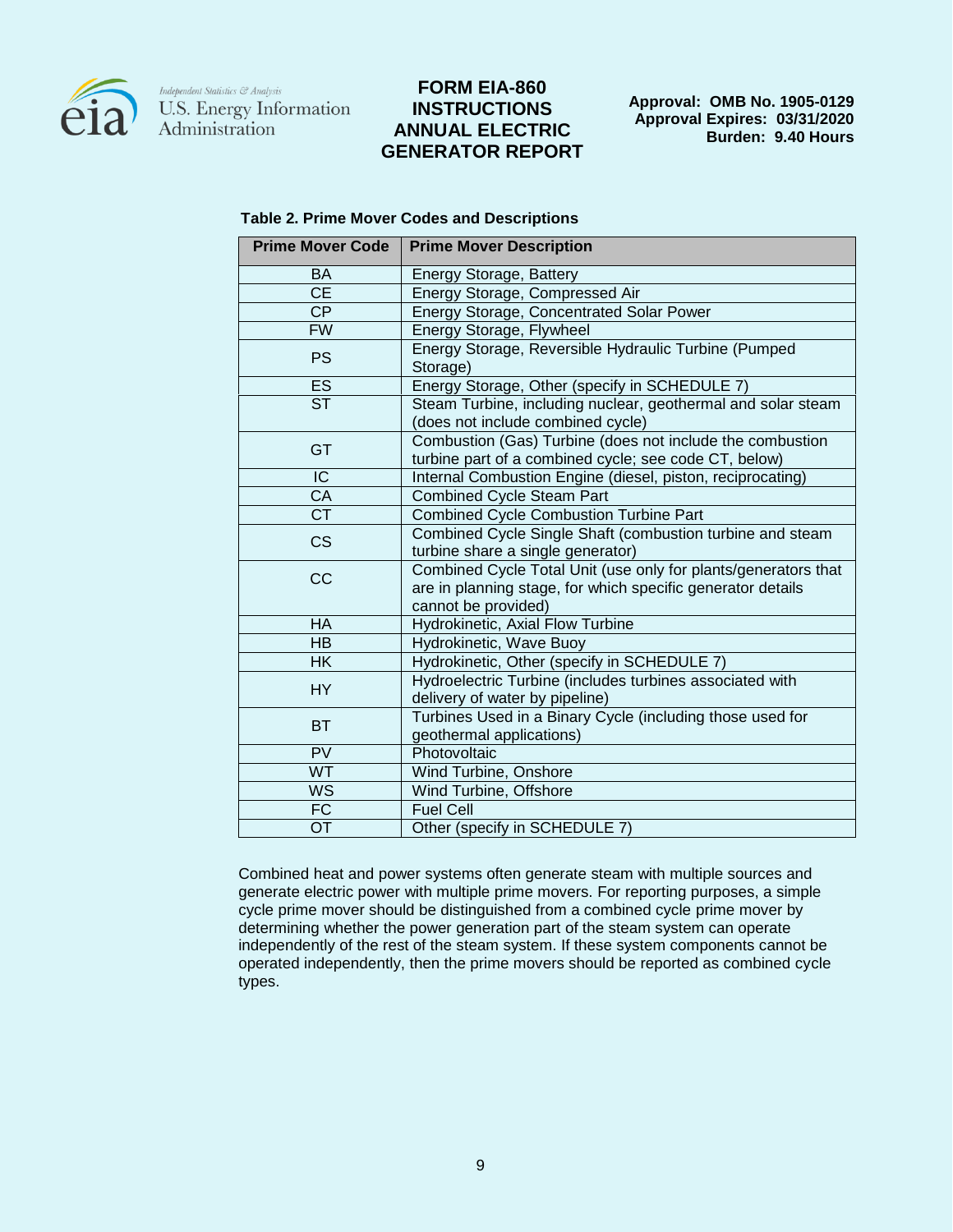

## **FORM EIA-860 INSTRUCTIONS ANNUAL ELECTRIC GENERATOR REPORT**

- 3. For line 3, **What is this generator's unit or multi-generator code? I**f this generator operates as a single unit with another generator (including as a combined cycle unit), enter a unique 4-character code for the unit. All generators that operate as a unit must have the same unit code. Leave blank if this generator does not operate as a single unit with another generator.
- 4. For line 4, **What is this generator's ownership code?** Identify the ownership for each generator using the following codes:

#### **Table 3: Generator Ownership Codes and Descriptions**

| Ownership<br>Code | <b>Ownership Code Description</b>               |
|-------------------|-------------------------------------------------|
|                   | Single ownership by respondent                  |
|                   | Jointly owned with another entity               |
| W                 | Wholly owned by an entity other than respondent |

- 5. For line 5, **Does this generator have duct burners for the supplementary firing of the turbine exhaust gas?** Check "Yes" if 1) the generator has a combined cycle prime mover code of "Combined Cycle Steam Part (CA)" "Combined Cycle Single Shaft (CS)," or "Combined Cycle Total Unit (CC,)" and 2) if the unit has duct-burners for supplementary firing of the turbine exhaust gas. Otherwise, check "No."
- 6. For line 6, **Can this generator operate while bypassing the heat recovery steam generator?** Check "Yes" if 1) the generator has a combined cycle prime mover code of "Combined Cycle Combustion Turbine Part (CT)" or "Combined Cycle Total Unit (CC)" and 2) the combustion turbine can operate while bypassing the heat recovery steam generator. Otherwise, check "No."
- 7. For line 7a, **For this generator what is the RTO/ISO LMP price node designation?** If this generator operates in an electric system operated by a Regional Transmission Organization (RTO) or Independent System Operator (ISO) and the RTO/ISO calculates a nodal Locational Marginal Price (LMP) at the generator location, then provide the nodal designation used to identify the price node in RTO/ISO LMP price reports.

For line 7b, **For this generator what is the RTO/ISO location designation for reporting wholesale sales data to FERC?** If this generator operates in an electric system operated by a Regional Transmission Organization (RTO) or Independent System Operator (ISO) and the generator's wholesale sales transaction data is reported to FERC for the Electric Quarterly Report, then provide the designation used to report the specific location of the wholesale sales transactions to FERC. In many cases the RTO/ISO location designation may be the same as the RTO/ISO LMP price node designation submitted in line 7a. In these cases enter the same response in both line 7a and line 7b.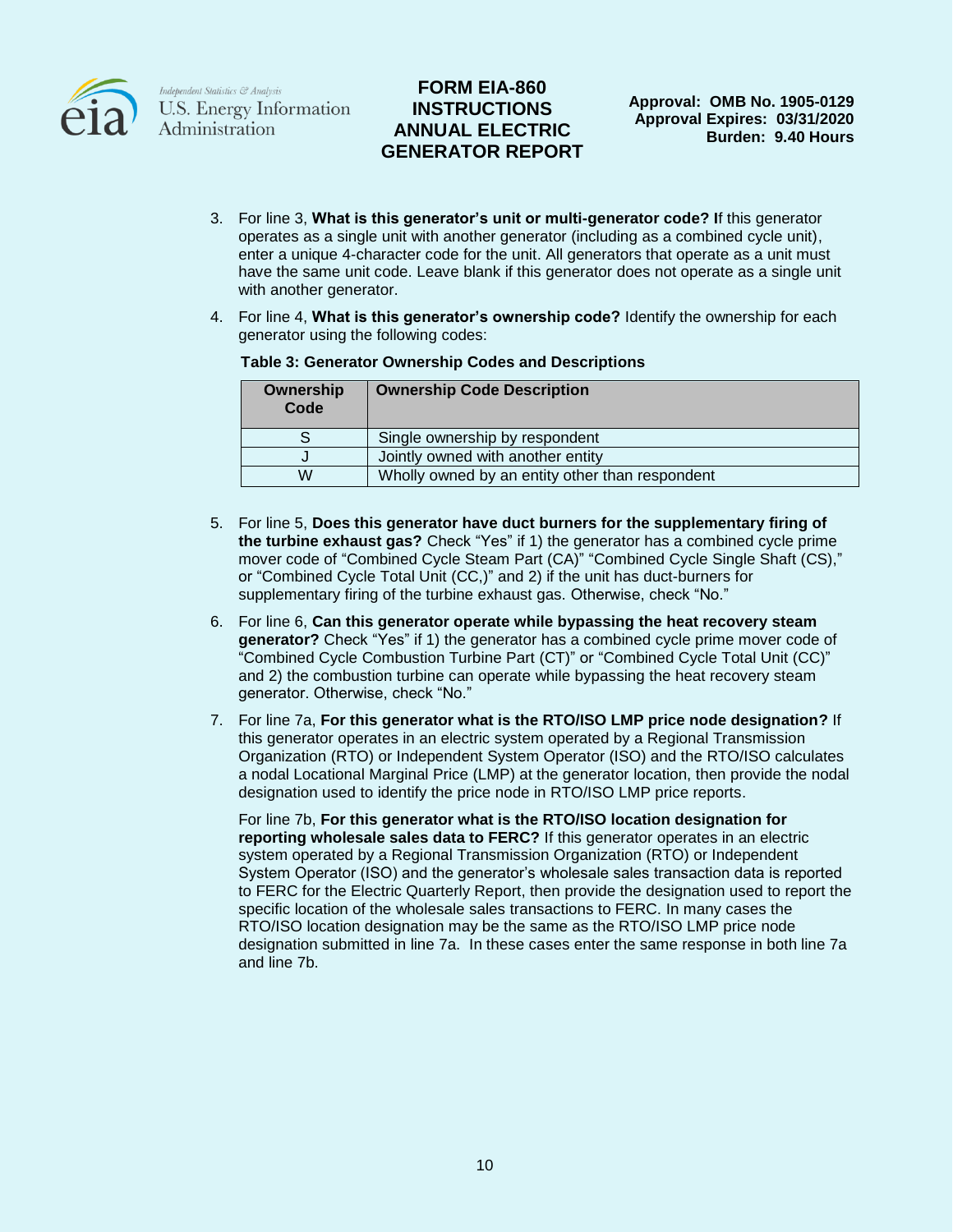

## **FORM EIA-860 INSTRUCTIONS ANNUAL ELECTRIC GENERATOR REPORT**

### **SCHEDULE 3, PART B. GENERATOR INFORMATION – EXISTING GENERATORS**

Complete one SCHEDULE 3, Part B for each generator at this plant that is in commercial operation.

1. For line 1a, **What is the nameplate capacity for this generator?** Report the highest value on the generator nameplate in MW rounded to the nearest tenth, as measured in alternating current (AC). If the nameplate capacity is expressed in kilovolt amperes (kVA), first convert the nameplate capacity to kilowatts by multiplying the corresponding power factor by the kVA and then convert to megawatts by dividing by 1,000. Round this value to the nearest tenth. If generator nameplate capacity is less than net summer capacity, provide the reason(s) in SCHEDULE 7. In order to correct erroneous nameplate reported in prior year(s) send an image of the nameplate to [EIA-](mailto:EIA-860@eia.gov)[860@eia.gov.](mailto:EIA-860@eia.gov)

For line 1b, **What is the nameplate power factor for this generator?** Enter the power factor stamped on the generator nameplate. This should be the same power factor used to convert the generator's kilovolt-ampere rating (kVA) to megawatts (MW) as directed for line 1a above. Solar photovoltaic systems, wind turbines, batteries, fuel cells, and flywheels may skip this question.

2. For line 2a, **What is this generator's net capacity?** Enter the generator's net summer and net winter capacities for the primary energy source. Report in MW rounded to the nearest tenth, as measured in alternating current (AC). For generators that are out of service for an extended period or on standby, report the estimated capacities based on historical performance. For generators that are tested as a unit, report a single aggregate net summer capacity and a single aggregate net winter capacity. For hydroelectric generators, report the instantaneous capacity at maximum water flow. For solar photovoltaic generators report the peak net capacity during the day for the generator assuming clear sky conditions on June 21 for summer capacity and on December 21 for winter capacity; assume average seasonal temperatures and average wind speeds for June 21 and December 21, respectively. If net capacity is only available as direct current (DC), estimate the effective AC output and explain in SCHEDULE 7.

Answer the question on lines 2b only if the generator is powered by a photovoltaic solar technology

For line 2b, **What is the net capacity of this photovoltaic generator in direct current (DC) under standard test conditions (STC) of 1000 W/m<sup>2</sup> solar irradiance and 25 degrees Celsius PV module temperature?** Enter the sum of the DC capacity ratings of the photovoltaic modules associated with this generator.

- 3. For line 3, **What minimum load can this generator operate at continuously?** Enter the minimum load (MW) at which the unit can operate continuously. Solar-powered generators are not required to answer this question. For generators operating as a single unit that entered a Unit Code (Multi-Generator Code) on SCHEDULE 3, Part A, Line 3, provide the load when all generators are operating at their minimum load.
- 4. For line 4a, **Was an uprate or derate project completed on this generator during the reporting year?** Check "Yes" if an uprate or derate project was implemented during the reporting year. Check "No" if it was not. If both an uprate and derate were implemented during the reporting year, check "Yes" and explain in SCHEDULE 7.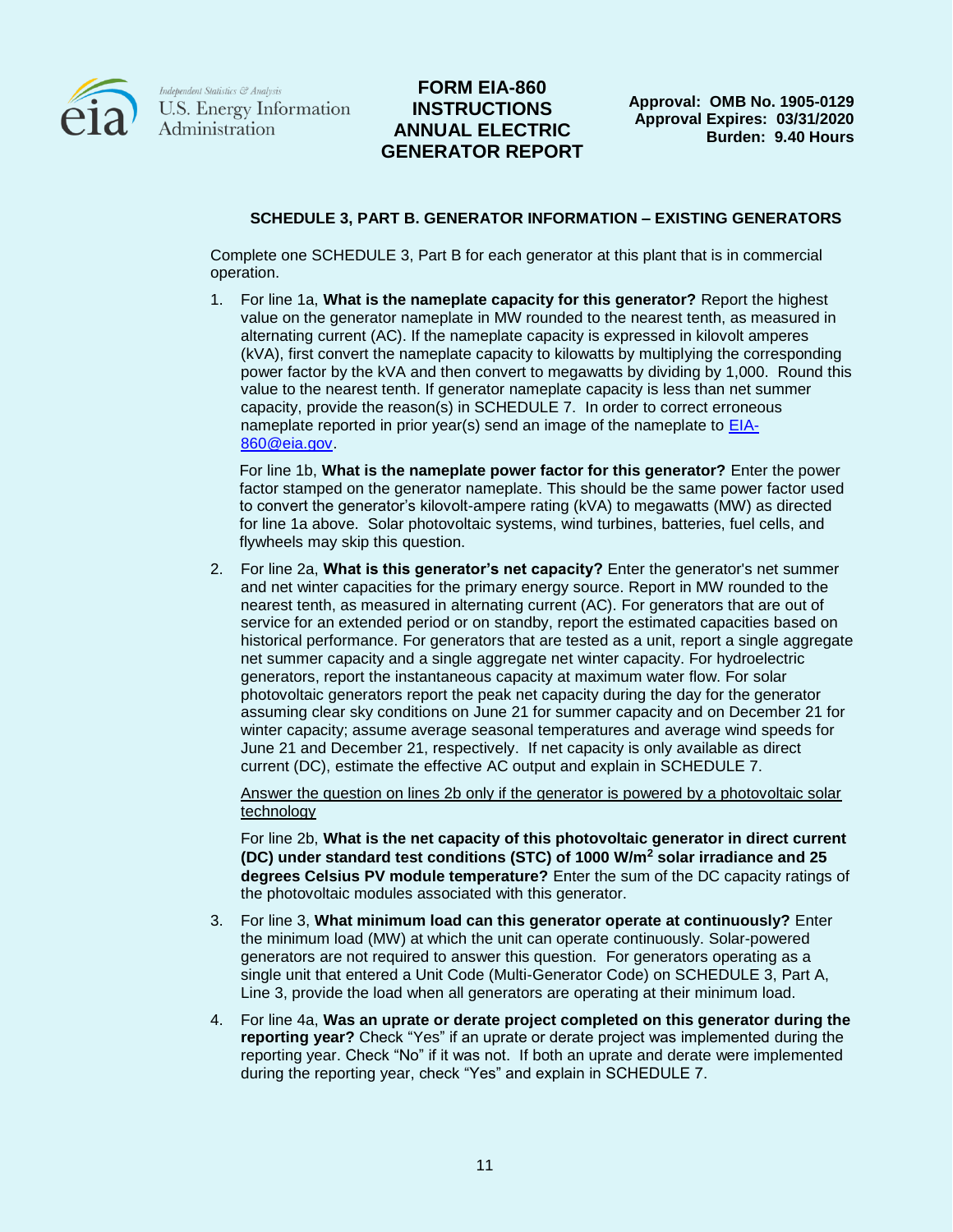

## **FORM EIA-860 INSTRUCTIONS ANNUAL ELECTRIC GENERATOR REPORT**

For line 4b, **When was this uprate or derate project completed?** Enter the date when the uprate or derate project identified in line 4a was completed.

5. For line 5a, **What was the status of this generator as of December 31 of the reporting year?** Enter one of the following status codes:

### **Table 4. Generator Status Codes and Descriptions**

| Code      | <b>Code Description</b>                                                                                                                                                   |
|-----------|---------------------------------------------------------------------------------------------------------------------------------------------------------------------------|
| OP        | Operating - in service (commercial operation) and producing some<br>electricity. Includes peaking units that are run on an as needed<br>(intermittent or seasonal) basis. |
| <b>SB</b> | Standby/Backup - available for service but not normally used (has<br>little or no generation during the year) for this reporting period.                                  |
| OS        | Out of service – was not used for some or all of the reporting period<br>and is NOT expected to be returned to service in the next calendar<br>vear.                      |
| OΑ        | Out of service – was not used for some or all of the reporting period<br>but is expected to be returned to service in the next calendar year.                             |
| <b>RE</b> | Retired - no longer in service and not expected to be returned to<br>service.                                                                                             |

For line 5b, **If Is this generator equipped to be synchronized to the grid?** If the status code entered on line 5a is standby (SB), check "Yes" if the generator is currently equipped to be synchronized to the grid when operating. Check "No" if it is not.

- 6. For line 6, **When did this generator begin commercial operation?** Enter the month and year of initial commercial operation in the format MM-YYYY.
- 7. For line 7, **When was this generator retired?** Enter the month and year that the generator was retired in the format (MM-YYYY).
- 8. For line 8, **If this generator will be retired in the next ten years, what is its estimated retirement date?** If you expect this generator to be retired in the next 10 years, enter your best estimate for this planned retirement date in the format MM-YYYY.
- 9. For line 9 **Is this generator associated with a combined heat and power system?** Check "Yes" if this generator is associated with a combined heat and power system. Check "No" if it is not.
- 10. For line 10, **Is this generator part of a topping or bottoming cycle?** If you checked "Yes" on line 9, check "Topping" if this generator is part of a topping cycle. In a topping cycle system, electricity is produced first and any waste heat from that production is used in a manufacturing or commercial application. Check "Bottoming" if this generator is part of a bottoming cycle. In a bottoming cycle system, thermal output is used in a process other than electricity production and any waste heat is then used to produce electricity.
- 11. For line 11, **What is this generator's predominant energy source?** Enter the energy source code for the fuel used in the largest quantity (Btus) during the reporting year to power the generator. For generators that are out of service for an extended period of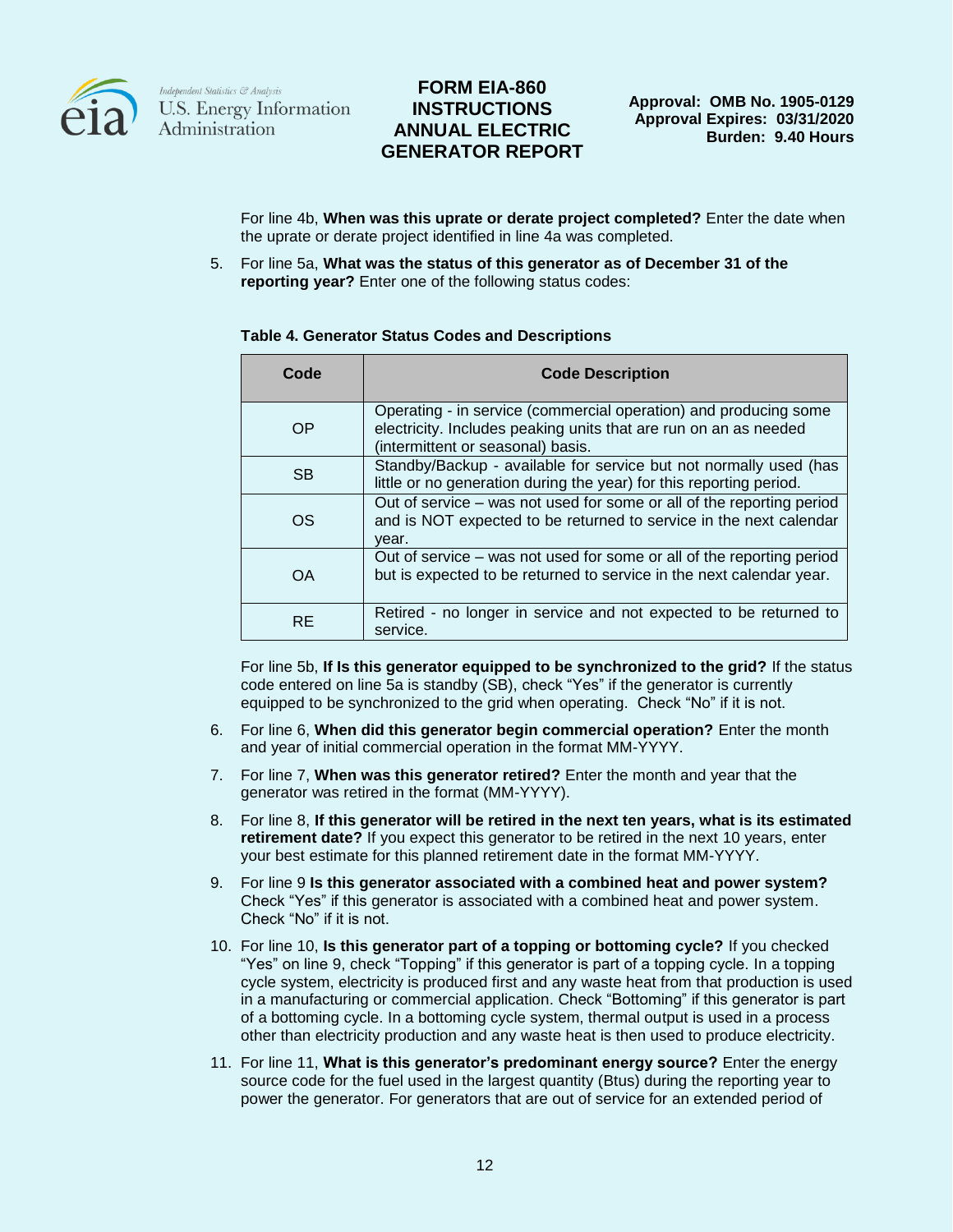

### **FORM EIA-860 INSTRUCTIONS ANNUAL ELECTRIC GENERATOR REPORT**

**Approval: OMB No. 1905-0129 Approval Expires: 03/31/2020 Burden: 9.40 Hours**

time or on standby, report the energy sources based on the generator's latest operating experience. For generators driven by turbines using steam that is produced from waste heat or reject heat, report the original energy source used to produce the waste heat (reject heat). Do not include fuels expected to be used only for start-up or flame stabilization. Select the appropriate energy source code from Table 28 in these instructions.

- 12. For line 12, **What are the energy sources used by this generator's combustion units for start-up and flame stabilization?** If the prime mover is steam turbine (ST), report the energy sources used by the combustion unit(s) associated with this generator for start-up and flame stabilization; otherwise leave blank. Select the appropriate energy source code from Table 28 in these instructions.
- 13. For line 13, **What is this generator's second most predominant energy source?** Enter the energy source code for the energy source used in the second largest quantity (Btus) during the reporting year to power the generator. DO NOT include a fuel used only for start-up or flame stabilization. For generators driven by turbines using steam that is produced from waste heat or reject heat, report the original energy source used to produce the waste heat or reject heat. Select the appropriate energy source code from Table 28 in these instructions.
- 14. For line 14, **What other energy sources are used by the generator?** Enter the codes for other energy sources that can be used by the generator to generate electricity: first, list the energy sources actually used in order of predominance (based on quantity of Btus), then list ones that the generator was capable of using but was not used to generate electricity during the last 12 months. For generators that are out of service for an extended period of time or on standby, report the energy sources based on the generator's latest operating experience. For generators driven by turbines using steam that is produced from waste heat or reject heat, report the original energy source used to produce the waste heat or reject heat. Select the appropriate energy source codes from Table 28 in these instructions.
- 15. For line 15, **Is this generator part of a solid fuel gasification system?** Check "Yes" if this generator is part of a solid fuel gasification system. Check "No" if it is not.
- 16. For line 16, **What is the tested heat rate for this generator?** Enter the tested heat rate under full load conditions for all combustible-fueled generators and nuclear-fueled generators. The tested heat rate is the amount of fuel, measured in British thermal units (Btus) necessary to generate one net kilowatt-hour of electric energy. Do not report the actual heat rate, which is the quotient of the total Btu(s), consumed and total net generation. If generators are tested as a unit (not tested individually), report the same test result for each generator. For generators that are out of service for an extended period or on standby, report the heat rate based on the unit's latest test. If the generator is associated with a combined heat and power (CHP) system, and no tested heat rate data are available, report either the manufacturer's specification for heat rate or an estimated heat rate. DO NOT report a heat rate that includes the fuel used for the production of useful thermal output. For Internal Combustion units, a manufacturer's specification or estimated heat rate should be reported, if no tested heat rate is available. If the reported value is not a tested heat rate, specify in SCHEDULE 7.

This information will be protected and not disclosed to the extent that it satisfies the criteria for exemption under the Freedom of Information Act (FOIA), 5 U.S.C. §552, the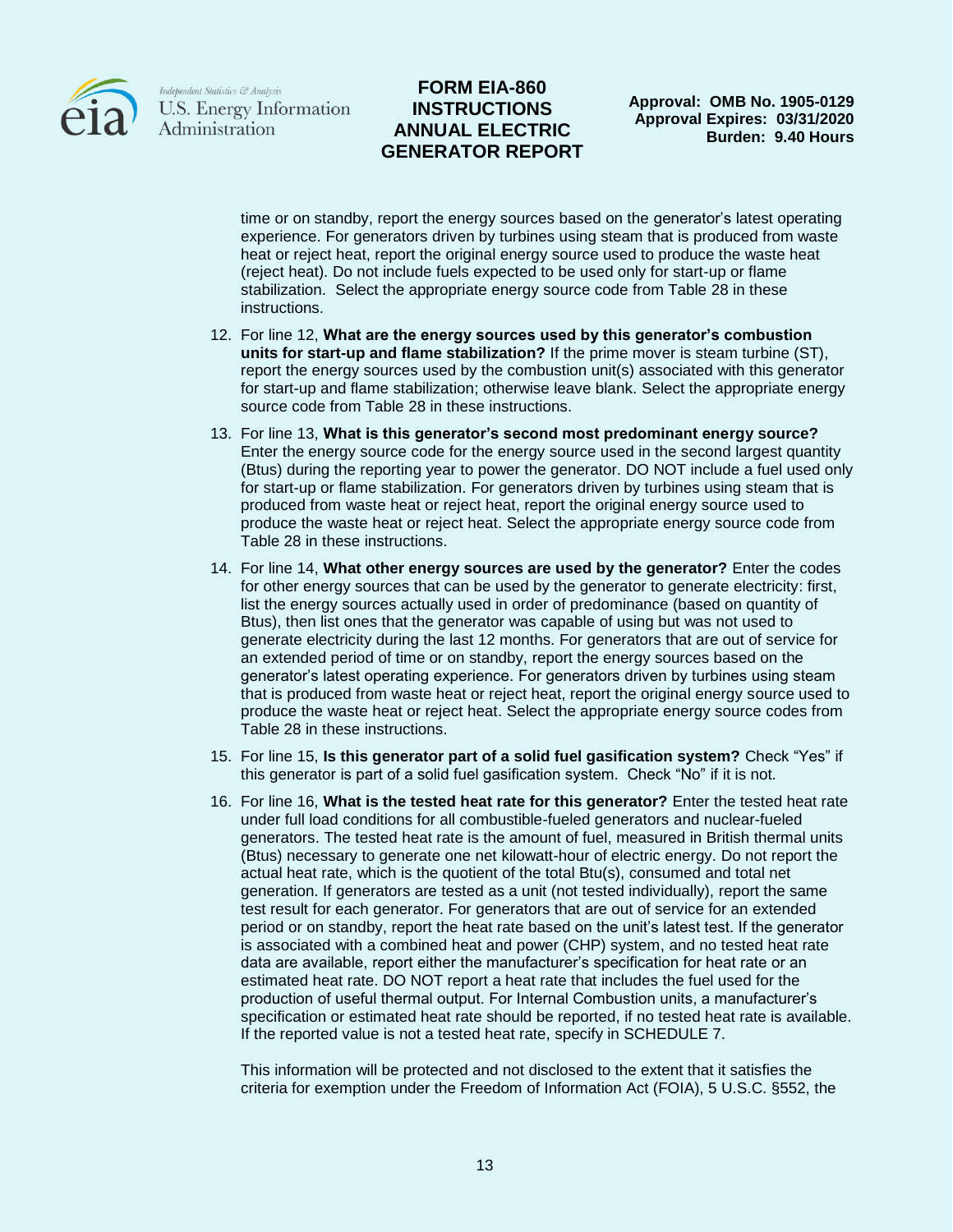

### **FORM EIA-860 INSTRUCTIONS ANNUAL ELECTRIC GENERATOR REPORT**

Department of Energy (DOE) regulations, 10 C.F.R. §1004.11, implementing the FOIA, and the Trade Secrets Act, 18 U.S.C. §1905

- 17. For line 17, **What fuel was used to determine this generator's tested heat rate?** Enter the fuel code for the fuel used to determine the heat rate reported in line 16. Enter "M" if multiple fuels were used to calculate the heat rate reported in line 16. For generators driven by turbines using steam that is produced from waste heat or reject heat, report the original energy source used to produce the waste or reject heat). Select appropriate energy source codes from Table 28 in these instructions.
- 18. For line 18, **Is the generator associated with a carbon dioxide capture process?** Check "Yes" if this generator is associated with carbon dioxide capture. Check "No" if it is not.
- 19. For line 19, **How many wind turbines or hydrokinetic buoys are there at this generator?** Wind generators should enter the number of wind turbines and hydrokinetic generators should enter the number of hydrokinetic buoys. All other generators should enter 0.
- 20. Line 20 is reserved for future use.
- 21. For line 21, **What is the minimum amount of time required to bring this generator from cold shut down to full load?** Select the minimum amount of time required to bring the unit to full load from cold shutdown. Wind and solar-powered generators should not answer this question.
- 22. Line 22 is reserved for future use.

Answer questions on lines 23 and 24 only if generator is fueled by coal or petroleum coke

- 23. For line 23, **What combustion technology applies to this generator?** Select the appropriate combustion technology that applies to the generator.
- 24. For line 24, **What steam conditions apply to this generator?** Select the appropriate steam conditions that apply to the unit.

Answer questions on lines 25 through 28 only if generator is wind-powered

- 25. For line 25, **What is the predominant manufacturer of the turbines at this generator?** Enter the predominant manufacturer of the turbines at the generator. If the predominant manufacturer is not known, enter "UNKNOWN."
- 26. For line 26, **What is the predominant turbine model number at this generator?** Enter the predominant model number. If the predominant model number is not known, enter "UNKNOWN."
- 27. On line 27a, **What is the average annual wind speed at this generator site?** Enter the average annual wind speed in miles per hour for the turbines included in the generator. If more than one value exists, select the one that best represents the turbines.

On line 27b, **What is the International Electrotechnical Commission wind quality class for turbines included in this generator?** Select the wind quality class for the turbines included in the generator, as defined by the International Electrotechnical Commission (IEC 61400-1 ed. 2) and Table 5 below. If more than one wind class exists, select the one that best represents the turbines.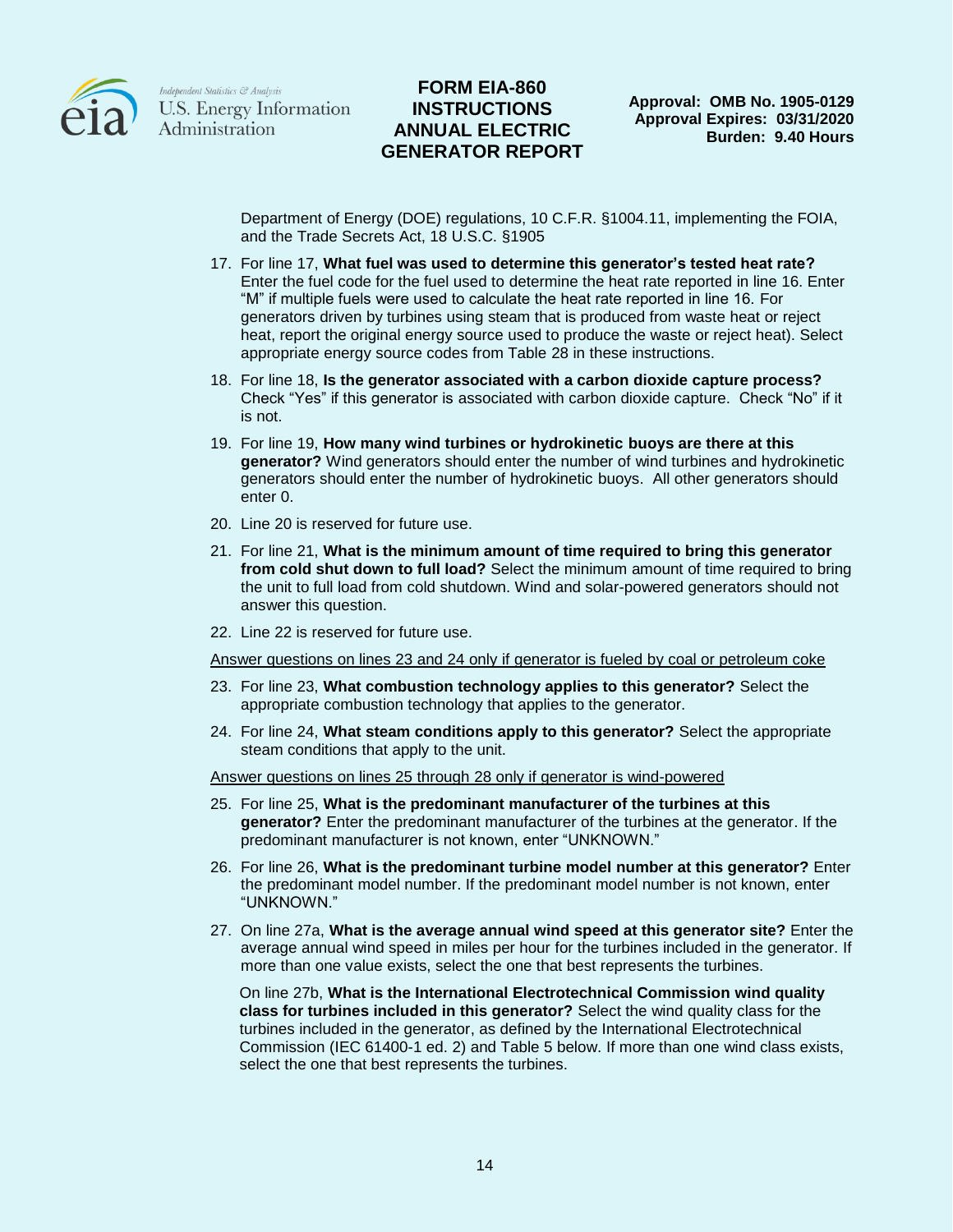

### **FORM EIA-860 INSTRUCTIONS ANNUAL ELECTRIC GENERATOR REPORT**

**Approval: OMB No. 1905-0129 Approval Expires: 03/31/2020 Burden: 9.40 Hours**

| <b>Class</b>               | <b>Annual Average</b><br><b>Wind Speed</b> | <b>Extreme 50-Year</b><br>Gust | <b>Turbulence</b><br><b>Intensity</b> |
|----------------------------|--------------------------------------------|--------------------------------|---------------------------------------|
| Class 1 - High Wind        | 10 m/s (22.4 mph)                          | 70 m/s (156 mph)               | A: 0.210<br>B: 0.180                  |
| Class 2 – Medium Wind      | 8.5 m/s (19.0 mph)                         | 59.5 m/s (133 mph)             | A: 0.226<br>B: 0.191                  |
| Class 3 - Low Wind         | 7.5 m/s (16.8 mph)                         | 52.5 m/s (117 mph)             | A: 0.240<br>B: 0.200                  |
| Class 4 - Very Low<br>Wind | 6 m/s (13.4 mph)                           | 42 m/s (94 mph)                | A: 0.270<br>B: 0.220                  |

#### **Table 5. Wind Quality Class and Descriptions**

28. On line 28, **What is the hub height for the turbines in this generator?** Enter the hub height in feet for the turbines at the generator. If this generator consists of turbines with multiple hub heights, select the one that best represents all of the turbines.

Answer questions on lines 29 through 33 only if generator is powered by photovoltaic or concentrated solar thermal technology

- 29. On line 29, **What are the solar tracking, concentrating and collector technologies used at this generator?** Select all applicable solar tracking, concentrating or collector technologies used at the unit. If you select "Other," provide details in SCHEDULE 7.
- 30. On line 30a, **For generators having fixed tilt technologies or single-axis technologies with a fixed azimuth angle, what is the azimuth angle of the unit?** Provide the azimuth angle of the unit (Specify an angle ranging from 0 degrees to 359 degrees: North = 0 degrees, East =  $90$  degrees, South =  $180$  degrees, and West =  $270$ ). If the units included in the "generator" have various azimuth angles provide a representative angle. Skip this question for units configured with an East-West Fixed Tilt (alternating rows) technology.

On line 30b, **For generators having fixed tilt technologies or single-axis technologies with a fixed tilt angle, what is the tilt angle of the unit?** Provide the tilt angle of the unit (Specify an angle ranging from 0 degrees to 90 degrees: horizontal surface  $= 0$  degrees, vertical surface  $= 90$  degrees). If the units included in the "generator" have various tilt angles provide a representative angle.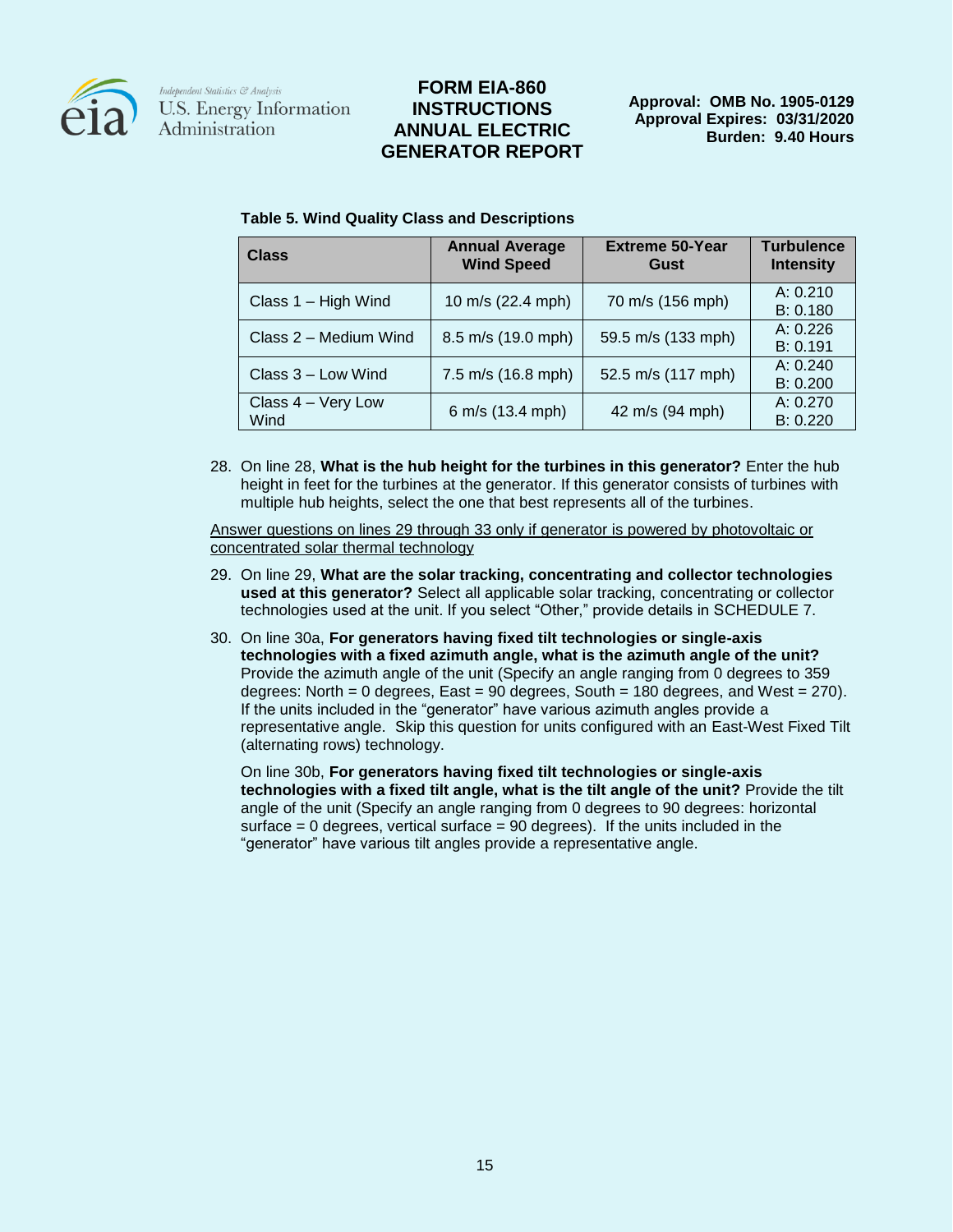

# **FORM EIA-860 INSTRUCTIONS ANNUAL ELECTRIC GENERATOR REPORT**

**Approval: OMB No. 1905-0129 Approval Expires: 03/31/2020 Burden: 9.40 Hours**



- 31. On line 31, **What materials are the photovoltaic panels included in this generator made of?** Select the material of the Photovoltaic panels. If the panels included in the "generator" are made of different materials, select all materials used. If you select "Other," provide details on the material in SCHEDULE 7.
- 32. On line 32a, **Is the output from this generator part of a net metering agreement?**  Indicate whether the output from this generator is part of an arrangement that allows output from renewable resources to be credited against a customer's electric bill. For purposes of this question do not include virtual net metering agreements (see the instructions to line 33a for the definition of virtual net metering).

On line 32b, **If the output from this generator is part of a net metering agreement how much DC capacity (in MW) is part of the net metering agreement (exclude virtual net metering)?** Specify the amount of DC capacity from the generator that is part of a net metering agreement. For purposes of this question do not include capacity that is part of a virtual net metering agreement.

33. On line 33a, **Is the output from this generator part of a known virtual net metering agreement?** Indicate whether the output from this generator is part of a known billing arrangement that allows multiple energy customers to receive net metering credit from a shared onsite or remote renewable energy system much as if it was located behind the customer's own meter.

On line 33b, **If the output from this generator is part of a known virtual net metering agreement how much DC capacity (in MW) is part of the known virtual net metering?** Specify the amount of DC capacity from the generator that is part of a known virtual net metering agreement.

Answer questions on lines 34 through 40 only if generator is an energy storage device other than pumped storage or thermal storage (examples include battery, flywheel, and compressed air).

- 34. On line 34, **What is the nameplate energy capacity (MWh)?** Specify the nameplate energy capacity
- 35. On line 35, **What is the maximum charge rate (MW)?** Specify the maximum charge rate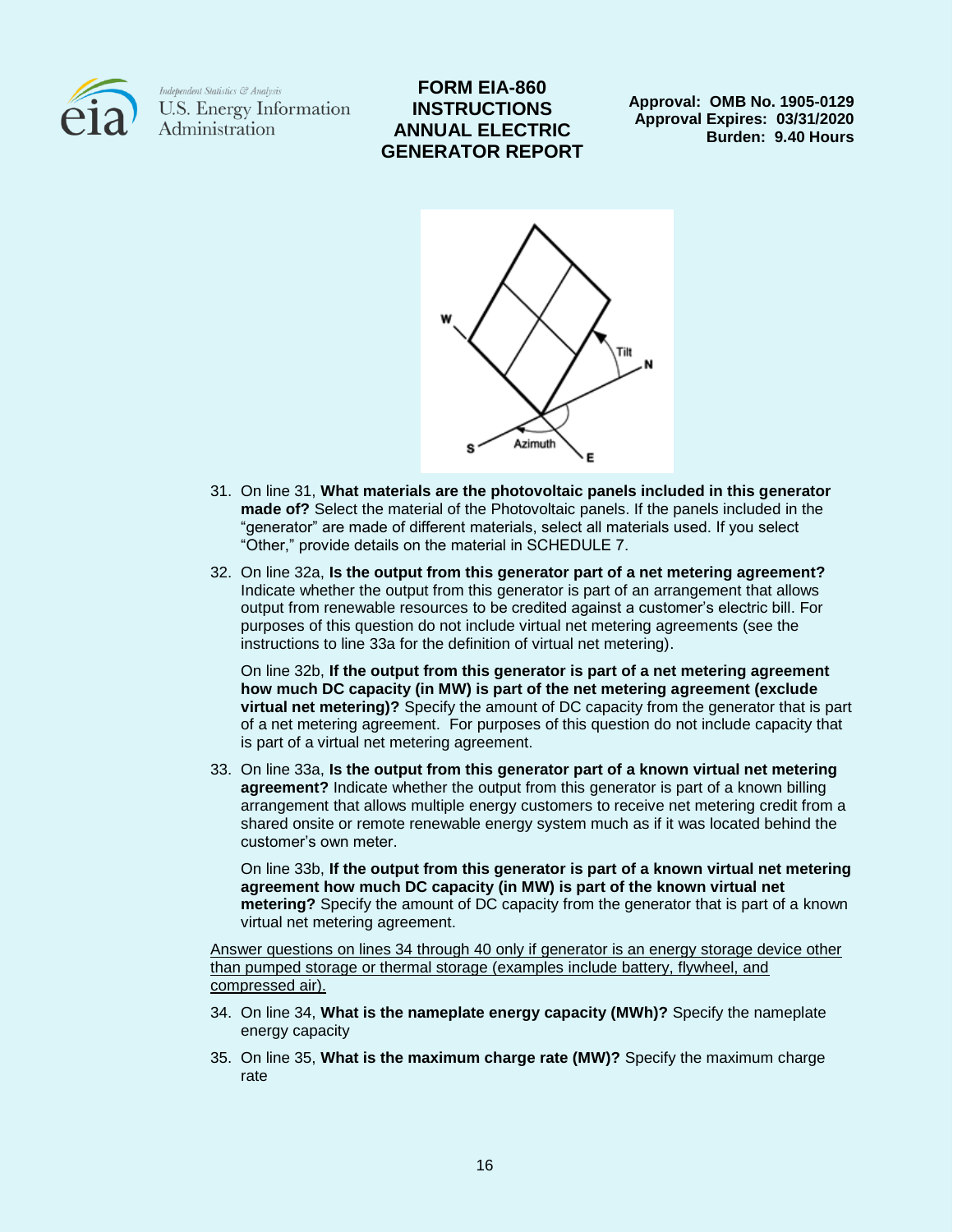

# **FORM EIA-860 INSTRUCTIONS ANNUAL ELECTRIC GENERATOR REPORT**

- 36. On line 36, **What is the maximum discharge rate (MW)?** Specify the maximum discharge rate
- 37. On line 37, **For battery applications, what electro-chemical storage technology(s) are used?** Enter the electro-chemical storage technology(s) used for batter applications. Select appropriate technology codes from Table 5b in these instructions.

| Electro-chemical<br><b>Storage</b><br><b>Technology Code</b> | <b>Electro-chemical Storage Technology Description</b> |
|--------------------------------------------------------------|--------------------------------------------------------|
| <b>ECC</b>                                                   | Electro-chemical capacitor                             |
| <b>FLB</b>                                                   | <b>Flow battery</b>                                    |
| <b>PBB</b>                                                   | Lead-acid battery                                      |
| <b>LIB</b>                                                   | Lithium-ion battery                                    |
| MAB                                                          | Metal air battery                                      |
| <b>NIB</b>                                                   | Nickel based battery                                   |
| <b>NAB</b>                                                   | Sodium based battery                                   |
| OTH                                                          | Other (specify in SCHEDULE 7)                          |

#### **Table 5b. Electro-chemical Storage Technology Codes and Descriptions**

- 38. On line 38, **What is the nameplate reactive power rating (MVAR) for the energy storage device?** Specify the nameplate reactive power rating in Mega Volt Ampere Reactive (MVAR) for the energy storage device.
- 39. On line 39, **Which enclosure type best describes where the generator is located?**  Select the enclosure type that best describes where the generator is located. Select appropriate enclosure type codes from Table 5c in these instructions

| <b>Enclosure Type</b><br>Code | <b>Enclosure Type Code Description</b> |
|-------------------------------|----------------------------------------|
| BL                            | <b>Building</b>                        |
| CS                            | Containerized - Stationary             |
| CТ                            | Containerized - Transportable          |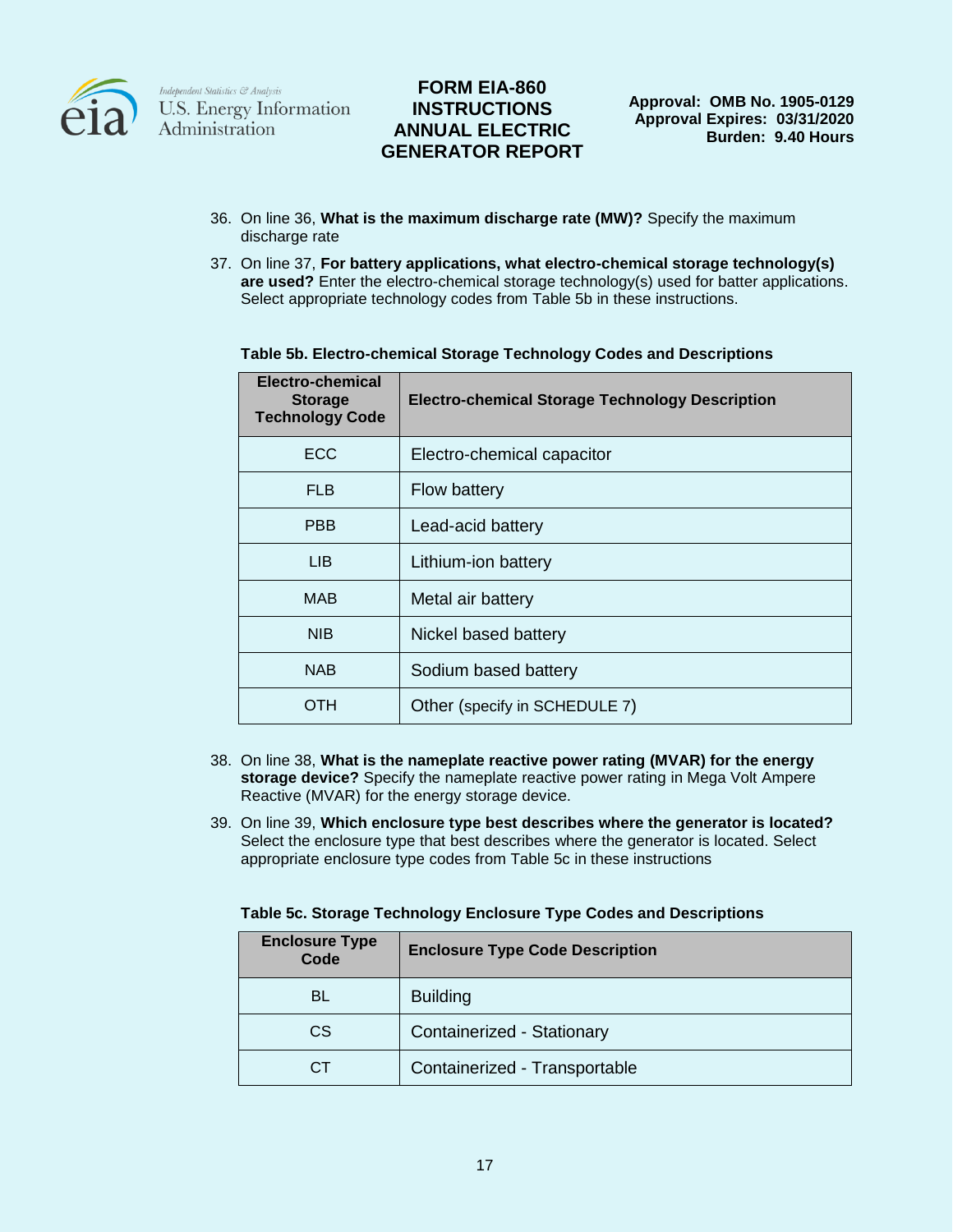

### **FORM EIA-860 INSTRUCTIONS ANNUAL ELECTRIC GENERATOR REPORT**

**Approval: OMB No. 1905-0129 Approval Expires: 03/31/2020 Burden: 9.40 Hours**

|  | Other (specify in SCHEDULE 7) |
|--|-------------------------------|
|--|-------------------------------|

40. On line 40, **For which applications did this energy storage device serve during the reporting year (select all that apply)?** Select all applications for which this energy storage device served during the reporting year.

Lines 41-44 apply to proposed changes to existing generators

41. If a capacity uprate is planned within the next 10 years, answer Questions 41a – 41c.

For line 41a, **What is the expected incremental increase in the net summer capacity?** If an uprate is planned within the next 10 years enter the incremental amount by which the net summer capacity is expected to increase. If no uprate is planned in the next ten years, leave this blank.

For line 41b, **What is the expected incremental increase in the net winter capacity?**  If an uprate is planned within the next 10 years, enter the incremental amount by which the net winter capacity is expected to increase. If no uprate is planned in the next ten years, leave this blank.

For line 41c, **What is the planned effective date for this capacity uprate?** If an uprate is planned within the next 10 years, enter the date on which the generator is scheduled to re-enter commercial operation after the planned uprate. Enter the date in the format MM-YYYY. If no uprate is planned in the next 10 years, leave this blank.

42. If a capacity derate is planned within the next 10 years, answer Questions 42a – 42c.

For line 42a, **What is the expected incremental decrease in the net summer capacity?** If a derate is planned within the next 10 years, enter the incremental amount by which the net summer capacity is expected to decrease. If no derate is planned in the next 10 years, leave this blank.

For line 42b, **What is the expected incremental decrease in the net winter capacity?**  If a derate is planned within the next 10 years, enter the incremental amount by which the net winter capacity is expected to decrease. If no derate is planned in the next ten years, leave this blank.

For line 42c, **What is the planned effective date for this capacity derate?** If a derate is planned in the next 10 years, enter the date on which the generator is scheduled to reenter commercial operation after the planned derate. Enter the date in the format MM-YYYY. If no derate is planned in the next 10 years, leave this blank.

43. For line 43a, **What is the expected new prime mover for this generator?** If a repowering is planned within the next 10 years, enter the new prime mover for this generator. Select the prime mover code from those listed in the instructions for SCHEDULE 3 Part A, Table 2. If no repowering is planned within the next 10 years, leave this blank.

For line 43b, **What is the expected new energy source for this generator?** If a repowering is planned within the next 10 years, enter the new energy source for this generator. Select the energy source code from Table 28 in these instructions. If no repowering is planned in the next ten years, leave this blank.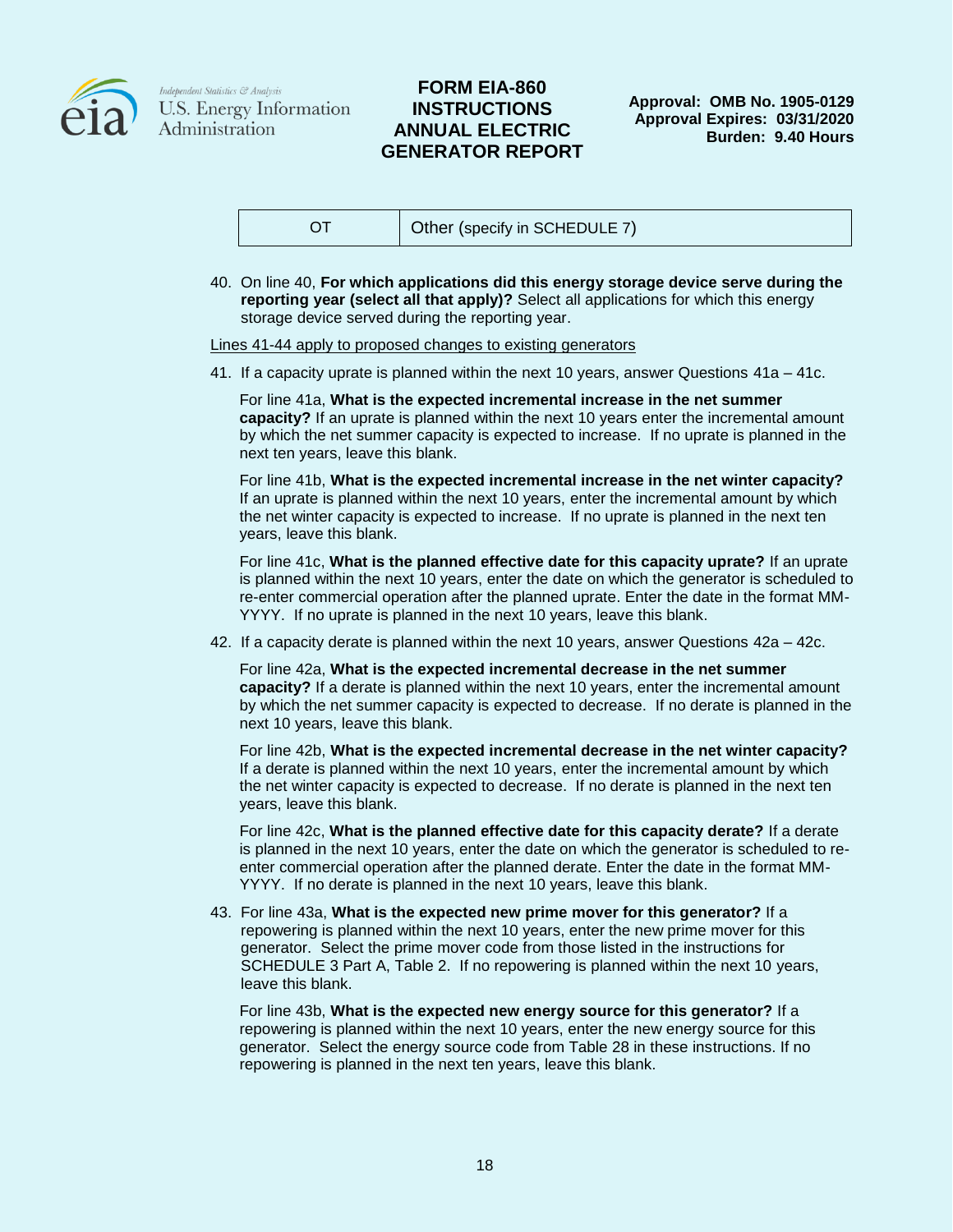

### **FORM EIA-860 INSTRUCTIONS ANNUAL ELECTRIC GENERATOR REPORT**

For line 43c, **What is the expected new nameplate capacity for this generator?** If a repowering is planned for within the next 10 years, enter the new nameplate capacity for this generator.

For line 43d, **What is the planned effective date for this repowering?** Enter the date on which this generator is scheduled to re-enter operation after the repowering. Enter the date in the format MM-YYYY. If no repowering is planned, leave this blank.

44. On line 44a, **Are any other modifications planned within the next 10 years?** Check "Yes" if any other significant modifications are planned for this generator in the next 10 years. Explain these modifications on SCHEDULE 7 of this form. Check "No" If no other significant modifications are planned within the next 10 years.

On line 44b, **What is the planned date of these other modifications?** If you checked "Yes" on line 44a, enter the date on which this generator will reenter service after the modification. Enter the date in the format MM-YYYY. If you selected "No," leave this blank.

- 45. On line 45a, **Can this generator burns multiple fuels?** Indicate if the combustion system that powers each generator has both:
	- The regulatory permits necessary to either co-fire fuels or fuel switch, and
	- The equipment, including fuel storage facilities in working order, necessary to either co-fire fuels or fuel switch.

If the answer to this question is "No," go to SCHEDULE 3, PART C. GENERATOR INFORMATION - PROPOSED GENERATORS.

For line 45b, **Can this generator co-fire fuels?** Indicate yes if the combustion system that powers each generator has both:

- The regulatory permits necessary to co-fire fuels, and
- The equipment, including fuel storage facilities in working order, necessary to either co-fire fuels or fuel switch.

Note: *Co-firing* means the simultaneous use of two or more fuels by a single combustion system to meet load. Co-firing excludes the limited use of a secondary fuel for start-up or flame stabilization.

Line 45c applies only if the generator can co-fire fuels

For line 45c, **What are the fuel options for co-firing**? Indicate up to six fuels that can be co-fired. Select appropriate energy source codes from Table 28 in these instructions.

Note: fuel options listed for co-firing must also be included under either "Predominant Energy Source," Second Most Predominant Energy Source," or "Other Energy Sources."

- 46. For line 46a, **Can this generator switch between oil and natural gas?** Check "Yes" if:
	- the primary energy source of the unit is oil or natural gas;
	- the combustion system that powers the generator has, in working order, the equipment (including fuel oil storage tanks) necessary to switch between natural gas and oil; and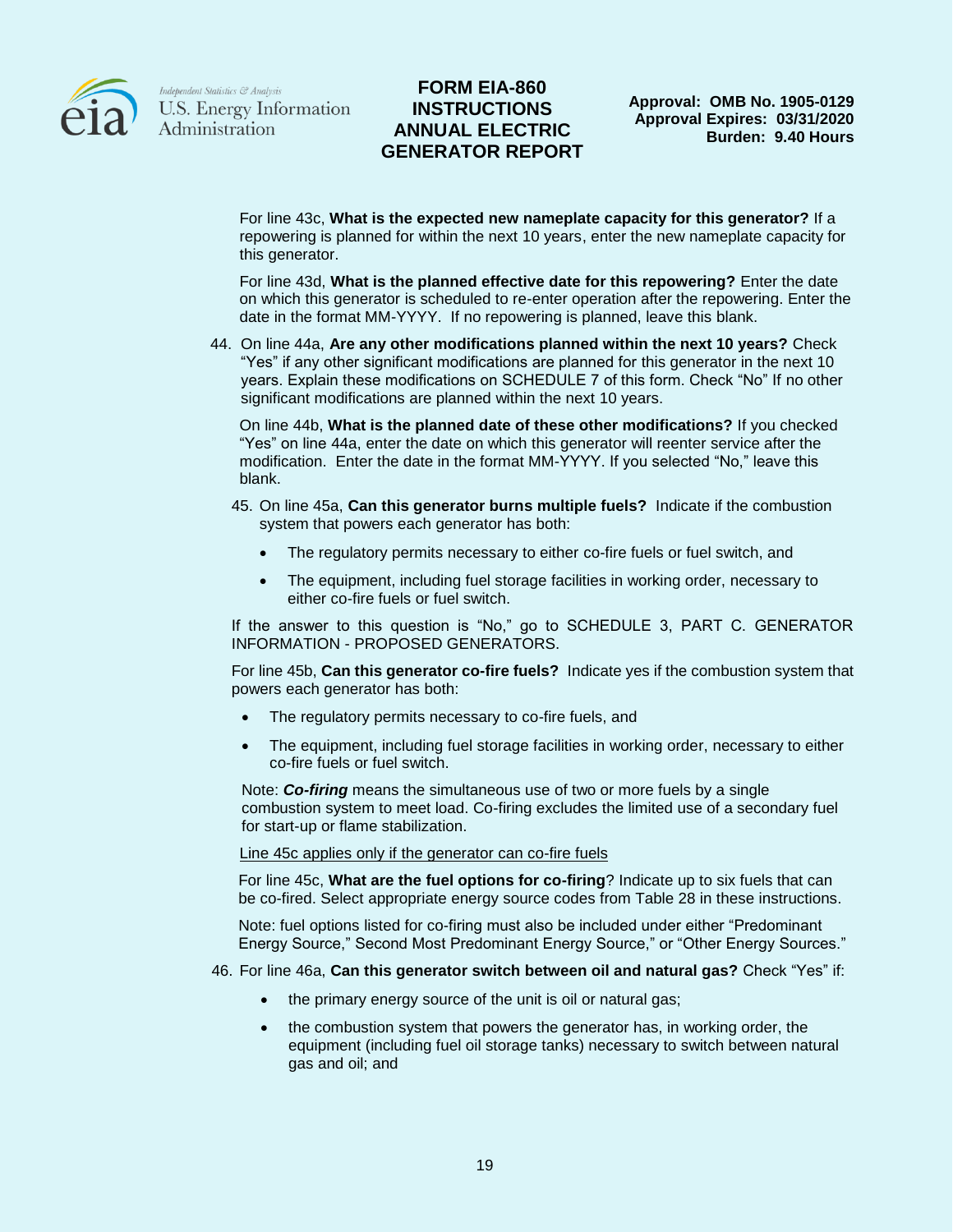

## **FORM EIA-860 INSTRUCTIONS ANNUAL ELECTRIC GENERATOR REPORT**

• this combustion system has the regulatory permits necessary to switch between natural gas and oil.

Note: *Fuel switching* means the ability of a combustion system running on one fuel to replace that fuel in its entirety with a substitute fuel. Fuel switching excludes the limited use of a secondary fuel for start-up or flame stabilization.

Answer questions on lines 46b through 50 only if generator can fuel switch between oil and natural gas

For line 46b, **Can this generator switch between oil and natural gas while operating?** Check "Yes," if 1) you checked "Yes" for line 38a, and 2) if the combustion system that powers this generator is able to switch between natural gas and oil while operating.

47. For line 47a, **What is the maximum net summer output achievable when running on natural gas?** Enter the maximum net summer output in MW that the unit can achieve when running on natural gas, taking into account all applicable legal, regulatory, and technical limits.

For line 47b, **What is the maximum net winter output achievable when running on natural gas?** Enter the maximum net winter output in MW that the unit can achieve when running on natural gas, taking into account all applicable legal, regulatory, and technical limits.

48. For line 48a, **What is the maximum net summer output achievable when running on oil?** Enter the maximum net summer output in MW that the unit can achieve when running on fuel oil, taking into account all applicable legal, regulatory, and technical limits.

For line 48b, **What is the maximum net winter output achievable when running on oil?** Enter the maximum net winter output in MW that the unit can achieve when running on fuel oil, taking into account all applicable legal, regulatory, and technical limits.

49. For lines 49a, **How much time is required to switch the generator from using 100 percent natural gas to 100 percent oil?** Enter the amount of time that it takes to switch the generator from using 100 percent natural gas to 100 percent oil.

For line 49b, **How much time is required to switch this generator from using 100 percent oil to using 100 percent natural gas?** Enter the amount of time that it takes to switch the generator from using 100 percent oil to 100 percent natural gas.

50. For line 50a, **Are there factors that limit this generator's ability to switch between natural gas and oil?** These factors may include limits on maximum output, limits on annual operating hours, or other limitations.

For line 50b, **Which factors limit this generator's ability to switch between natural gas and oil?** If you selected "Yes" on line 50a, select all of the factors that limit the ability to switch fuels. If you select "Other" provide explanation in SCHEDULE 7.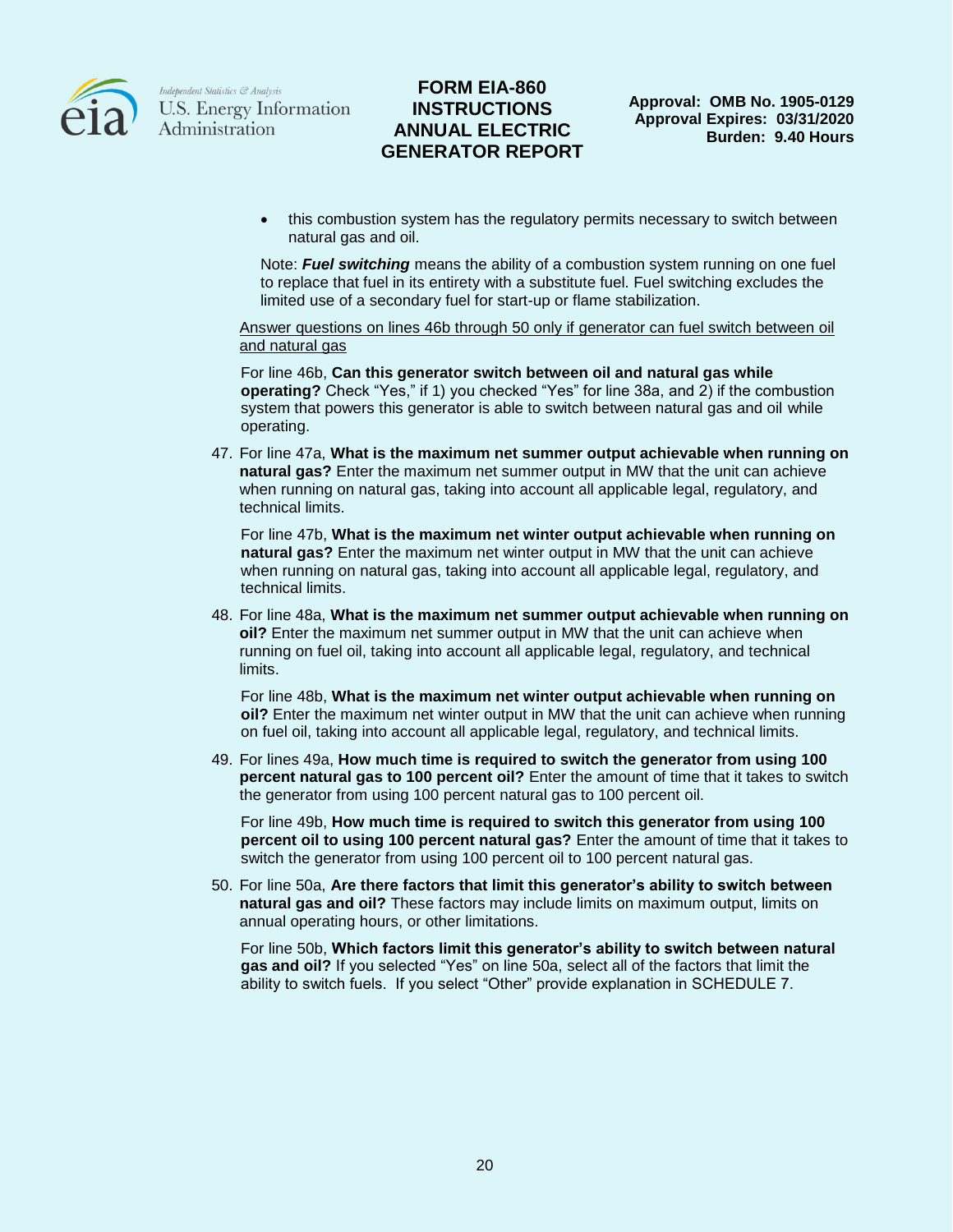

# **FORM EIA-860 INSTRUCTIONS ANNUAL ELECTRIC GENERATOR REPORT**

**Approval: OMB No. 1905-0129 Approval Expires: 03/31/2020 Burden: 9.40 Hours**

### **SCHEDULE 3, PART C. GENERATOR INFORMATION – PROPOSED GENERATORS**

Complete this Schedule for all generators at this plant that are:

- Expected to be in commercial operation within 10 years in the case of coal and nuclear generators; or
- Expected to be in commercial operation within 5 years for all generators other than coal and nuclear generators.
- 1. For line 1a, **What is the expected nameplate capacity for this generator?** Enter the expected nameplate capacity in MW rounded to the nearest tenth, as measured in alternating current (AC). If the expected nameplate capacity is expressed in kilovolt amperes (kVA), first convert the expected nameplate capacity to kilowatts by multiplying the corresponding power factor by the kVA and then convert to megawatts by dividing by 1,000. Round this value to the nearest tenth.

For line 1b, **What is the expected nameplate power factor for this generator?** Enter the expected power factor. This should be the same power factor used to convert the generator's kilovolt-ampere rating (kVA) to megawatts (MW) as directed for line 1a above.

- 2. For line 2, **What is the expected net capacity for this generator?** Enter the generator's net summer and net winter capacities for the primary energy source that are expected when the generator goes into commercial operation. Report these values in MW rounded to the nearest tenth, as measured in alternating current (AC).
- 3. For line 3, **What was the status of this proposed generator as of December 31 of the reporting year?** Enter one of the following status codes:

| <b>Proposed</b><br><b>Generator Status</b><br>Code | <b>Proposed Generator Status Code Descriptions</b>                                                           |
|----------------------------------------------------|--------------------------------------------------------------------------------------------------------------|
| <b>CN</b>                                          | Planned new generator has been canceled                                                                      |
| IP                                                 | Planned new generator indefinitely postponed, or no longer in<br>resource plan                               |
| TS                                                 | Construction complete, but not yet in commercial operation<br>(including low power testing of nuclear units) |
| P                                                  | Planned for installation but regulatory approvals not initiated;<br>Not under construction                   |
|                                                    | Regulatory approvals pending. Not under construction but site<br>preparation could be underway               |
|                                                    | Regulatory approvals received. Not under construction but site<br>preparation could be underway              |

### **Table 6. Proposed Generator Status Codes and Descriptions**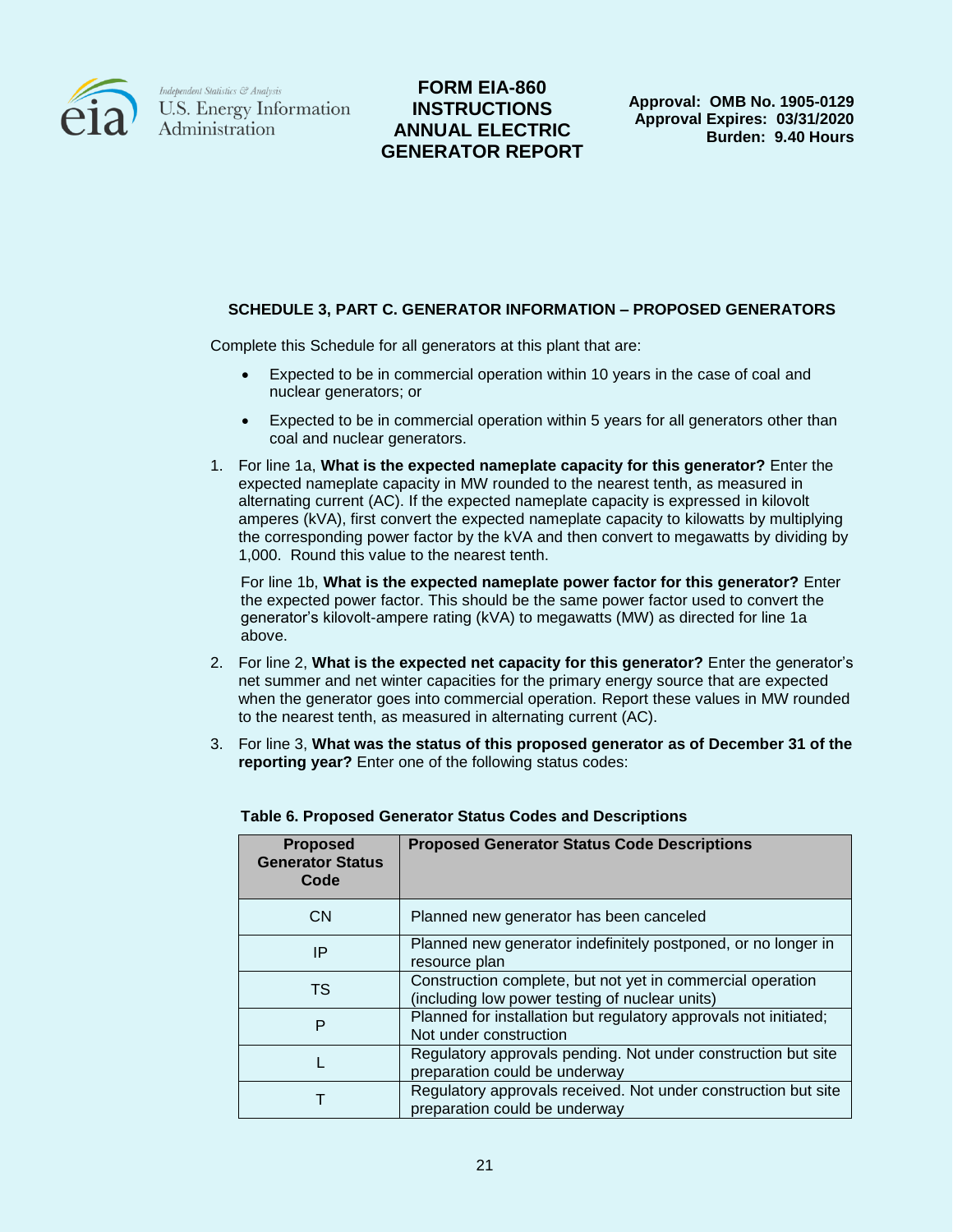

## **FORM EIA-860 INSTRUCTIONS ANNUAL ELECTRIC GENERATOR REPORT**

|     | Under construction, less than or equal to 50 percent complete<br>(based on construction time to date of operation) |
|-----|--------------------------------------------------------------------------------------------------------------------|
|     | Under construction, more than 50 percent complete (based on<br>construction time to date of operation)             |
| (1) | Other (specify in SCHEDULE 7)                                                                                      |

- 4. For line 4, **What is the planned original effective date for this generator?** Enter the date on which the generator is scheduled to start commercial operation. Enter the date in the format MM-YYYY. This date will not change after it has been reported the first time.
- 5. For line 5, **What is the planned current effective date for this generator?** If a Planned Original Effective Date was submitted an earlier filing and is no longer accurate, enter the updated date on which the generator is scheduled to start commercial operation. Enter the date in the format MM-YYYY. Leave blank if this is your first time filling out this form.
- 6. For line 6, **Will this generator be associated with a combined heat and power system?** Check "Yes" if this generator will be associated with combined heat and power system. If it will not, check "No."
- 7. For line 7, **Is this generator part of a site that was previously reported as indefinitely postponed or cancelled?** Check "Yes" if this generator is part of a site that was previously reported by either your company or a previous owner as an indefinitely postponed or cancelled plant. Check "No" if it is not. Check "Unknown" if this history is not known.
- 8. For line 8, **What is the predominant expected energy source for this generator?** Enter the energy source code for the energy source expected to be used in the largest quantity, as measured in Btus, when the generator starts commercial operation. Select appropriate energy source codes from Table 28 in these instructions.
- 9. For line 9, **What is the second most predominant expected energy source for this generator?** Enter the energy source code for the energy sources expected to be used in the second largest quantity, as measured in Btus, when the generator starts commercial operation. Do not include fuels expected to be used only for start-up or flame stabilization. Select the appropriate energy source code from Table 28 in these instructions.
- 10. For line 10, **What other energy sources do you expect to use for this generator?** Enter the codes for other energy sources that will be used at the plant to power the generator. Enter up to four codes. Enter these codes in order of their expected predominance as measured in Btus. Select appropriate energy source codes from Table 28 in these instructions.
- 11. For line 11, **How many turbines, or buoys is this generator expected to have?** Wind generators should enter the number of turbines, and hydroelectric generators should enter the number of buoys.
- 12. For line 12, **What combustion technology will apply to this generator?** If the generator will be fired by coal or petroleum coke, select the appropriate combustion technology. If you select "Other" provide explanation in SCHEDULE 7.
- 13. For line 13 **What steam conditions will apply to this generator?** If the generator will be fired by coal or petroleum coke, select the appropriate steam conditions.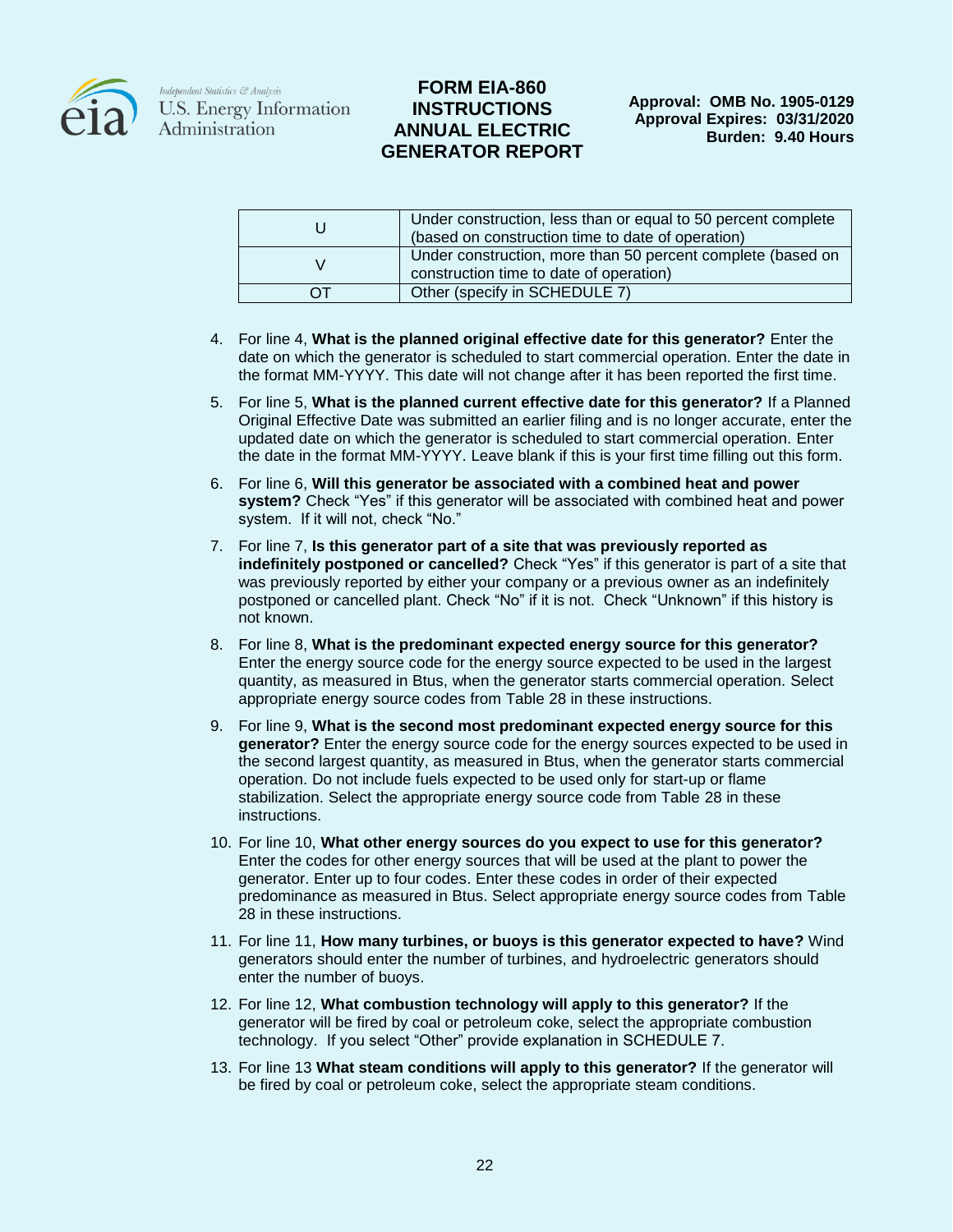

## **FORM EIA-860 INSTRUCTIONS ANNUAL ELECTRIC GENERATOR REPORT**

- 14. For line 14, **Will this generator be part of a solid fuel gasification system?** Check "Yes" if this generator will be part of a solid fuel gasification system. Check "No" if it will not be.
- 15. For line 15, **Will this generator be associated with a carbon dioxide capture process?** Check "Yes" if this generator will be associated with a carbon capture process. Check "No" if it will not be associated with carbon capture.

Line 16 applies only if the generator will be able to burn multiple fuels.

Line 17 applies only if the generator will be able to fuel switch.

Lines 18a and 18b apply only if the generator will be able to co-fire fuels.

16. Note: *Co-firing* means the simultaneous use of two or more fuels by a single combustion system to meet load. *Fuel switching* means the ability of a combustion system running on one fuel to replace that fuel in its entirety with a substitute fuel. Co-firing and fuel switching exclude the limited use of a secondary fuel for start-up or flame stabilizationFor line 16, **Will this generator be able to burn multiple fuels?** Indicate if the combustion system that will power the generator will have 1) the regulatory permits necessary to either co-fire fuels or fuel switch, and 2) the equipment (including fuel storage facilities) necessary to either co-fire or fuel switch are in working order.

If the answer is "No" or "Undetermined", go to SCHEDULE 4. OWNERSHIP OF GENERATORS OWNED JOINTLY OR BY OTHERS

- 17. For line 17, **Will the combustion system that powers this generator be able to switch between natural gas and oil?** Check "Yes" if 1) the primary energy source of the generator will be natural gas or oil and 2) the combustion system that will power the generator will have the ability and equipment necessary (including fuel oil storage tanks) to switch between natural gas and oil. Check "No" if it will not. Check "Undetermined" if a determination on switching between natural gas and oil has not yet been made.
- 18. For line 18a, **Will the combustion system that powers this generator be able to cofire fuels?** Indicate whether or not the combustion system that will power the generator will have the necessary equipment and regulatory permits to co-fire fuels.

For line 18b, **What are the fuel options for co-firing?** Indicate up to six fuels that the generator will be designed to co-fire. Select the energy source codes from Table 28 in these instructions. Note: fuel options listed for co-firing must also be included under "Predominant Energy Source," Second Most Predominant Energy Source," and/or "Other Energy Sources."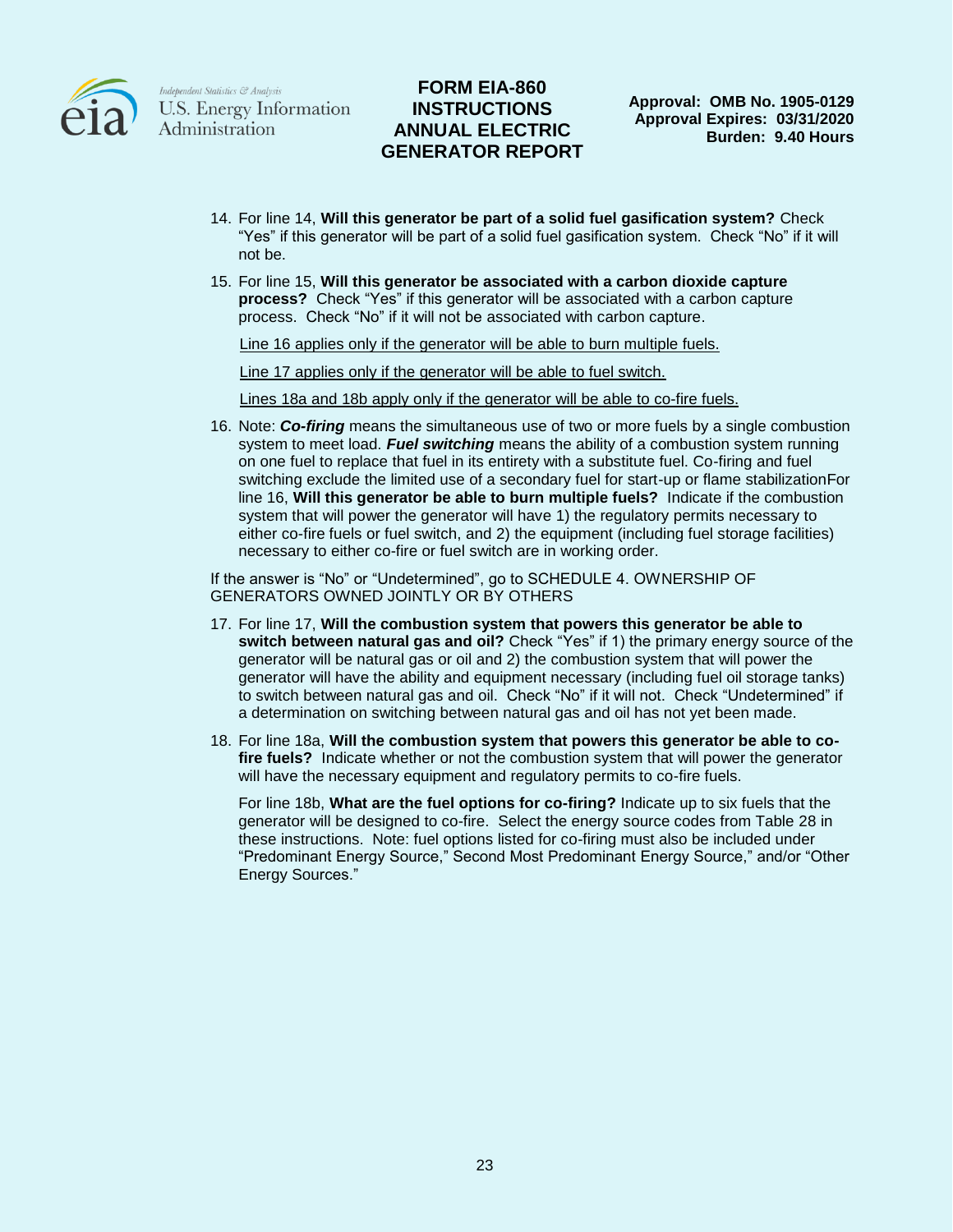

## **FORM EIA-860 INSTRUCTIONS ANNUAL ELECTRIC GENERATOR REPORT**

#### **SCHEDULE 4. OWNERSHIP OF GENERATORS OWNED JOINTLY OR BY OTHERS**

- 1. Complete SCHEDULE 4 for each operable or planned generator that is or will be either jointly owned with another entity or wholly owned by an entity other than the reporting entity as entered on SCHEDULE 1, Line 3.
- 2. For each generator that is either jointly owned with another entity or wholly owned by another specify the Plant Name, EIA Plant Code, and Generator Identification Code, as listed on SCHEDULE 3, PART A.
- 3. For each owner of either a jointly owned generator or wholly owned by an entity other than the reporting entity generator, enter the name, address and percentage owned. The total percentage of reported ownership must equal 100 percent.
- 4. If known, enter the **EIA Owner Code** for the owner, otherwise leave blank. The EIA Owner Code is the same as the EIA Utility Identification Code and EIA Entity Identification Code.
- 5. Enter the **Percent Owned** to two decimal places, i.e., 12.5 percent as "12.50." Include any notes or comments in SCHEDULE 7.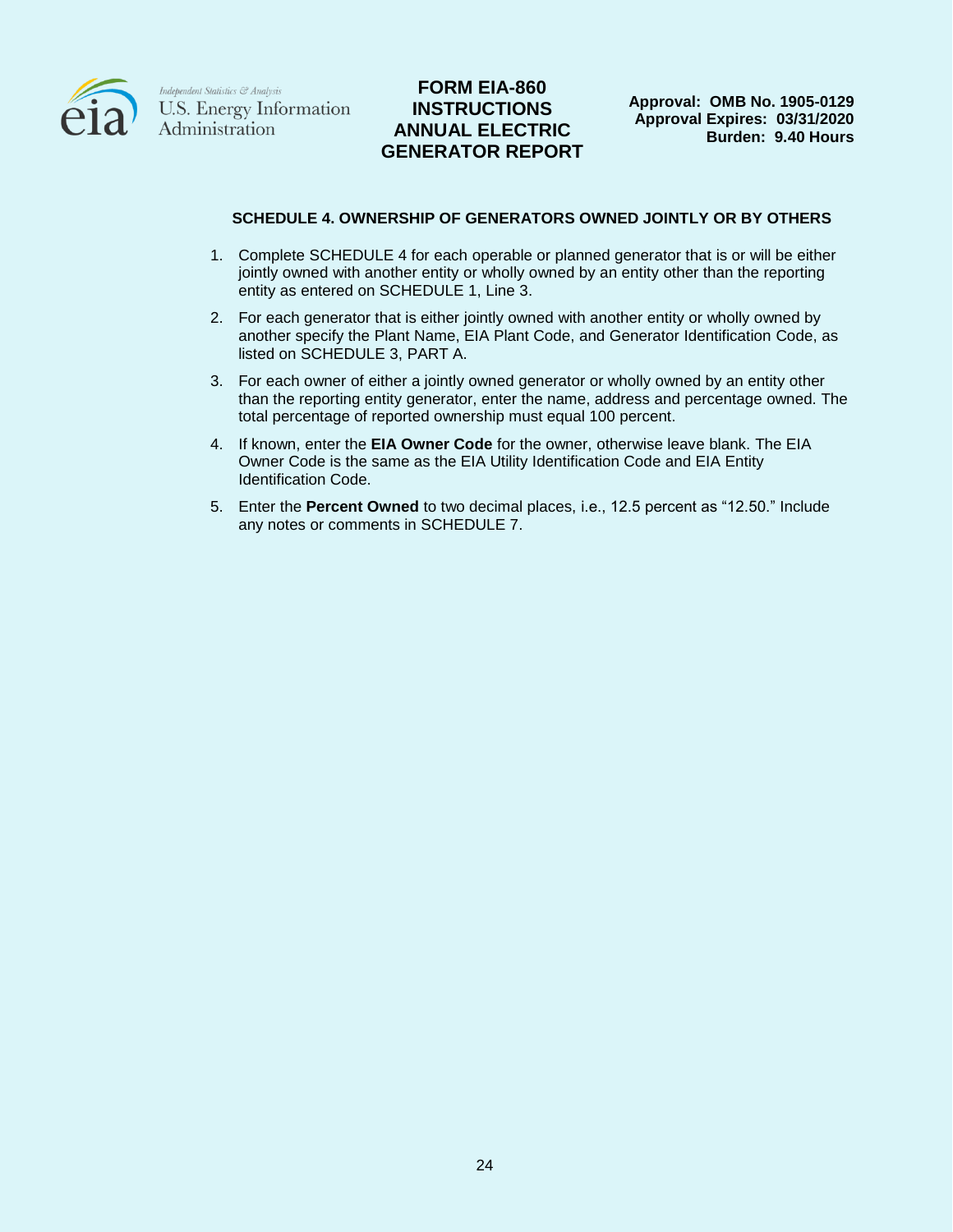

# **FORM EIA-860 INSTRUCTIONS ANNUAL ELECTRIC GENERATOR REPORT**

### **SCHEDULE 5. GENERATOR CONSTRUCTION COST INFORMATION**

- 1. The reporting year is the calendar year that you are filing the survey for. For example, if you are **reporting** data as of December 31, 2013, then the reporting year is 2013.
- 2. Include all construction costs in SCHEDULE 5 regardless of which party is ultimately responsible for those costs. All disputed costs must be included in the reported estimated or final project costs. If disputed costs are included in the reported estimated or final project costs, you can note this in SCHEDULE 7.

#### **SCHEDULE 5, PART A. GENERATOR CONSTRUCTION COST INFORMATION - COAL AND NUCLEAR GENERATORS**

Complete a separate SCHEDULE 5, PART A for each coal or nuclear generator that, during the reporting year:

- Began commercial operation; **or**
- Was under construction, in final testing or in the process of receiving permits and regulatory approvals; **or**
- Was a nuclear generator that has applied for a combined operating license (COL) from the Nuclear Regulatory Commission.

Enter the **Plant Name**, **EIA Plant Code**, and **Generator ID** as previously reported in SCHEDULE 3, PART A.

- 1. For line 1, **What is the total construction cost for this generator (in thousands of dollars)?** If the generator did not enter commercial operation during the reporting year, provide the best available projection of the total construction cost to completion. If the project entered commercial operation during the reporting year, provide the best available estimate of total construction costs. Total Construction Costs should be provided in nominal dollars (do not discount future costs to reflect the time value of money and do not adjust past costs to reflect inflation) and typically include the following items:
	- **Civil and structural costs** allowance for site preparation, drainage, installation of underground utilities, structural steel supply, and construction of buildings on the site. Exclude land acquisition or leasing costs.
	- **Mechanical equipment supply and installation** major equipment, including but not limited to, boilers, flue gas desulfurization scrubbers, cooling towers, steam turbine generators, condensers, and other auxiliary equipment.
	- **Electrical and instrumentation control –** electrical transformers, switchgear, motor control centers, switchyards, distributed control systems, and other electrical commodities.
	- **Project indirect costs –** engineering, distributable labor and materials, craft labor overtime and incentives, scaffolding costs, construction management start up and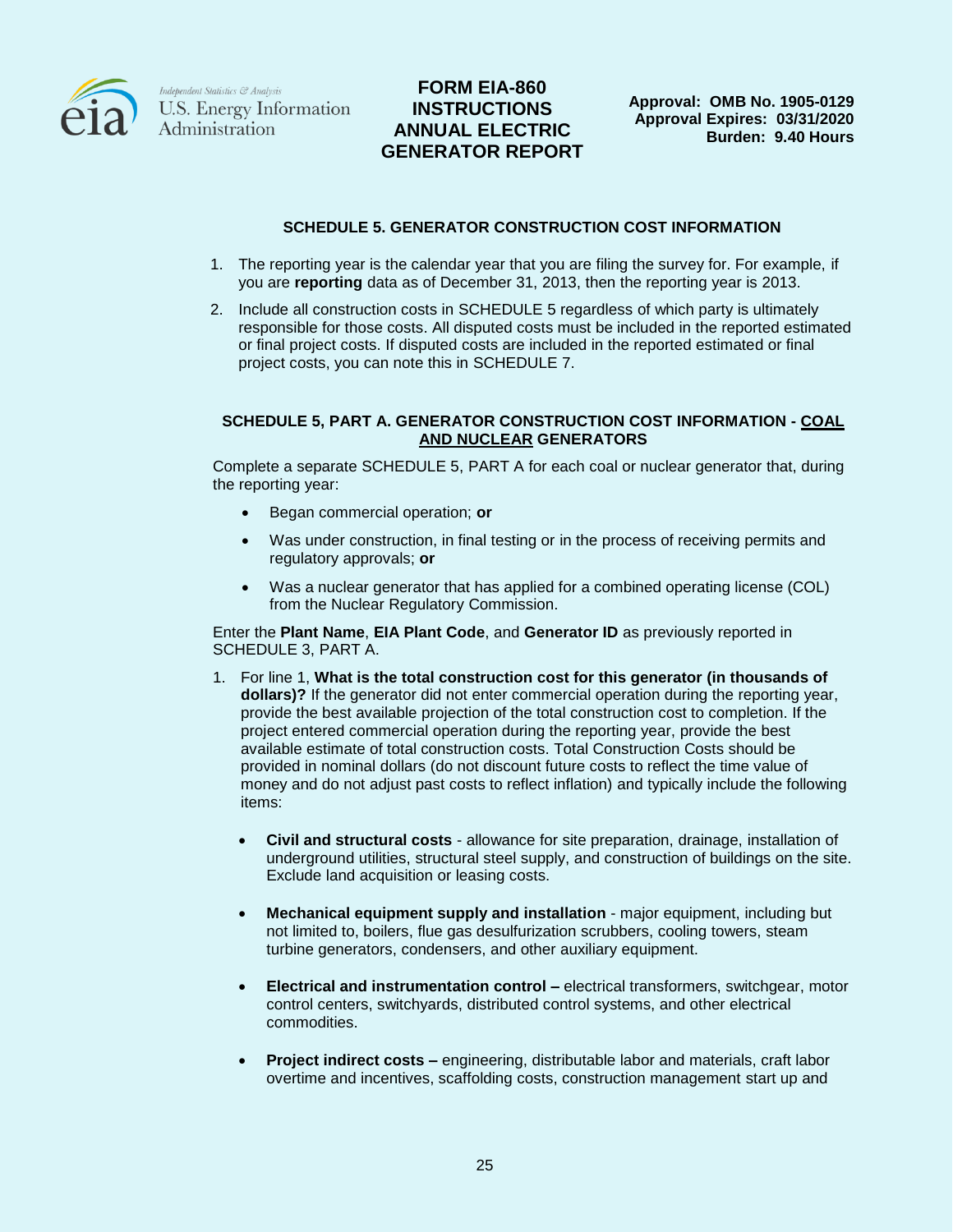

## **FORM EIA-860 INSTRUCTIONS ANNUAL ELECTRIC GENERATOR REPORT**

commissioning, and fees for contingency (including contractor overhead costs, fees, profits, and construction).

**Owner Costs –** development costs, preliminary feasibility and engineering studies, environmental studies and permitting, legal fees, insurance costs, property taxes during construction, and the electrical interconnection costs, including a tie-in to a nearby electrical transmission system.

Exclude financing, government grants, tax benefits, or other incentives from this number.

- 2. For line 2, **What are the total financing costs for construction of this generator (in thousands of dollars)?** Enter the total financing costs including (1) the interest cost of debt financing, (2) any imputed cost of equity financing, and (3) funds recovered to maintain a debt service coverage ratio for the project. In the cast of investor-owned utilities, financing costs include any allowance for funds used during construction (AFUDC). For example, the net cost for the period of construction of borrowed funds used for construction purposes and a reasonable rate on other funds when so used.
- 3. For line 3, **What is the total cost to construct this generator including financing costs (in thousands of dollars)?** Enter the total cost to construct the generator including both construction costs and financing. This value should be the sum of the answers to the two previous questions.

#### **SCHEDULE 5, PART B. GENERATOR CONSTRUCTION COST INFORMATION - OTHER THAN COAL AND NUCLEAR GENERATORS**

Complete a separate SCHEDULE 5, PART B for each generator other than coal or nuclear generators that, during the reporting year:

Began commercial operation

Do **not** report for any units reported on SCHEDULE 5, PART A.

Enter the **Plant Name**, **EIA Plant Code**, and **Generator ID** as previously reported in SCHEDULE 3, PART A.

- 1. For line 1, **What is the total construction cost for this generator (in thousands of dollars)?** Enter the total construction cost to completion. Total Construction Costs should be provided in nominal dollars (do not discount future costs to reflect the time value of money and do not adjust past costs to reflect inflation) and typically include the following items:
	- **Civil and structural costs** allowance for site preparation, drainage, installation of underground utilities, structural steel supply, and construction of buildings on the site. Exclude land acquisition or leasing costs.
	- **Mechanical equipment supply and installation** major equipment, including but not limited to, boilers, flue gas desulfurization scrubbers, cooling towers, steam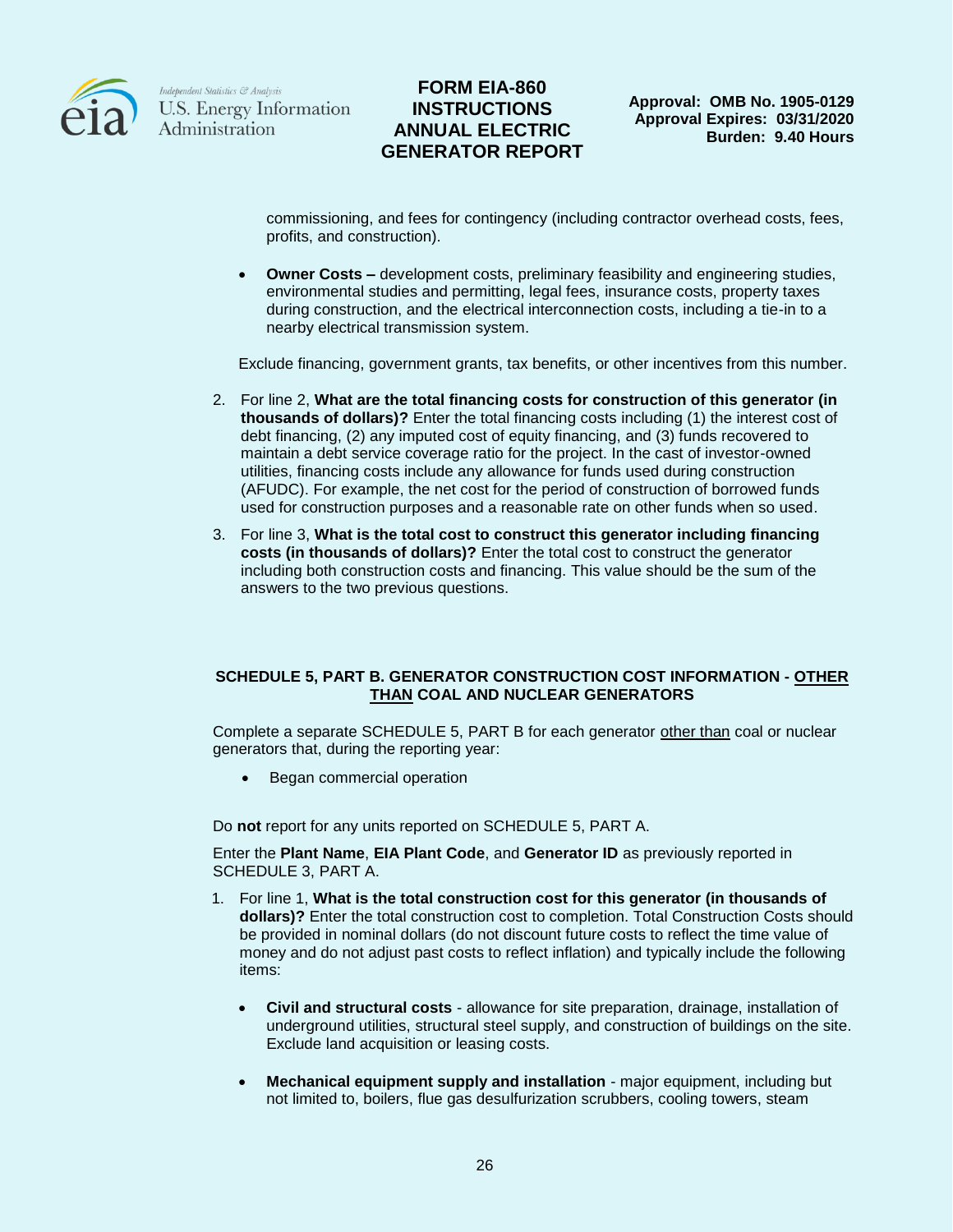

## **FORM EIA-860 INSTRUCTIONS ANNUAL ELECTRIC GENERATOR REPORT**

turbine generators, condensers, photovoltaic modules, combustion turbines, and other auxiliary equipment.

- **Electrical and instrumentation control –** electrical transformers, switchgear, motor control centers, switchyards, distributed control systems, and other electrical commodities.
- **Project indirect costs –** engineering, distributable labor and materials, craft labor overtime and incentives, scaffolding costs, construction management start up and commissioning, and fees for contingency (including contractor overhead costs, fees, profits, and construction).
- **Owner Costs –** development costs, preliminary feasibility and engineering studies, environmental studies and permitting, legal fees, insurance costs, property taxes during construction, and the electrical interconnection costs, including a tie-in to a nearby electrical transmission system.

Exclude financing, government grants, tax benefits, or other incentives from this number.

- 2. For line 2, **What are the total financing costs for construction of this generator (in thousands of dollars)?** Enter the total financing costs including (1) the interest cost of debt financing, (2) any imputed cost of equity financing, and (3) funds recovered to maintain a debt service coverage ratio for the project. In the cast of investor-owned utilities, financing costs include any allowance for funds used during construction (AFUDC). For example, the net cost for the period of construction of borrowed funds used for construction purposes and a reasonable rate on other funds when so used.
- 3. For line 3, **What is the total cost to construct this generator including financing costs (in thousands of dollars)?** Enter the total cost to construct the generator including both construction costs and financing. This value should be the sum of the answers to the two previous questions.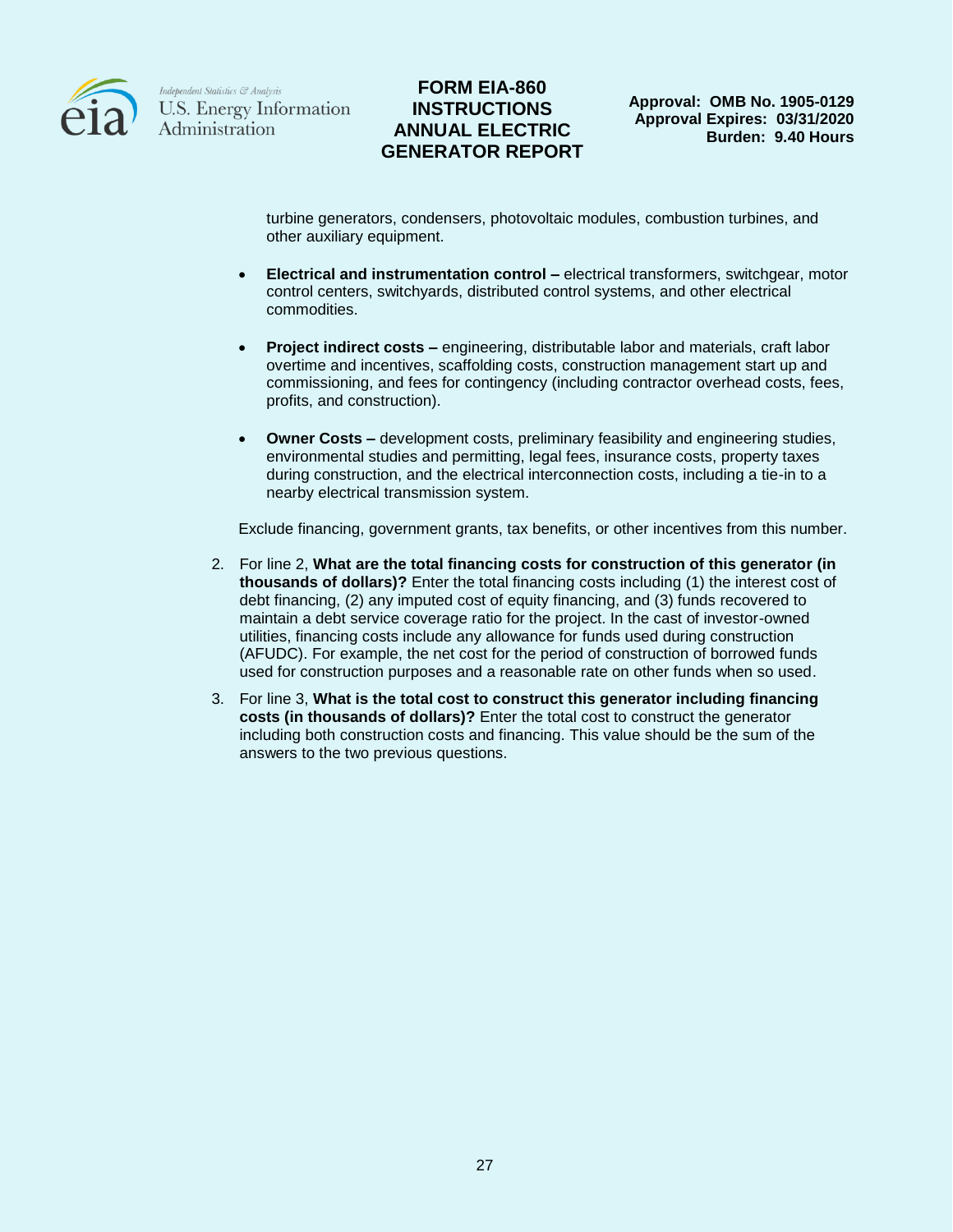

## **FORM EIA-860 INSTRUCTIONS ANNUAL ELECTRIC GENERATOR REPORT**

### **SCHEDULE 6. INFORMATION ON BOILERS AND ASSOCIATED EQUIPMENT**

SCHEDULE 6 collects information on existing and planned boilers and associated equipment serving steam electric generators, including units burning combustible fuels, nuclear units, and solar thermal units. Complete for EACH boiler.

Complete SCHEDULE 6 as follows:

| <b>Required Respondents</b>                                                                                                                                                                                    | <b>Schedule 6 Parts</b><br>to be Completed                                                                                                |
|----------------------------------------------------------------------------------------------------------------------------------------------------------------------------------------------------------------|-------------------------------------------------------------------------------------------------------------------------------------------|
| Plants where the sum of the nameplate capacity of the steam-<br>electric generators, including duct fired steam components of<br>combined cycle units, sum to 100 MW or more.                                  | Parts A - G                                                                                                                               |
| All nuclear plants, solar thermal plants and steam components<br>of combined cycle units without duct firing where the sum of the<br>nameplate capacity of the steam-electric generators is 100 MW<br>or more. | Part A<br>Part D                                                                                                                          |
| Plants where the sum of the nameplate capacity of the steam-<br>electric generators, including duct fired steam components of<br>combined cycle units, sum to 10 MW or more, but less than 100<br>MW.          | Part A<br>Part B, Lines 3, to 8<br>and 11 to 14 (SO2,<br><b>NOx and Mercury</b><br>questions)<br>Part C, Lines 1 to 3<br>Part E<br>Part F |

### **SCHEDULE 6, PART A. PLANT CONFIGURATION AND ENVIRONMENTAL EQUIPMENT INFORMATION**

Complete SCHEDULE 6, Part A, if you are reporting for a plant where the sum of the nameplate capacity of the steam-electric generators, including duct-fired steam components of combined cycle units, sum to 10 MW or more.

#### 1. For line 1, **What equipment is associated with each boiler at this plant?**

Enter the unique identification codes commonly used by plant management to identify the boiler and all associated equipment: generators, cooling systems, particulate matter control systems, sulfur dioxide control systems, NOx control, mercury control and stacks.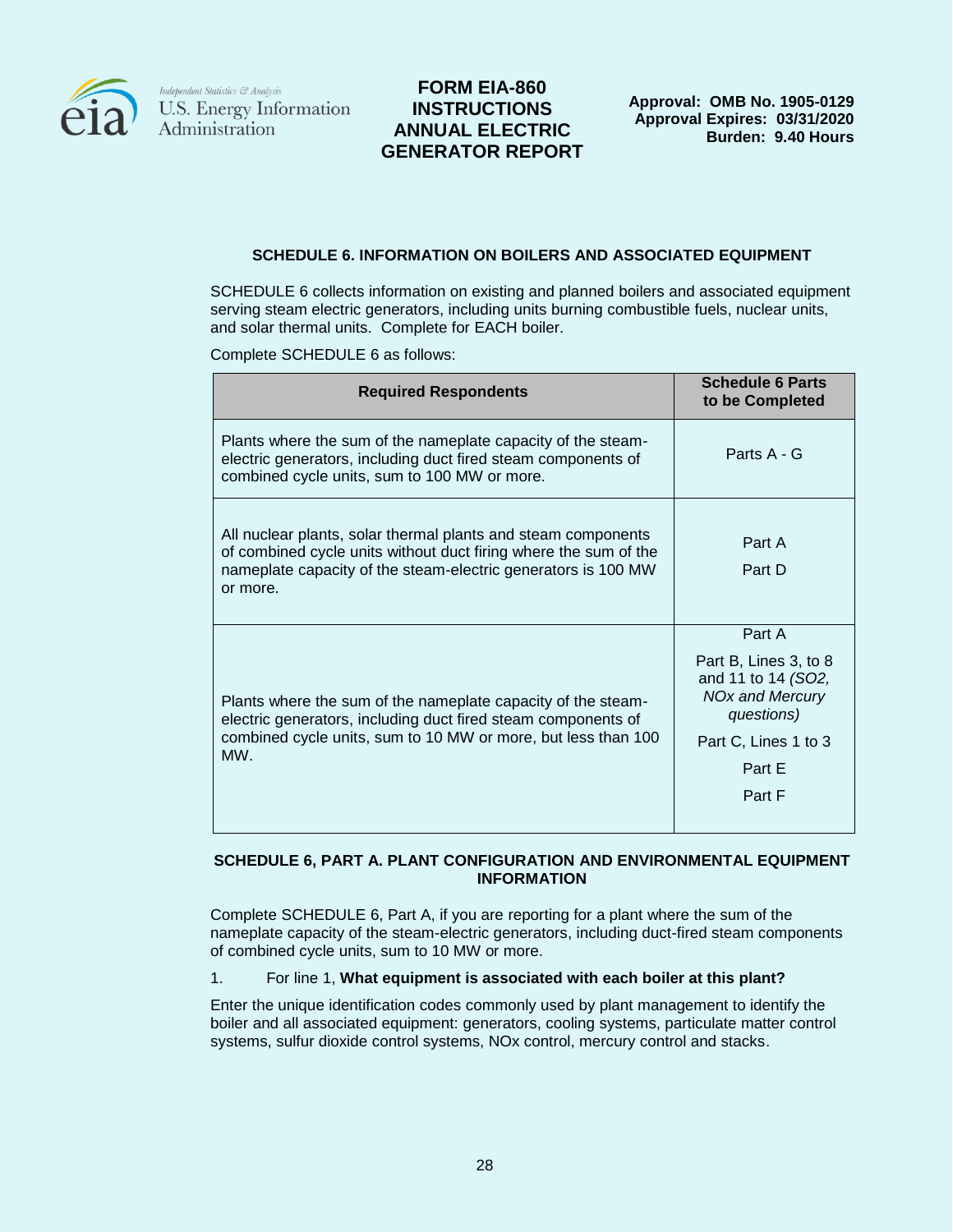

### **FORM EIA-860 INSTRUCTIONS ANNUAL ELECTRIC GENERATOR REPORT**

These identification codes are generally restricted to six characters and cannot be changed once provided to EIA. However, the identification codes for generators are restricted to five characters.

Include all equipment that:

- Was operable in the past calendar year; **or**
- Is expected to be in commercial operation within 10 years in the case of equipment associated with coal and nuclear generators; **or**
- Is expected to be in commercial operation within 5 in the case of equipment not associated with coal and nuclear generators

If two or more pieces of equipment (e.g., two generators) are associated with a single boiler, report each identification code separated by commas under the appropriate boiler.

If any equipment is associated with multiple boilers, repeat the equipment identification code under each boiler. Do not change prepopulated equipment identification codes.

Note equipment such as selective catalytic reduction, activated carbon injection, and dry sorbent injection into a fluidized bed boiler will require an identification code entry as these were not collected in past reporting years.

- Row 1 Enter boiler ID
- Row 2 Enter all generator ID(s) associated with the boiler (Generator ID must match those entered on SCHEDULE 3 PART A.
- Row 3 Enter associated cooling system ID(s)
- Row 4 Enter associated particulate matter control system ID(s)
- Row 5 Enter associated sulfur dioxide control system ID(s) including dry sorbent injection (DSI) in a fluidized bed combustion boiler
- Row 6 Enter associated nitrogen oxide (NOx) control equipment ID(s) (assign an ID to each selective catalytic reduction and selective noncatalytic reduction device).
- Row 7 Enter associated mercury control ID(s), including activated carbon injection (assign an ID to each mercury control system).
- Row 8 Enter associated stack (or flue) ID(s)

#### 2. For Line 2, **What are the characteristics of each piece of emissions control equipment?**

Enter in Column A, the Equipment Type code from Table 7.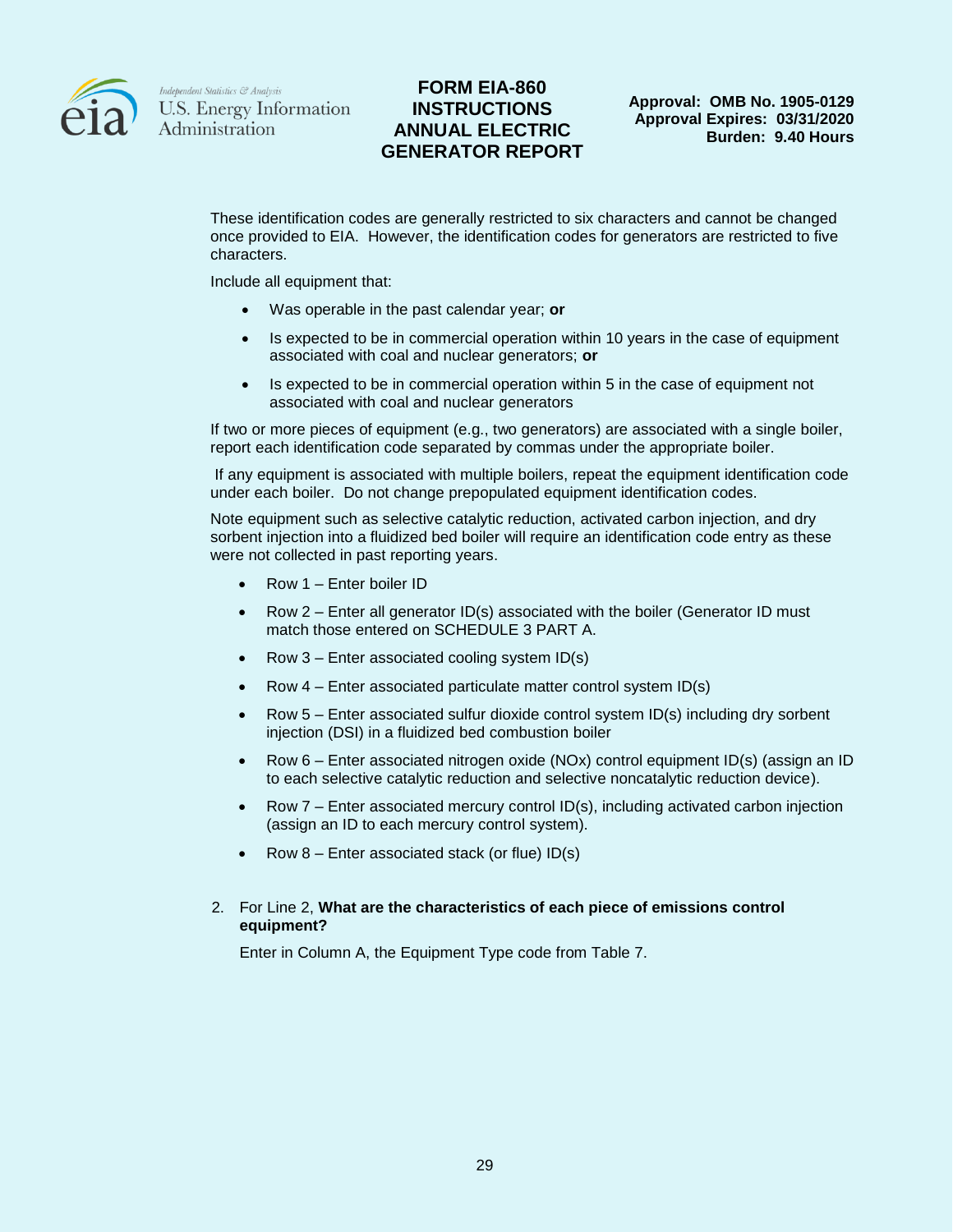

## **FORM EIA-860 INSTRUCTIONS ANNUAL ELECTRIC GENERATOR REPORT**

**Approval: OMB No. 1905-0129 Approval Expires: 03/31/2020 Burden: 9.40 Hours**

| <b>Equipment</b>       | <b>Equipment Type Description</b>                                    |  |
|------------------------|----------------------------------------------------------------------|--|
| <b>Type Code</b>       |                                                                      |  |
| JB                     | Jet bubbling reactor (wet) scrubber                                  |  |
| <b>MA</b>              | Mechanically aided type (wet) scrubber                               |  |
| PA                     | Packed type (wet) scrubber                                           |  |
| $\overline{\text{SP}}$ | Spray type (wet) scrubber                                            |  |
| <b>TR</b>              | Tray type (wet) scrubber                                             |  |
| <b>VE</b>              | Venturi type (wet) scrubber                                          |  |
| <b>BS</b>              | Baghouse (fabric filter), shake and deflate                          |  |
| <b>BP</b>              | Baghouse (fabric filter), pulse                                      |  |
| <b>BR</b>              | Baghouse (fabric filter), reverse air                                |  |
| EC                     | Electrostatic precipitator, cold side, with flue gas conditioning    |  |
| EH                     | Electrostatic precipitator, hot side, with flue gas conditioning     |  |
| $E$ K                  | Electrostatic precipitator, cold side, without flue gas conditioning |  |
| <b>EW</b>              | Electrostatic precipitator, hot side, without flue gas conditioning  |  |
| MC                     | Multiple cyclone                                                     |  |
| <b>SC</b>              | Single cyclone                                                       |  |
| <b>CD</b>              | Circulating dry scrubber                                             |  |
| $\overline{SD}$        | Spray dryer type / dry FGD / semi-dry FGD                            |  |
| <b>DSI</b>             | Dry sorbent (powder) injection type (DSI)                            |  |
| <b>ACI</b>             | Activated carbon injection system                                    |  |
| $\overline{\text{SN}}$ | Selective noncatalytic reduction                                     |  |
| $\overline{\text{SR}}$ | Selective catalytic reduction                                        |  |
| $\overline{OT}$        | Other equipment (Specify in SCHEDULE 7)                              |  |

For Columns B to J:

Enter the identification codes from the above table in the appropriate columns for emissions controls. If a piece of equipment controls multiple air emissions, enter the appropriate code in multiple columns (for example, if a wet scrubber controls for both sulfur dioxide, particulate matter and mercury, enter the associated identification code from the table above in Columns B, C and E).

For Particulate Control (PM) equipment, enter identification code(s) in Column B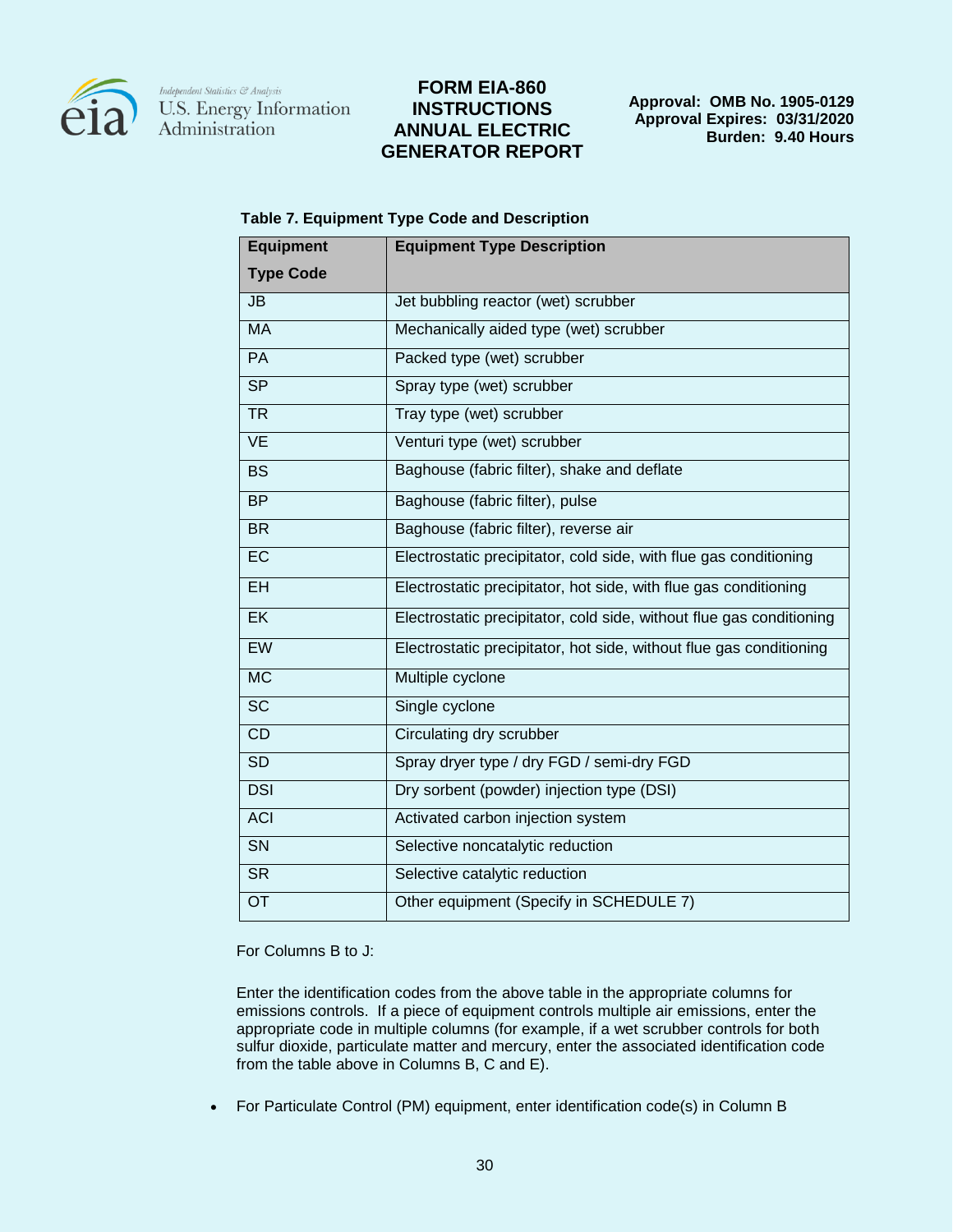

## **FORM EIA-860 INSTRUCTIONS ANNUAL ELECTRIC GENERATOR REPORT**

- For Sulfur Dioxide Control (SO2) equipment, enter the identification code(s) in Column C
- For Nitrogen Oxide Control (NOx) equipment, enter the identification code(s) in Column D
- For Mercury Control (Hg) equipment, enter the identification code(s) in Column E
- For HCl gas control, enter an X in Column F (no identification codes are required).
- For Column G, enter the status for the equipment as of December 31 of the reporting year from Table 8 in the instructions.

| <b>Status Code</b> | <b>Status Description</b>                                                             |
|--------------------|---------------------------------------------------------------------------------------|
| <b>CN</b>          | Cancelled (previously reported as "planned")                                          |
| CO.                | New unit under construction                                                           |
| <b>OP</b>          | Operating (in commercial service or out of service less than 365<br>days)             |
| OS.                | Out of service (365 days or longer)                                                   |
| OZ.                | Operated only during the ozone season (May through September)                         |
| <b>PL</b>          | Planned (expected to go into commercial service within 10 years)                      |
| <b>RE</b>          | Retired (no longer in service and not expected to be returned to<br>service)          |
| <b>SB</b>          | Standby (or inactive reserve); i.e., not normally used, but available<br>for service  |
| <b>SC</b>          | Cold Standby (Reserve); deactivated (usually requires 3 to 6 months<br>to reactivate) |
| <b>TS</b>          | Operating under test conditions (not in commercial service)                           |

#### **Table 8. Equipment Status Codes and Descriptions**

In Column H**, In-service Date,** enter the date on which the equipment began commercial operation or the date on which it is expected to begin commercial operation (MM/YYYY).

In Column I**, Retirement Date,** enter the date on which the equipment retired or is expected to be retired. If the expected retirement date is unknown leave blank.

In Column J, **Total Costs (Thousand Dollars),** enter the nominal installed cost for the existing system or the anticipated cost to bring a planned piece of equipment into commercial operation (in thousands of dollars). Installed cost should include the cost of all major modifications. A major modification is any physical change which results in a change in the amount of air emissions or pollutants or which results in a different pollutant being emitted. Costs should be provided in nominal dollars (do not discount future costs to reflect the time value of money and do not adjust past costs to reflect inflation)

#### **SCHEDULE 6, PART B. BOILER INFORMATION – AIR EMISSION STANDARDS AND CONTROL STRATEGIES**

For plants with a total steam-electric nameplate capacity of 10 MW or greater but less than 100 MW:

Complete ONLY questions 1, 3 to 8, 11,12, 13 and 14 (SO2, NOx and Mercury questions) SCHEDULE 6, Part B for each boiler and its associated equipment that serve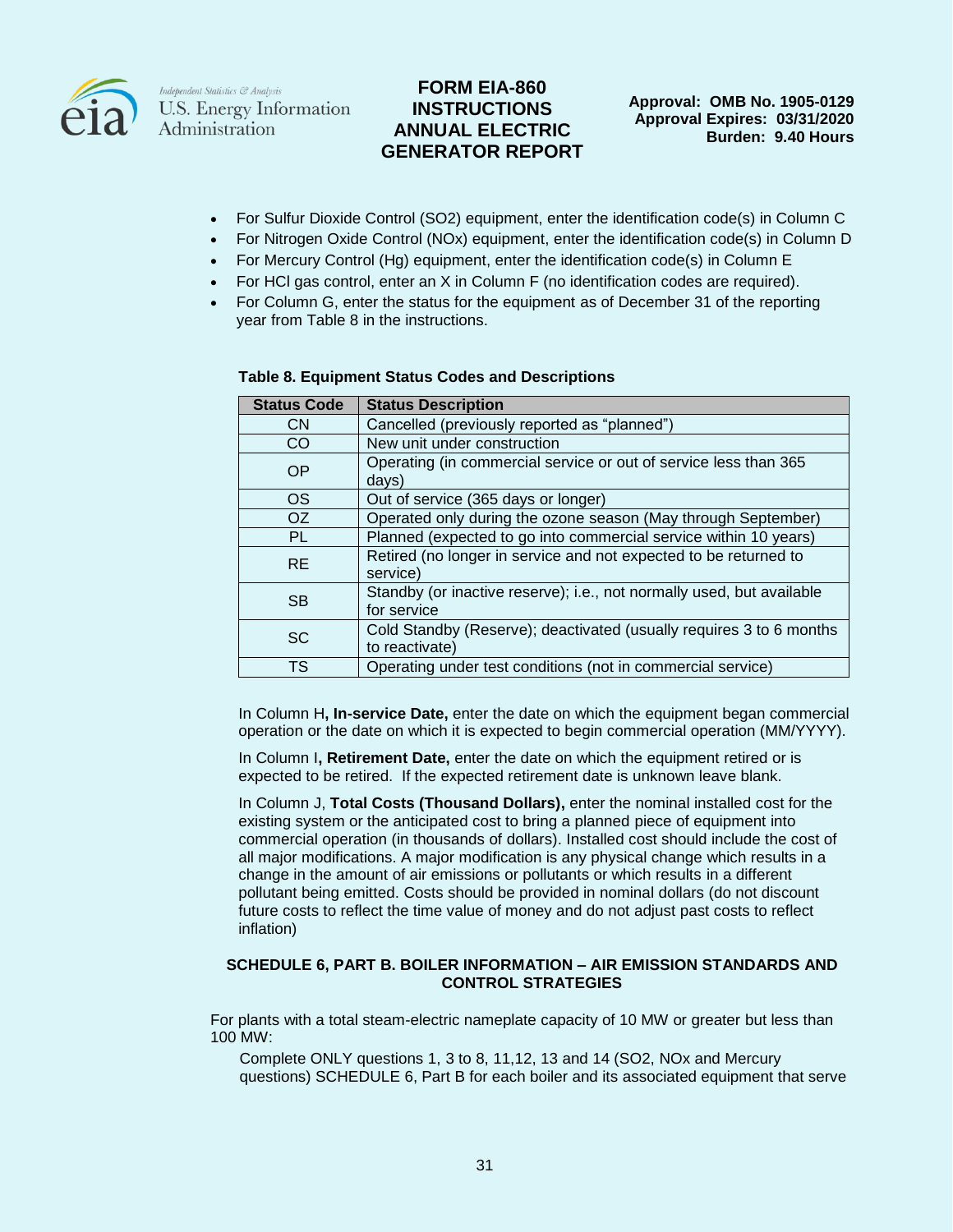

## **FORM EIA-860 INSTRUCTIONS ANNUAL ELECTRIC GENERATOR REPORT**

or are expected to serve combustible-fueled steam electric generators or combined cycle steam generators with duct firing.

For plants with a total steam-electric nameplate capacity of 100 MW or greater: Complete one SCHEDULE 6, Part B in its entirety for each boiler and its associated equipment that serve or are expected to serve combustible-fueled steam electric generators and combined cycle steam generators with duct firing.

Include all boilers that:

- Were operable in the past calendar year; or
- Are expected to be in commercial operation within 10 years in the case of coal plans; or
- Are expected to be in commercial operation within 5 years in the case of non-coal plants
- 1. For line 1, **What is this boiler's identification code?** Enter the boiler identification number corresponding to each boiler listed on SCHEDULE 6, PART A.
- 2. For Line 2a, **Type of Boiler Standards under Which the Boiler is Operating,** indicate the standards as described in the U. S. Environmental Protection Agency regulation under 40 CFR. Select from the codes in Table 9 of the New Source Performance Standards (NSPS):

|  |  |  |  | Table 9. Boiler Standards Codes and Descriptions |
|--|--|--|--|--------------------------------------------------|
|--|--|--|--|--------------------------------------------------|

| D   | Standards of Performance for fossil-fuel fired steam boilers for which<br>construction began after August 17, 1971.   |
|-----|-----------------------------------------------------------------------------------------------------------------------|
| Da  | Standards of Performance for fossil-fuel fired steam boilers for which<br>construction began after September 18, 1978 |
| Db  | Standards of Performance for fossil-fuel fired steam boilers for which<br>construction began after June 19, 1984.     |
| Dc. | Standards of Performance for small industrial-commercial-institutional steam<br>generating units                      |
| N   | Not covered under New Source Performance Standards.                                                                   |

For line 2b, **Is this boiler operating under a new Source Review (NSR) permit?**, indicate whether the boiler is operating under a new source review permit

For line 2c, if the boiler is operating under a NSR permit, provide the **NSR Permit List Date and NSR Permit identification** number.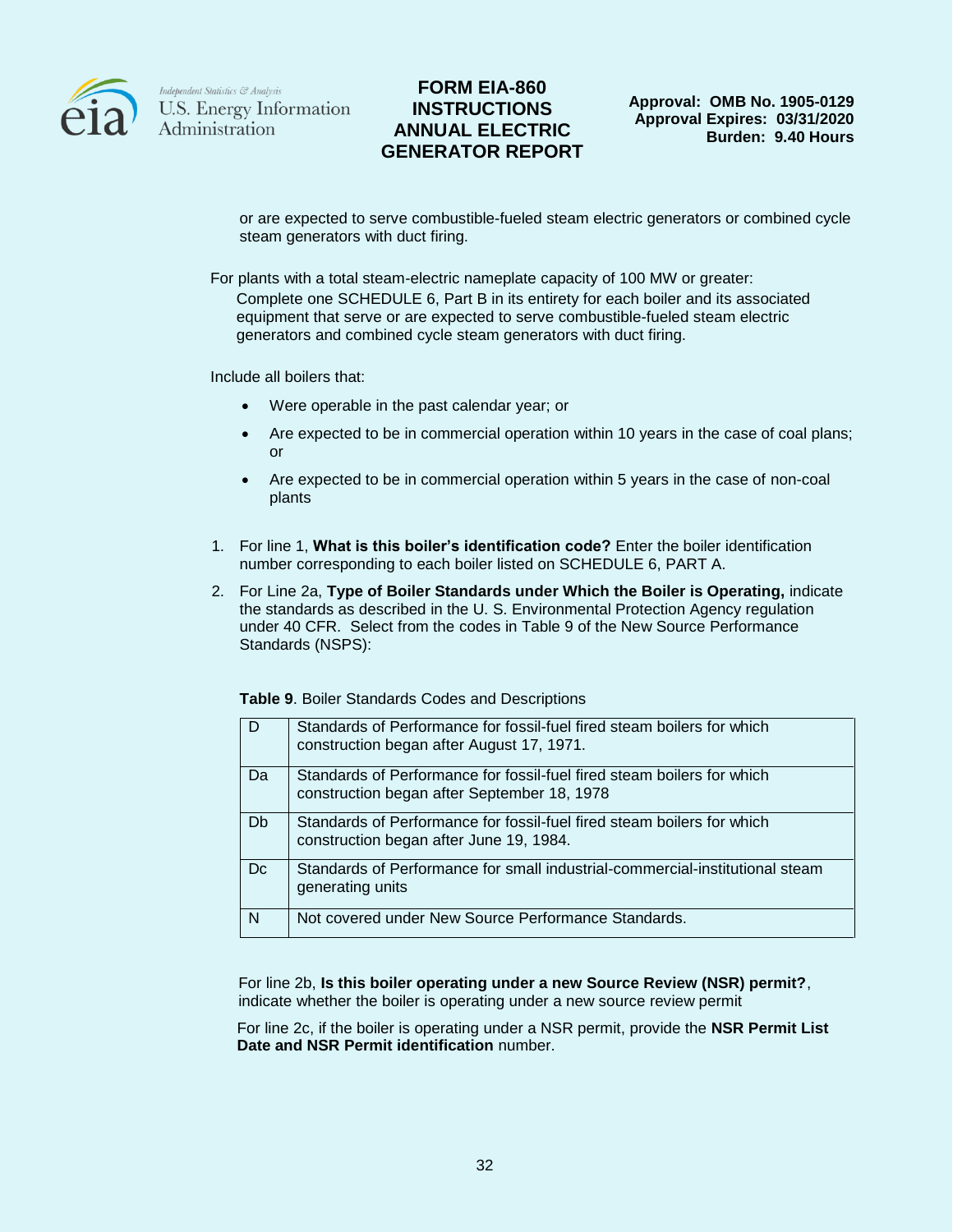

## **FORM EIA-860 INSTRUCTIONS ANNUAL ELECTRIC GENERATOR REPORT**

Lines 3-5 apply to sulfur dioxide compliance

Boilers that burn only natural gas may select "Not Applicable" for line 3a and skip questions 3b, 3c, 3d, 3e, 4, 5a, and 5b .

3. For line 3a, **What is the regulatory level of the most stringent regulation that this boiler is operating under to meet sulfur dioxide control standards?** Select the *most stringent* regulation that the boiler operates under to meet sulfur dioxide control standards.

For line 3b, **What is the emission rate specified by the most stringent sulfur dioxide regulation?** Enter the emission rate corresponding to the most stringent sulfur dioxide regulation. Pounds of sulfur dioxide per million Btu in fuel is the preferred measurement or use Units of Measurement in Table 10.

For line 3c, **What is the percent of sulfur to be scrubbed specified by the most stringent sulfur dioxide regulation?** If the most stringent regulation specifies a percent (by weight) of sulfur to be scrubbed enter the percent.

For line 3d, **What is the unit of measurement specified by the most stringent sulfur dioxide regulation?** Select the unit of measure corresponding to the emission rate entered in line 3b from the values in Table 10. Note that DP\*, "Pounds of sulfur dioxide per million Btu in fuel" is the preferred measurement.

| <b>Sulfur Dioxide Unit</b><br>of Measurement<br>Code | <b>Sulfur Dioxide Unit of Measurement Code Description</b>                   |
|------------------------------------------------------|------------------------------------------------------------------------------|
| DC                                                   | Ambient air quality concentration of sulfur dioxide (parts per<br>million)   |
| DH.                                                  | Pounds of sulfur dioxide emitted per hour                                    |
| DL                                                   | Annual sulfur dioxide emission level less than a level in a<br>previous year |
| <b>DM</b>                                            | Parts per million of sulfur dioxide in stack gas                             |
| $DP*$                                                | Pounds of sulfur dioxide per million Btu in fuel                             |
| <b>SB</b>                                            | Pounds of sulfur per million Btu in fuel                                     |
| <b>SR</b>                                            | Percent sulfur removal efficiency (by weight)                                |
| <b>SU</b>                                            | Percent sulfur content of fuel (by weight)                                   |
| OΤ                                                   | Other (specify in SCHEDULE 7)                                                |

### **Table 10. Sulfur Dioxide Unit of Measurement Codes**

For line 3e, **What is the time period specified by the most stringent sulfur dioxide regulation?** Enter the time period corresponding to the emission rate entered in line 3b from the values in Table 11.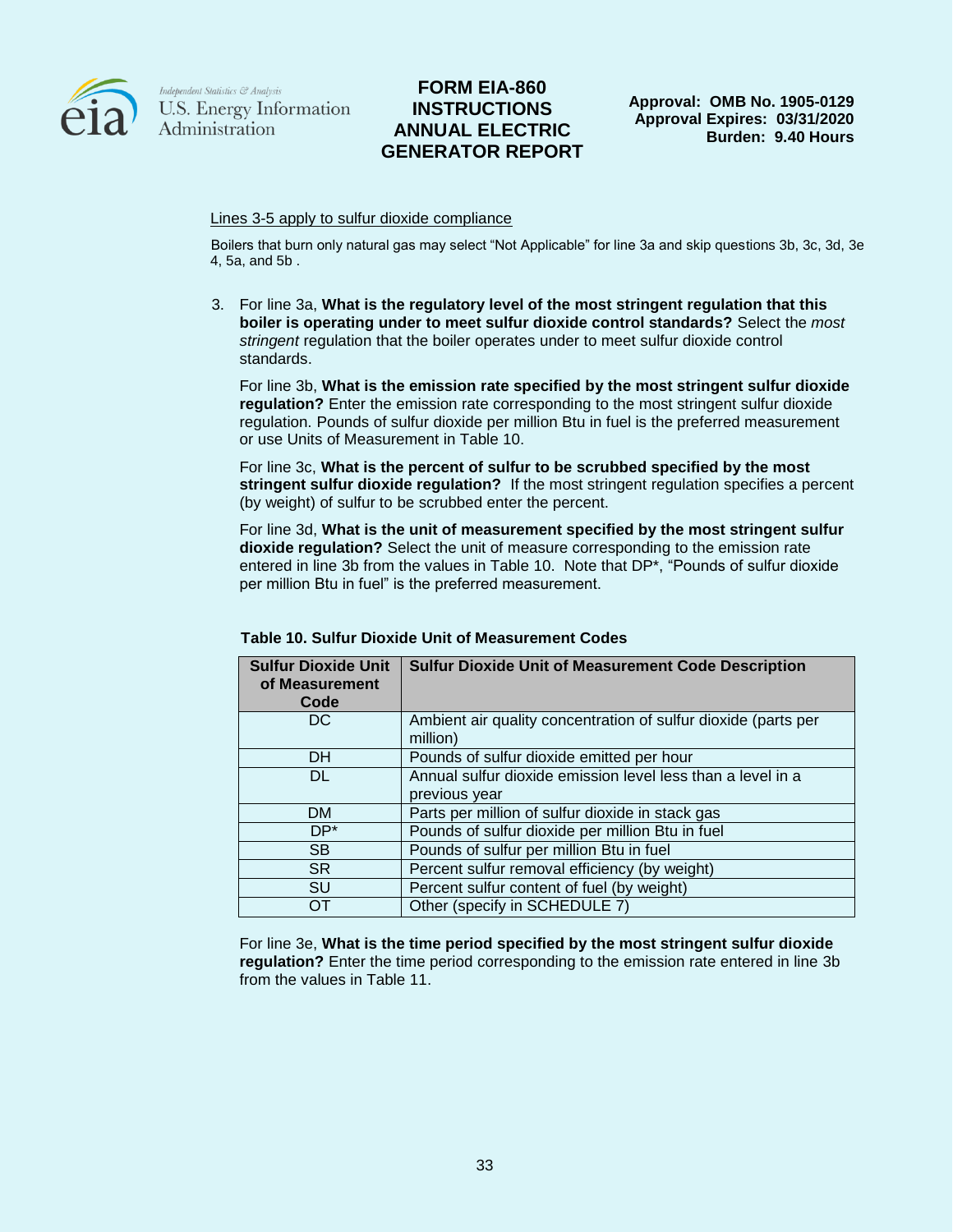

## **FORM EIA-860 INSTRUCTIONS ANNUAL ELECTRIC GENERATOR REPORT**

**Approval: OMB No. 1905-0129 Approval Expires: 03/31/2020 Burden: 9.40 Hours**

### **Table 11. Time Period Codes**

| <b>Time Period Code</b> | <b>Time Period Code Description</b> |
|-------------------------|-------------------------------------|
| <b>NV</b>               | Never to exceed                     |
| <b>FM</b>               | 5 minutes                           |
| <b>SM</b>               | 6 minutes                           |
| FT                      | 15 minutes                          |
| OH                      | 1 hour                              |
| <b>WO</b>               | 2 hours                             |
| TH                      | 3 hours                             |
| EH                      | 8 hours                             |
| DA                      | 24 hours                            |
| <b>WA</b>               | 1 week                              |
| <b>MO</b>               | 30 days                             |
| <b>ND</b>               | 90 days                             |
| YR.                     | Annual                              |
| <b>PS</b>               | Periodic stack testing              |
| DT                      | Defined by testing                  |
| <b>NS</b>               | Not specified                       |
| ОT                      | Other (specify in SCHEDULE 7)       |

- 4. For line 4, **In what year did the boiler became compliant or is expected to become compliant with the most stringent sulfur dioxide regulation?** Indicate the year in which the boiler came into compliance or is expected to come into compliance with Federal, State and Local Regulations as they relate to sulfur dioxide control.
- 5. For line 5a, **What is your existing strategy for complying with the most stringent sulfur dioxide regulation?** Identify up to three strategies from Table 12 that are currently used to address Federal, State or local regulations as they relate to sulfur dioxide control.

| <b>Sulfur Dioxide</b><br><b>Compliance Codes</b> | <b>Sulfur Dioxide Compliance Code Descriptions</b>                                                                        |
|--------------------------------------------------|---------------------------------------------------------------------------------------------------------------------------|
| <b>CF</b>                                        | <b>Fluidized Bed Combustor</b>                                                                                            |
| IF                                               | Use flue gas desulfurization unit or other SO2 control process<br>(specify the specific type of equipment in Schedule 6A) |
| SS                                               | Switch to lower sulfur fuel                                                                                               |
| <b>WA</b>                                        | Allocated allowances and purchase allowances                                                                              |
| OT                                               | Other (specify in SCHEDULE 7)                                                                                             |
| <b>SE</b>                                        | Seeking revision of government regulation                                                                                 |
| ND.                                              | Not determined at this time                                                                                               |
| NP.                                              | No plans to control                                                                                                       |
| <b>NA</b>                                        | Not applicable                                                                                                            |

#### **Table 12. Sulfur Dioxide Compliance Strategies**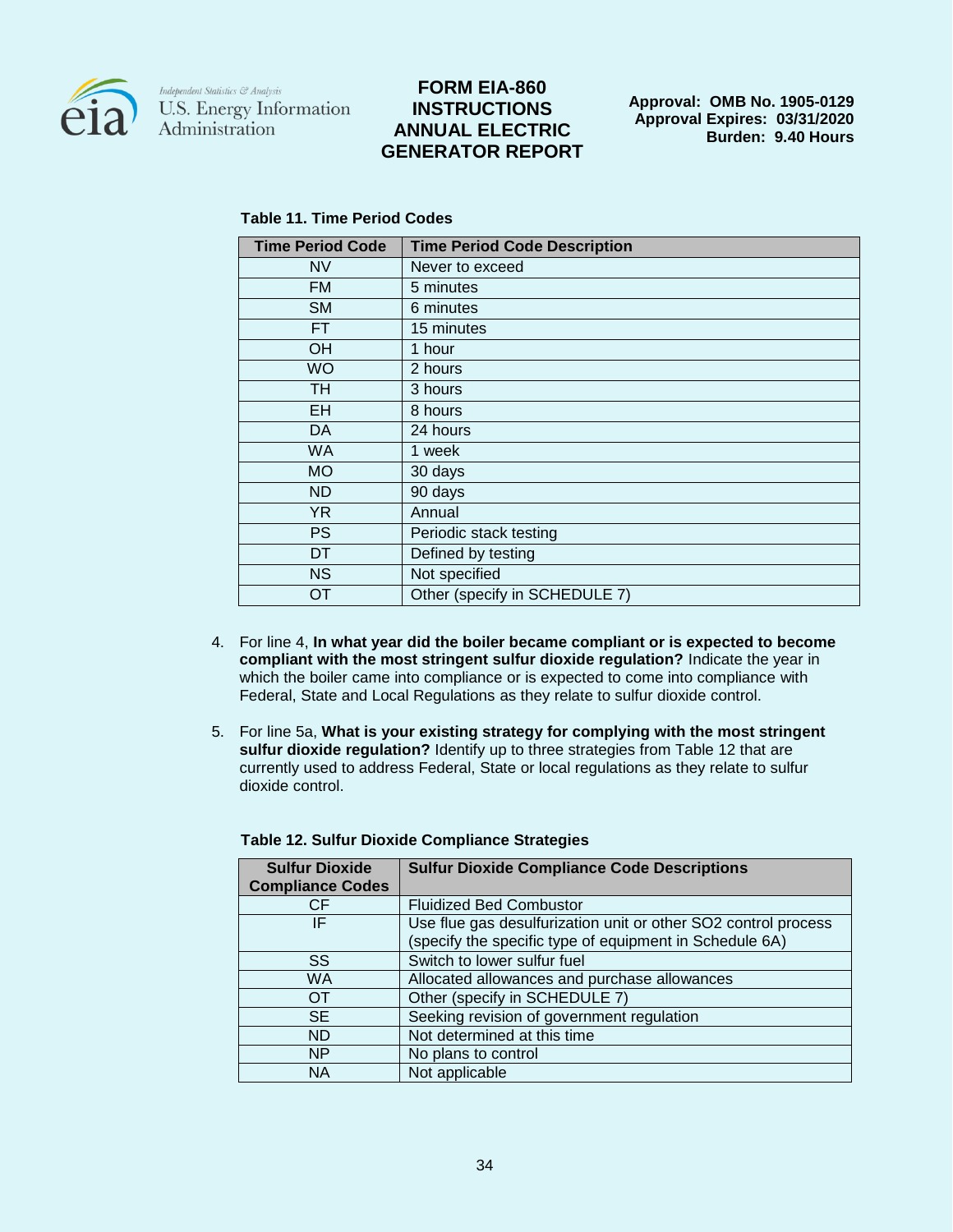

## **FORM EIA-860 INSTRUCTIONS ANNUAL ELECTRIC GENERATOR REPORT**

For line 5b, **What is your proposed strategy for complying with the most stringent sulfur dioxide regulation?** Identify up to three strategies from Table 12 that are planned to be used to address Federal, State or local regulations as they relate to sulfur dioxide control.

#### Lines 6-8 apply to nitrogen oxide compliance

6. For line 6a, **What is the regulatory level of the most stringent regulation that this boiler is operating under to meet nitrogen oxide control standards?** Select the *most stringent* regulation that the boiler operates under to meet nitrogen oxide control standards.

For line 6b, **What is the emission rate specified by the most stringent nitrogen oxide regulation?** Enter the emission rate corresponding to the most stringent nitrogen oxide regulation. Pounds of nitrogen oxides per million Btu in fuel is the preferred measurement or use Units of Measurement in Table 13.

For line 6c, **What is the unit of measurement specified by the most stringent nitrogen oxide regulation?** Select the unit of measure corresponding to the emission rate entered in line 6b from the values in Table 13. Note that "Pounds of nitrogen oxides per million Btu in fuel" is the preferred measurement.

| <b>Nitrogen Oxide</b><br>Unit of<br><b>Measurement Code</b> | <b>Nitrogen Oxide Unit of Measurement Code Description</b>                    |
|-------------------------------------------------------------|-------------------------------------------------------------------------------|
| NH.                                                         | Pounds of nitrogen oxides emitted per hour                                    |
| <b>NL</b>                                                   | Annual nitrogen oxides emission level less than a level in a<br>previous year |
| <b>NM</b>                                                   | Parts per million of nitrogen oxides in stack gas                             |
| <b>NO</b>                                                   | Ambient air quality concentration of nitrogen oxides (parts per<br>million)   |
| $NP^*$                                                      | Pounds of nitrogen oxides per million Btu in fuel                             |
| OΤ                                                          | Other (specify in SCHEDULE 7)                                                 |

#### **Table 13. Nitrogen Oxide Unit of Measurement Codes**

For line 6d, **What is the time period specified by the most stringent nitrogen oxide regulation?** Enter the time period corresponding to the emission rate entered in line 6b from the values in Table 11.

- 7. For line 7, **In what year did the boiler became compliant or is expected to become compliant with the most stringent nitrogen oxide regulation?** Indicate the year in which the boiler came into compliance or is expected to come into compliance with Federal, State and Local Regulations as they relate to nitrogen oxide control.
- 8. For line 8a, **What is your existing strategy for complying with the most stringent nitrogen oxide regulation?** Identify up to three strategies from Table 14 that are currently used to address Federal, State or local regulations as they relate to nitrogen oxide control.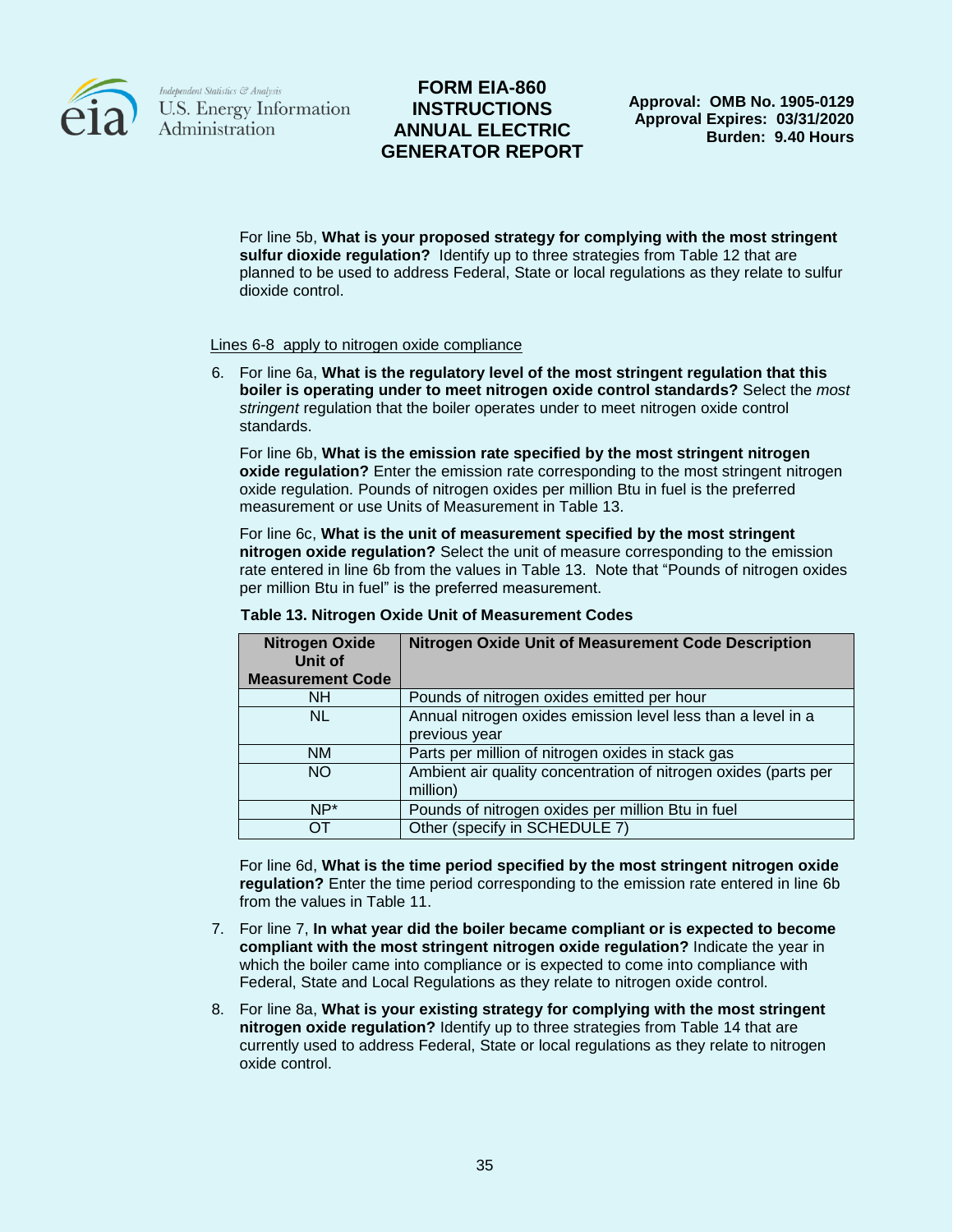

## **FORM EIA-860 INSTRUCTIONS ANNUAL ELECTRIC GENERATOR REPORT**

**Approval: OMB No. 1905-0129 Approval Expires: 03/31/2020 Burden: 9.40 Hours**

| <b>Nitrogen Oxide</b><br><b>Compliance Codes</b> | <b>Nitrogen Oxide Compliance Strategies</b>                                      |
|--------------------------------------------------|----------------------------------------------------------------------------------|
| AA                                               | Advanced overfire air                                                            |
| <b>BO</b>                                        | Burner out of service                                                            |
| <b>BF</b>                                        | Biased firing (alternative burners)                                              |
| <b>CF</b>                                        | Fluidized bed combustor                                                          |
| <b>FR</b>                                        | Flue gas recirculation                                                           |
| <b>FU</b>                                        | Fuel reburning                                                                   |
| H2O                                              | Water injection                                                                  |
| LA                                               | Low excess air                                                                   |
| LN                                               | Low NO <sub>x</sub> burner                                                       |
| NH3                                              | Ammonia injection                                                                |
| OV                                               | Overfire air                                                                     |
| <b>RP</b>                                        | Repower unit                                                                     |
| <b>SN</b>                                        | Selective noncatalytic reduction                                                 |
| <b>SR</b>                                        | Selective catalytic reduction                                                    |
| <b>STM</b>                                       | Steam injection                                                                  |
| UE                                               | Decrease utilization - rely on energy conservation and/or<br>improved efficiency |
| <b>OT</b>                                        | Other (specify in SCHEDULE 7)                                                    |
| <b>SE</b>                                        | Seeking revision of government regulation                                        |
|                                                  |                                                                                  |
| <b>ND</b>                                        | Not determined at this time                                                      |
| <b>NP</b>                                        | No plans to control                                                              |
| NA.                                              | Not applicable                                                                   |

#### **Table 14. Nitrogen Oxide Compliance Codes and Strategies**

For line 8b, **What is your proposed strategy for complying with the most stringent nitrogen oxide regulation?** Identify up to three strategies from Table 14 that are planned to be used to address Federal, State or local regulations as they relate to nitrogen oxide control.

Lines 9-10 apply to particulate matter compliance

9. For line 9a, **What is the regulatory level of the most stringent regulation that this boiler is operating under to meet particulate matter control standards?** Select the *most stringent* regulation that the boiler operates under to meet particulate matter control standards.

For line 9b, **What is the emission rate specified by the most stringent particulate matter regulation?** Enter the emission rate corresponding to the most stringent particulate matter regulation. Pounds of particulate matter per million Btu in fuel is the preferred measurement or use Units of Measurement in Table 15.

For line 9c, **What is the unit of measurement specified by the most stringent particulate matter regulation?** Select the unit of measure corresponding to the emission rate entered in line 9b from the values in Table 15. Note that "Pounds of Particulate matter per million Btu in fuel" is the preferred measurement.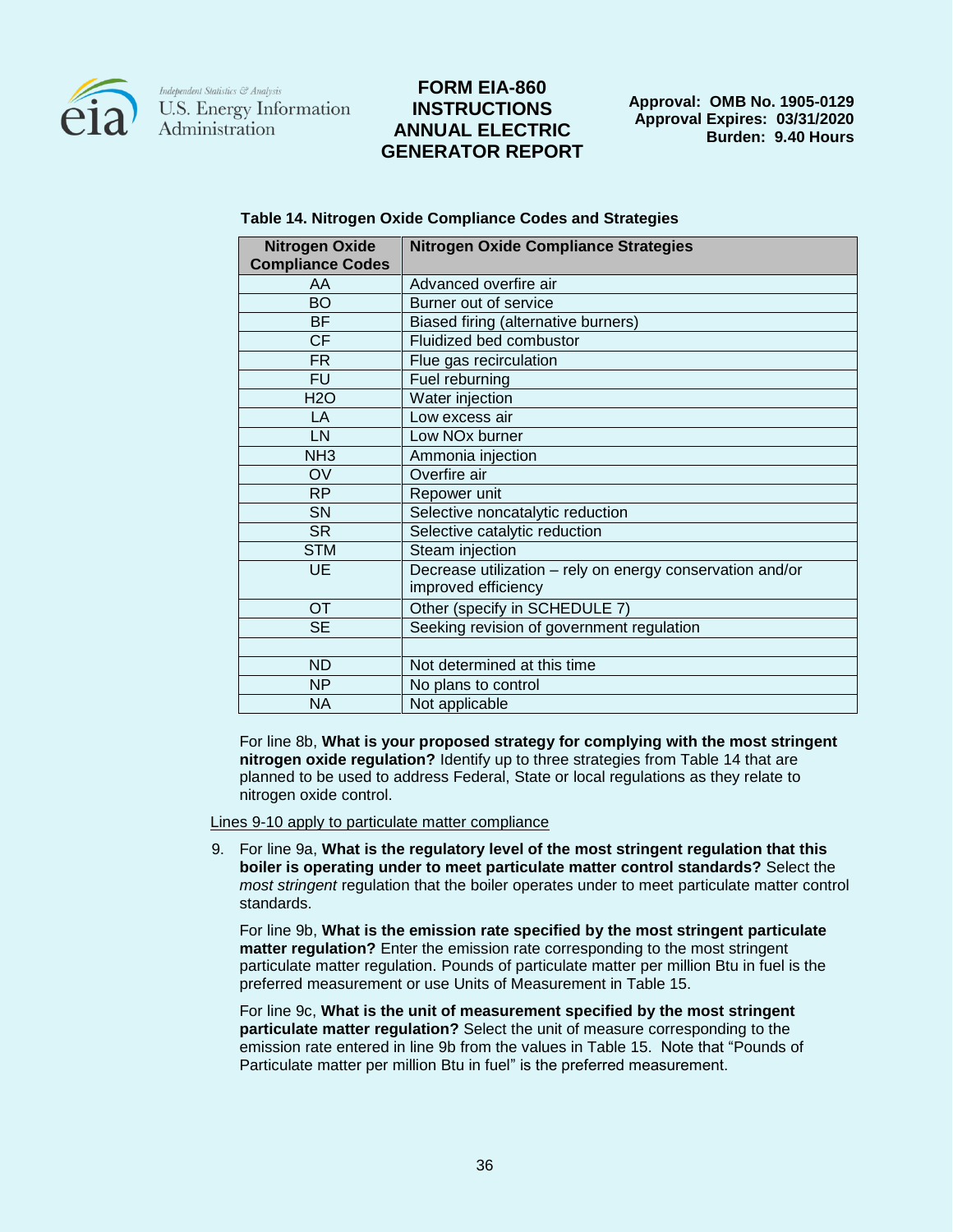

## **FORM EIA-860 INSTRUCTIONS ANNUAL ELECTRIC GENERATOR REPORT**

| <b>Particulate Matter</b><br>Unit of<br><b>Measurement Code</b> | <b>Particulate Matter Unit of Measurement Code Description</b>    |
|-----------------------------------------------------------------|-------------------------------------------------------------------|
| ΟP                                                              | Percent of opacity                                                |
| $PB*$                                                           | Pounds of Particulate matter per million Btu in fuel              |
| PC.                                                             | Grains of particulate matter per standard cubic foot of stack gas |
| <b>PG</b>                                                       | Pounds of particulate matter per thousand pounds of stack gas     |
| <b>PH</b>                                                       | Pounds of particulate matter emitted per hour                     |
| UG                                                              | Micrograms of particulate matter per cubic meter                  |
| OТ                                                              | Other (specify in SCHEDULE 7)                                     |

#### **Table 15. Particulate Matter Unit of Measurement Codes**

For line 9d, **What is the time period specified by the most stringent particulate matter regulation?** Enter the time period corresponding to the emission rate entered in line 9b from the values in Table 11.

10. For line 10, **In what year did the boiler became compliant or is expected to become compliant with the most stringent particulate matter regulation?** Indicate the year in which the boiler came into compliance or is expected to come into compliance with Federal, State and Local Regulations as they relate to particulate matter control.

Lines 11-14 apply to mercury and acid gas compliance

- 11. For line 11, **What is the regulatory level of the most stringent regulation that this boiler is operating under to meet mercury and acid gas standards?** Select the *most stringent* regulation that the boiler operates under to meet mercury and acid gas control standards.
- 12. For line 12, **In what year did the boiler became compliant or is expected to become compliant with the most stringent mercury and acid gas regulation?** Indicate the year in which the boiler came into compliance or is expected to come into compliance with Federal, State and Local Regulations as they relate to mercury and acid gas control.
- 13. For line 13, **What are the existing strategies to control mercury emissions?** Identify up to three strategies from Table 16 that are currently used to address Federal, State or local regulations as they relate to mercury control. .

| <b>Strategy Type</b><br>Code | <b>Strategy Type Description</b>                                  |
|------------------------------|-------------------------------------------------------------------|
| <b>BS</b>                    | Baghouse (fabric filter), shake and deflate                       |
| <b>BP</b>                    | Baghouse (fabric filter), pulse                                   |
| <b>BR</b>                    | Baghouse (fabric filter), reverse air                             |
| <b>CD</b>                    | Circulating dry scrubber                                          |
| <b>SD</b>                    | Spray dryer type / dry FGD / semi-dry FGD                         |
| <b>DSI</b>                   | Dry sorbent (powder) injection type                               |
| ACI                          | Activated carbon injection system                                 |
| LIJ                          | Lime injection                                                    |
| EC                           | Electrostatic precipitator, cold side, with flue gas conditioning |
| EH                           | Electrostatic precipitator, hot side, with flue gas conditioning  |

#### **Table 16. Mercury Compliance Codes and Descriptions**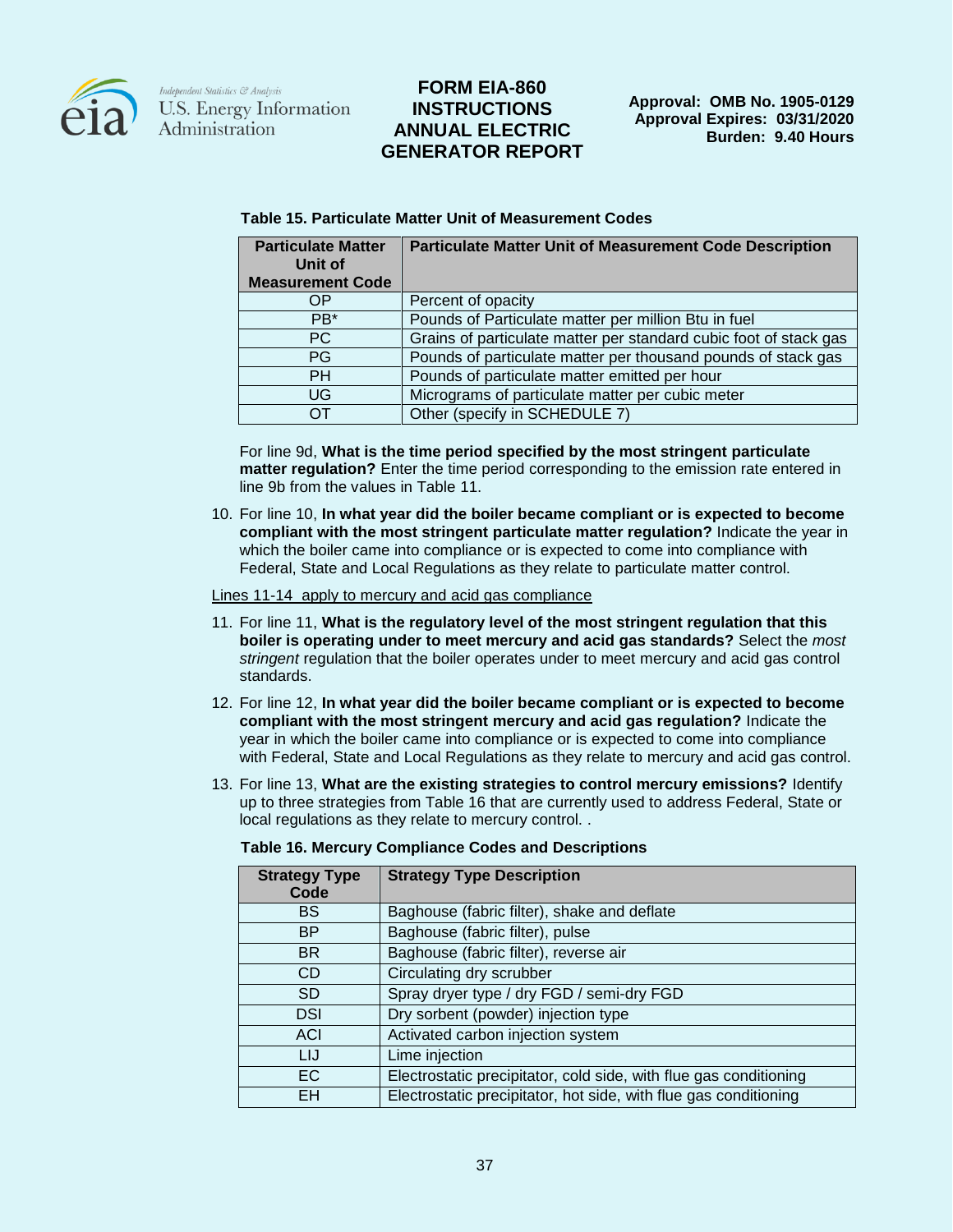

### **FORM EIA-860 INSTRUCTIONS ANNUAL ELECTRIC GENERATOR REPORT**

| EK        | Electrostatic precipitator, cold side, without flue gas conditioning |  |  |
|-----------|----------------------------------------------------------------------|--|--|
| <b>EW</b> | Electrostatic precipitator, hot side, without flue gas conditioning  |  |  |
| <b>JB</b> | Jet bubbling reactor (wet) scrubber                                  |  |  |
| <b>MA</b> | Mechanically aided type (wet) scrubber                               |  |  |
| <b>PA</b> | Packed type (wet) scrubber                                           |  |  |
| <b>SP</b> | Spray type (wet) scrubber                                            |  |  |
| <b>TR</b> | Tray type (wet) scrubber                                             |  |  |
| <b>VE</b> | Venturi type (wet) scrubber                                          |  |  |
| <b>OT</b> | Other (specify in SCHEDULE 7)                                        |  |  |
| <b>SE</b> | Seeking revision of government regulation                            |  |  |
|           |                                                                      |  |  |
|           |                                                                      |  |  |
| <b>ND</b> | Not determined at this time                                          |  |  |
| <b>NP</b> | No plans to control                                                  |  |  |
| <b>NA</b> | Not applicable                                                       |  |  |

14. For line 14**, What are the proposed strategies to control mercury emissions?** Identify up to three strategies from Table 16 that are planned to be used to address Federal, State or local regulations as they relate to mercury control.

### **SCHEDULE 6, PART C. BOILER INFORMATION – DESIGN PARAMETERS**

Complete SCHEDULE 6, Part C, ONLY Lines 1 through 3 if you are reporting for a plant where the sum of the nameplate capacity of the steam-electric generators, including duct fired steam components of combined cycle units, sum to at least 10 MW, but less than 100 MW.

Complete SCHEDULE 6, Part C in its entirety if you are reporting for a plant where the sum of the nameplate capacity of the steam-electric generators, including duct fired steam components of combined cycle units, sum to 100 MW or more.

Complete one SCHEDULE 6, Part C for each unique Boiler ID as reported on SCHEDULE 6 PART A, Line 1, Row 1

1. For Line 1a, **Is this boiler a heat recovery steam generator (HRSG)?** Indicated whether the boiler being identified is actually a heat recovery steam generator.

For line 1b, **What was this boiler's status as of December 31 of the reporting year?**  Select the boiler status from Table 17: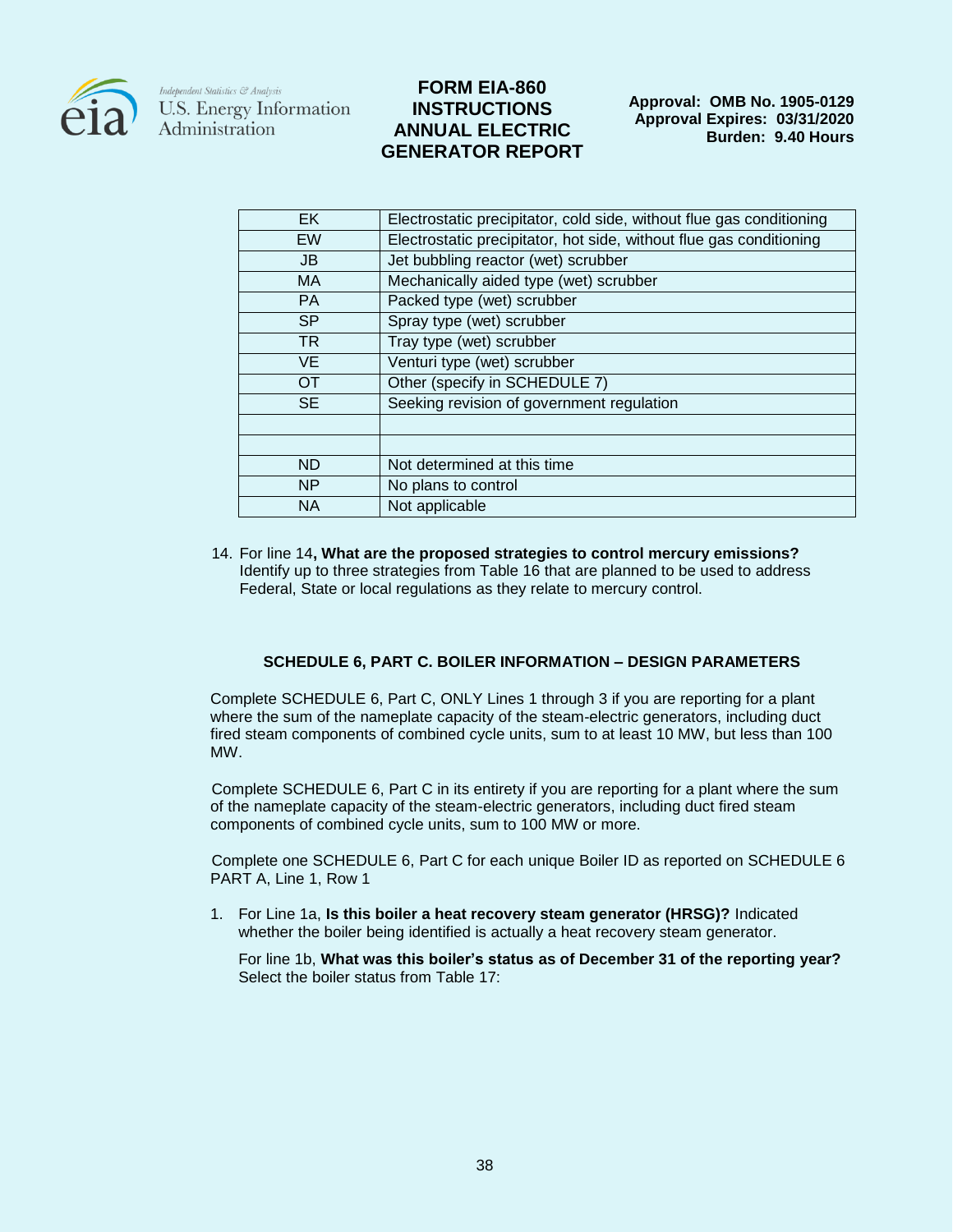

## **FORM EIA-860 INSTRUCTIONS ANNUAL ELECTRIC GENERATOR REPORT**

**Approval: OMB No. 1905-0129 Approval Expires: 03/31/2020 Burden: 9.40 Hours**

| <b>Boiler</b><br><b>Status Code</b> | <b>Boiler Status Description</b>                                                      |
|-------------------------------------|---------------------------------------------------------------------------------------|
| <b>CN</b>                           | Cancelled (previously reported as "planned")                                          |
| CO                                  | New unit under construction                                                           |
| OP                                  | Operating (in commercial service or out of service less than<br>365 days)             |
| <b>OS</b>                           | Out of service (365 days or longer)                                                   |
| <b>PL</b>                           | Planned (expected to go into commercial service within 10<br>years)                   |
| <b>RE</b>                           | Retired (no longer in service and not expected to be returned<br>to service)          |
| <b>SB</b>                           | Standby (or inactive reserve); i.e., not normally used, but<br>available for service  |
| <b>SC</b>                           | Cold Standby (Reserve); deactivated (usually requires 3 to 6<br>months to reactivate) |
| <b>TS</b>                           | Operating under test conditions (not in commercial service)                           |

#### **Table 17. Boiler Status Codes and Descriptions**

- 2. For line 2, **What is the actual or projected in-service date for this boiler?** Enter the month during which the boiler came into service or is expected to come into service. The month-year date should be entered as follows: August 1959 as 08-1959. If the month is unknown, use the month of June.
- 3. For line 3, **What is the actual or projected retirement date for this boiler?** Enter the month during whicht the boiler was retired or is expected to be retired. The month-year date should be entered as follows: August 1959 as 08-1959. If the month is unknown, use the month of June.
- 4. For line 4, **What type of boiler is this?** Enter up to three of the firing codes from Table 18.

| <b>Boiler Type Code</b> | <b>Boiler Type Description</b>                              |  |
|-------------------------|-------------------------------------------------------------|--|
| CВ                      | Cell Burner                                                 |  |
| СY                      | <b>Cyclone Firing</b>                                       |  |
| DB                      | <b>Duct Burner</b>                                          |  |
| FB.                     | Fluidized Bed Firing (Circulating Fluidized Bed, Bubbling   |  |
|                         | <b>Fluidized Bed)</b>                                       |  |
| SS                      | Stoker (Spreader, Vibrating Gate, Slinger)                  |  |
| TF.                     | Tangential Firing / Concentric Firing / Corner Firing       |  |
| VF.                     | Vertical Firing / Arch Firing                               |  |
| WF                      | Wall Fired (Opposed Wall, Rear Wall, Front Wall, Side Wall) |  |
| OТ                      | Other (specify in SCHEDULE 7)                               |  |

#### **Table 18. Boiler Firing Type Code and Description**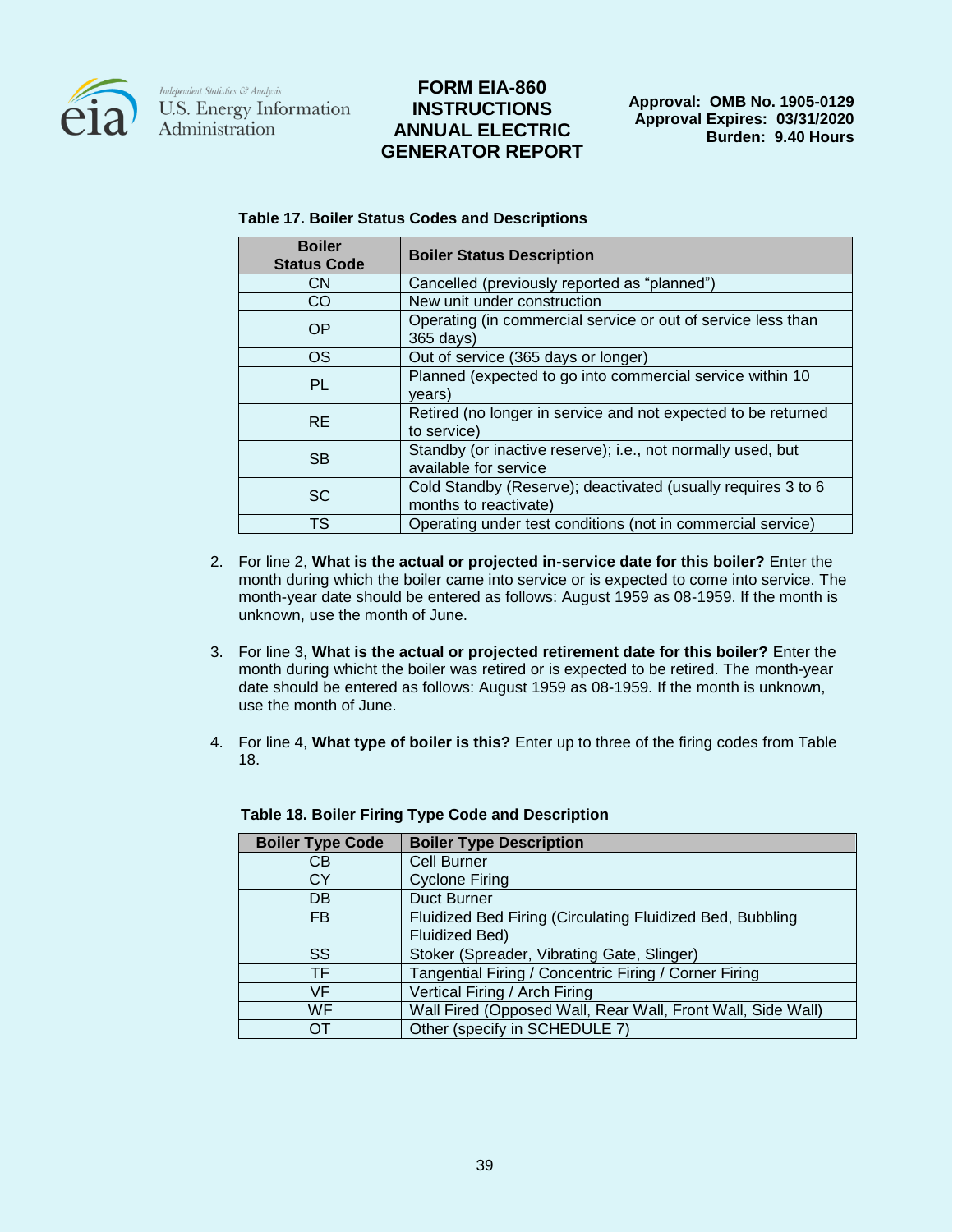

## **FORM EIA-860 INSTRUCTIONS ANNUAL ELECTRIC GENERATOR REPORT**

**Approval: OMB No. 1905-0129 Approval Expires: 03/31/2020 Burden: 9.40 Hours**

- 5. For lines 5, **What is the maximum continuous steam flow at 100 percent load for this boiler?** Enter the maxium, design steam flow for the boiler at 100 percent load in 1000 pounds per hour.
- 6. For line 6, **What is the design firing rate at the maximum continuous steam flow for coal and petroleum coke?** Enter the design firing rate data for burning coal and petroleum coke to the nearest 0.1 tons per hour. Do not enter firing rate data for startup or flame stabilization fuels. For waste-heat boilers with auxiliary firing, enter the firing rate for auxiliary firing.
- 7. For line 7, **What is the design firing rate at the maximum continuous steam flow for petroleum liquids?** Enter the design firing rate data for burning petroleum liquids to the nearest 0.1 barrels per hour. Do not enter firing rate data for startup or flame stabilization fuels. For waste-heat boilers with auxiliary firing, enter the firing rate for auxiliary firing.
- 8. For line 8, **What is the design firing rate at the maximum continuous steam flow for natural gas?** Enter the design firing rate data for burning natural gas to the nearest 0.1 thousand cubic feet per hour. Do not enter firing rate data for startup or flame stabilization fuels. For waste-heat boilers with auxiliary firing, enter the firing rate for auxiliary firing.
- 9. For line 9, **What is the design firing rate at the maximum continuous steam flow for energy sources other than coal, petroleum or natural gas?** Enter the design firing rate data for burning any other primary fuel other than coal, petroleum or natural gas. Do not enter firing rate data for startup or flame stabilization fuels. For waste-heat boilers with auxiliary firing, enter the firing rate for auxiliary firing. Specify the primary fuel (use codes from Table 28) for which value is provided along with related measurement unit in SCHEDULE 7.
- 10. For line 10, **What is the design waste-heat input rate at maximum continuous steam flow for this boiler?** If the boiler receives all or a substantial portion of its energy input from the noncombustible exhaust gases of a separate fuel-burning process, enter the design waste-heat input rate as measured in million Btu per hour at maximum continuous steam flow.
- 11. For line 11, **What fuels are used by this boiler in order of predominance?** Enter the fuels used by this boiler in order of predominance. Select energy source codes from Table 28 in the instructions in order of predominance based on Btu. Enter up to six energy sources.
- 12. For line 12, **What is the turndown ratio for this boiler?** Calculate (to nearest 0.1) the turndown ratio for the boiler as the ratio of the boiler's maximum output to its minimum output.
- 13. For line 13, **What is the efficiency of this boiler when it is burning the reported primary fuel at 100 percent load?** Enter the efficiency of the boiler when burning the reported primary fuel at 100 percent load.
- 14. For line 14, **What is the efficiency of this boiler when it is burning reported primary fuel at 50 percent load?** Enter the efficiency of the boiler when burning the reported primary fuel at 50 percent load.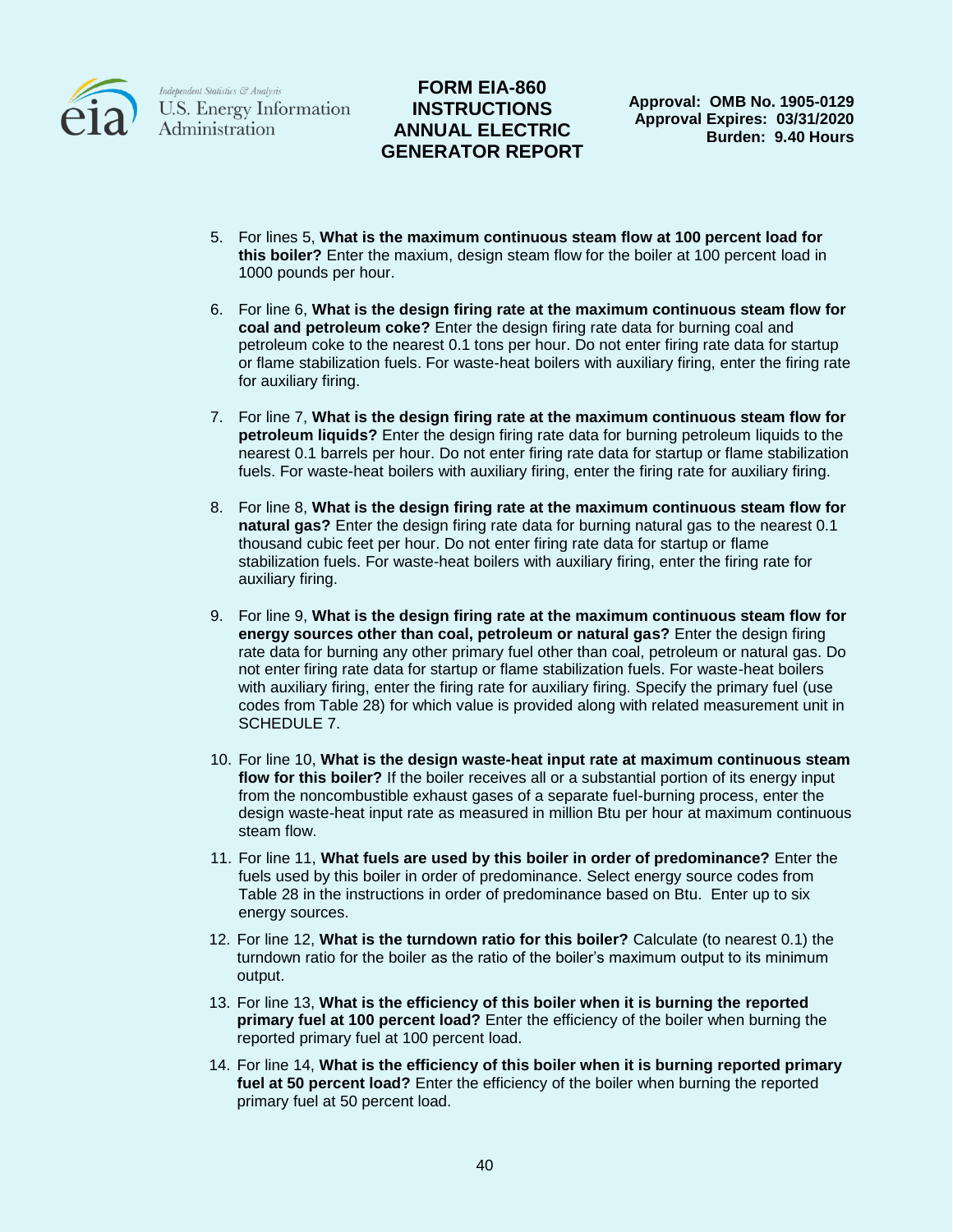

## **FORM EIA-860 INSTRUCTIONS ANNUAL ELECTRIC GENERATOR REPORT**

- 15. For line 15, **What is the total air flow (including excess air) at 100 percent load?** Report the total air flow (including excess air) at 100 percent load. Report air flow at standard temperature and pressure (i.e., 68 degrees Fahrenheit and one atmosphere pressure).
- 16. For line 16, **Does the boiler have a wet bottom or a dry bottom?** Indicate whether the boiler has a wet bottom or dry bottom. Report only for coal-capable boilers. *Wet Bottom* is defined as having slag tanks installed at the furnace's throat to contain and remove molten ash from the furnace. *Dry Bottom* is defined as having no slag tanks installed at the furnace's throat so bottom ash drops through throat to bottom ash water hoppers.
- 17. For line 17, **Is the boiler capable of fly ash re-injection?** Indicate whether the boiler is capable of re-injecting fly ash.

### **SCHEDULE 6, PART D. COOLING SYSTEM INFORMATION – DESIGN PARAMETERS**

Complete SCHEDULE 6, PART D for plants with a total steam-electric nameplate capacity of 100 MW or greater consisting of:

- Combustible fueled steam-electric generators, including combined cycle steam generators with duct firing;
- Combined cycle steam-electric generators without duct firing;
- Nuclear generators; or
- Solar thermal units using a steam cycle.

Complete one SCHEDULE 6 PART D for each unique Cooling system ID as reported on SCHEDULE 6 PART A, Line 1, Row 3.

- 1. For line 1, **What is this identification code of the cooling system?** Enter the cooling system's identification code commonly used by plant management to refer to this cooling system. Cooling system identification should be the same identification as entered on SCHEDULE 6, PART A, Line 1, Row 3 and as reported on other EIA forms. This identification code is restricted to six characters and cannot be changed once provided to EIA.
- 2. For line 2, **What was the status of this cooling system as of December 31 of the reporting year?** Select from the cooling system's status codes in Table 19.

| <b>Cooling System</b><br><b>Status Code</b> | <b>Cooling System Status Description</b>                               |  |
|---------------------------------------------|------------------------------------------------------------------------|--|
| CΝ                                          | Cancelled (previously reported as "planned")                           |  |
| CO                                          | New unit under construction                                            |  |
| OP                                          | Operating (in commercial service or out of service less than 365 days) |  |
| OS                                          | Out of service (365 days or longer)                                    |  |
| PL                                          | Planned (expected to go into commercial service within 10 years)       |  |

#### **Table 19. Cooling System Status Codes and Descriptions**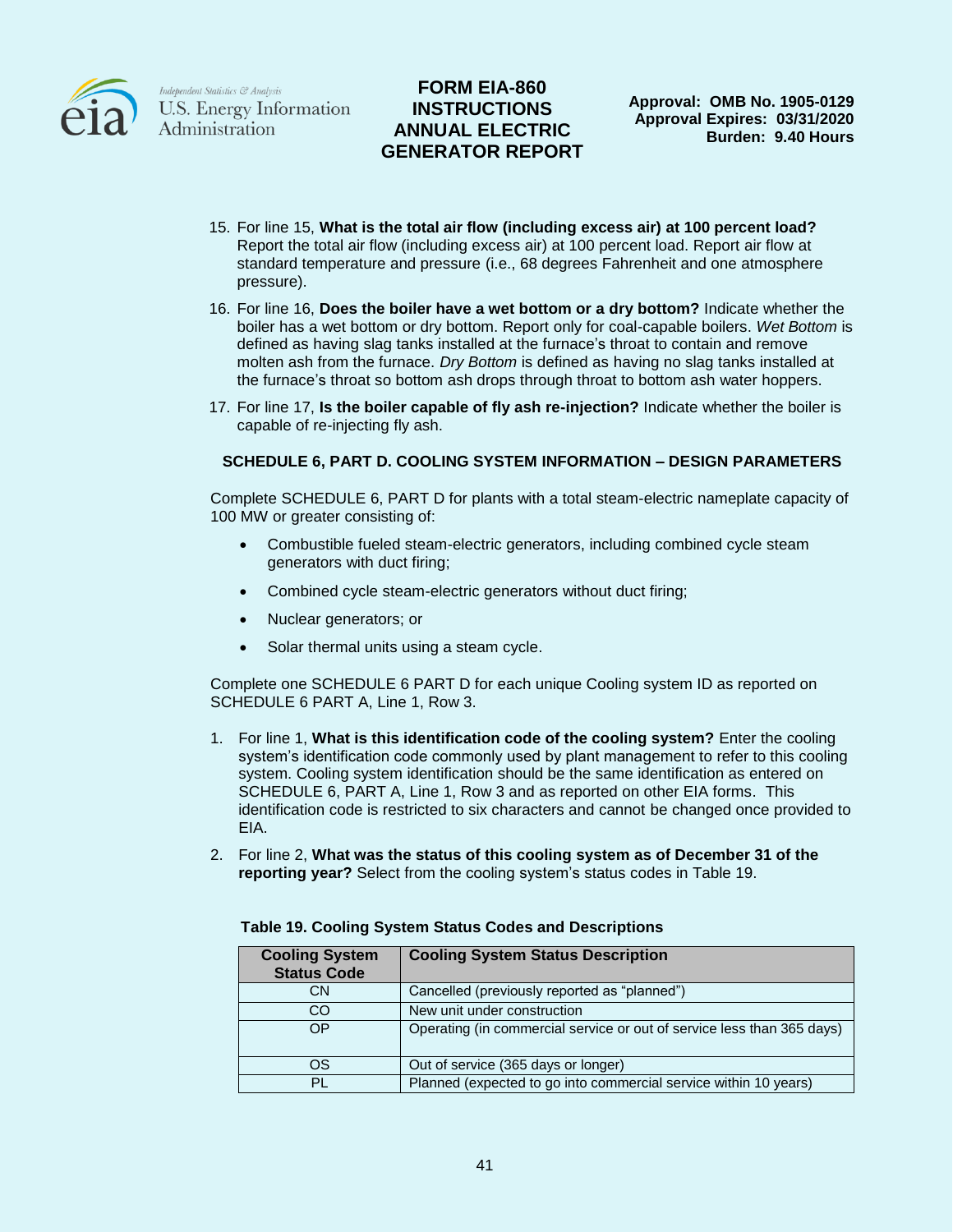

### **FORM EIA-860 INSTRUCTIONS ANNUAL ELECTRIC GENERATOR REPORT**

| <b>RE</b> | Retired (no longer in service and not expected to be returned to<br>service)          |
|-----------|---------------------------------------------------------------------------------------|
| <b>SB</b> | Standby (or inactive reserve); i.e., not normally used, but available for<br>service) |
| SC.       | Cold Standby (Reserve); deactivated (usually requires 3 to 6 months<br>to reactivate) |
| тs        | Operating under test conditions (not in commercial service)                           |

- 3. For line 3, **What is the actual or projected in-service date of commercial operation for this cooling system?** Enter either the date on which the cooling system began commercial operation or the date on which the system is expected to begin commercial operation.
- 4. For line 4a, **What type of cooling system is this?** Select up to four types from the cooling system type codes in Table 20 that reflect that components of the cooling system. If the plant has a downstream helper tower that is associated with all boilers at a plant instead of any particular boiler or combination of boilers, treat it as a distinct cooling system and select "HT" from the list of codes.

| <b>Cooling System</b><br><b>Type Code</b> | <b>Cooling System Type Description</b>                  |
|-------------------------------------------|---------------------------------------------------------|
| DC                                        | Dry (air) cooling system                                |
| <b>HRC</b>                                | Hybrid: cooling pond(s) or canal(s) with dry cooling    |
| <b>HRF</b>                                | Hybrid: forced draft cooling tower(s) with dry cooling  |
| <b>HRI</b>                                | Hybrid: induced draft cooling tower(s) with dry cooling |
| OC                                        | Once through with cooling pond(s)                       |
| <b>ON</b>                                 | Once through without cooling pond(s)                    |
| <b>RC</b>                                 | Recirculating with cooling pond(s) or canal(s)          |
| <b>RF</b>                                 | Recirculating with forced draft cooling tower(s)        |
| RI                                        | Recirculating with induced draft cooling tower(s)       |
| <b>RN</b>                                 | Recirculating with natural draft cooling tower(s)       |
| HT                                        | <b>Helper Tower</b>                                     |
| OТ                                        | Other (specify in SCHEDULE 7)                           |

#### **Table 20. Cooling System Type Codes and Descriptions**

For line 4b, **If this is a hybrid cooling system, what percent of the cooling load is served by dry cooling components?** In the case of a hybrid cooling system, indicate the percent of total cooling load that is served by any dry cooling components.

- 5. For line 5, **What is the name of the water source for this cooling system?** Provide the name of the river, lake, or other water source for the cooling system if different than the water source listed on question 6 of SCHEDULE 2.
- 6. For line 6, **What is the name of the cooling system's discharge body of water?** If the discharge body of water is different than the source of the cooling water, enter the name of the water.
- 7. For line 7, **What is the cooling water source code for this system?** Select the appropriate cooling water source from Table 21: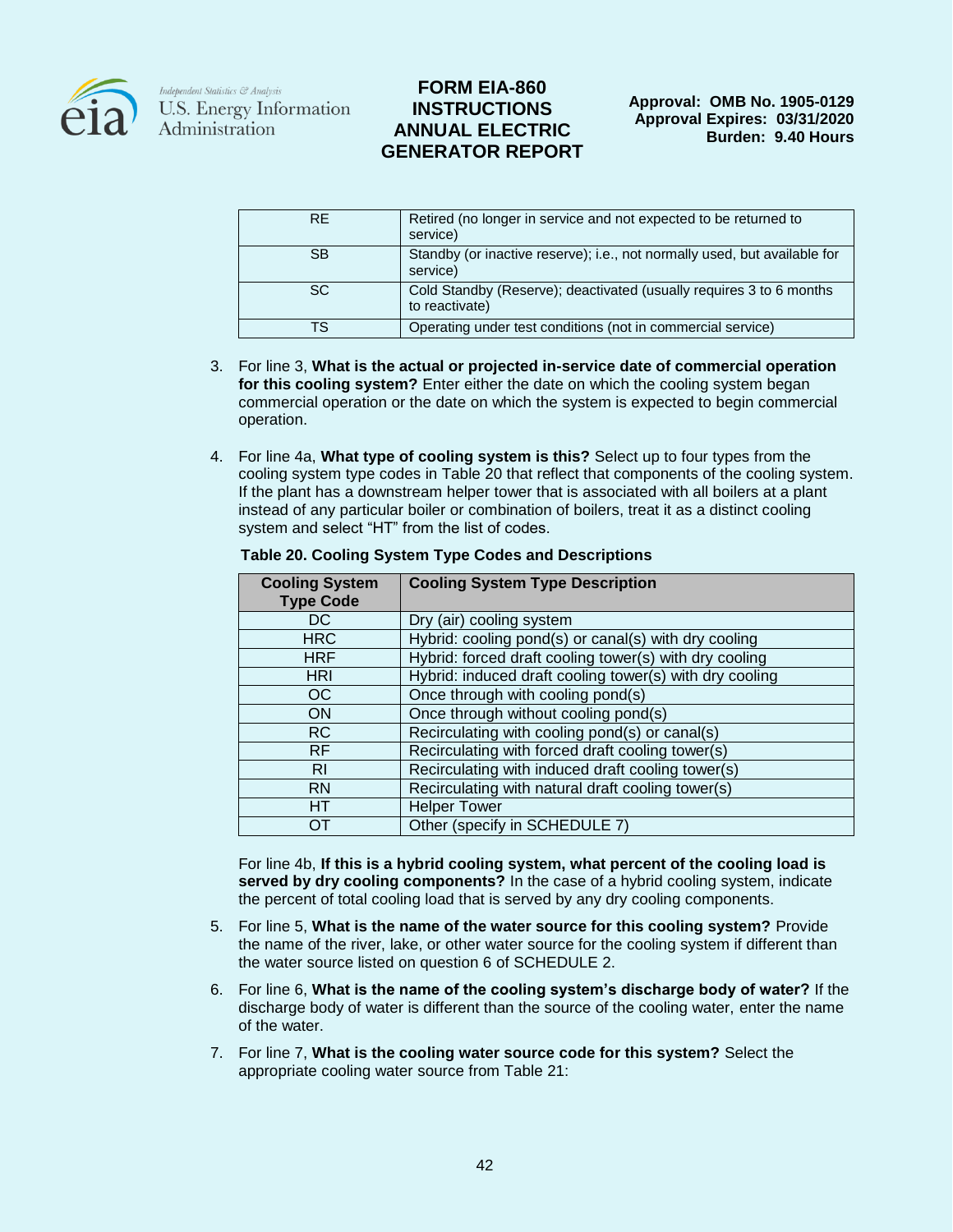

### **FORM EIA-860 INSTRUCTIONS ANNUAL ELECTRIC GENERATOR REPORT**

### **Table 21. Cooling Water Source Code and Description**

| <b>Cooling Water</b><br><b>Source Code</b> | <b>Cooling Water Source Description</b>                          |  |
|--------------------------------------------|------------------------------------------------------------------|--|
| <b>SW</b>                                  | Surface Water (ex: river, canal, bay)                            |  |
| <b>GW</b>                                  | Ground Water (ex: aquifer, well)                                 |  |
| PD                                         | Plant Discharge Water (ex: wastewater treatment plant discharge) |  |
| דר                                         | Other (specify in SCHEDULE 7)                                    |  |

8. For line 8, **What type of cooling water is used for this system?** Select the type of cooling water used by the cooling system from Table 22.

| <b>Type of Cooling</b><br><b>Water Code</b> | <b>Type of Cooling Water Description</b>          |
|---------------------------------------------|---------------------------------------------------|
| <b>BR</b>                                   | <b>Brackish Water</b>                             |
| FR.                                         | <b>Fresh Water</b>                                |
| <b>BE</b>                                   | Reclaimed Water (ex: treated wastewater effluent) |
| <b>SA</b>                                   | <b>Saline Water</b>                               |
| דר                                          | Other (specify in SCHEDULE 7)                     |

**Table 22. Cooling Water Type Codes and Description**

- 9. For line 9, **What is the design maximum cooling water flow rate at 100 percent load at intake?** Enter the design maximum flow rate (gallons per minute) for the cooling system when operating at 100 percent load.
- 10. For line 10, **What is the actual or projected in-service date for the chlorine discharge control structures and equipment**? Enter either the date on which the chlorine discharge control structures and equipment began commercial operation or the date on which the chlorine discharge control structures and equipment are expected to begin commercial operation, if applicable.
- 11. For lines 11, **What is the actual or projected in-service date for the cooling pond(s)?**  Enter either the date on which the cooling pond(s) began commercial operation or the date on which cooling pond(s) is expected to begin commercial operation, if applicable. A *cooling pond* is a natural or man-made body of water that is used for dissipating waste heat from power plants.
- 12. For line 12 **What is the total surface area for the cooling pond(s)?** Enter the total surface area for the cooling pond(s), if applicable. A *cooling pond* is a natural or manmade body of water that is used for dissipating waste heat from power plants.
- 13. For line 13, **What is the total volume of the cooling ponds?** Enter the total volume of the cooling pond(s), if applicable. A *cooling pond* is a natural or man-made body of water that is used for dissipating waste heat from power plants.
- 14. For line 14, **What is the actual or projected in-service date for cooling towers?** Enter either the date on which the cooling tower(s) began commercial operation or the date on which the cooling tower(s) is expected to begin commercial operation, if applicable.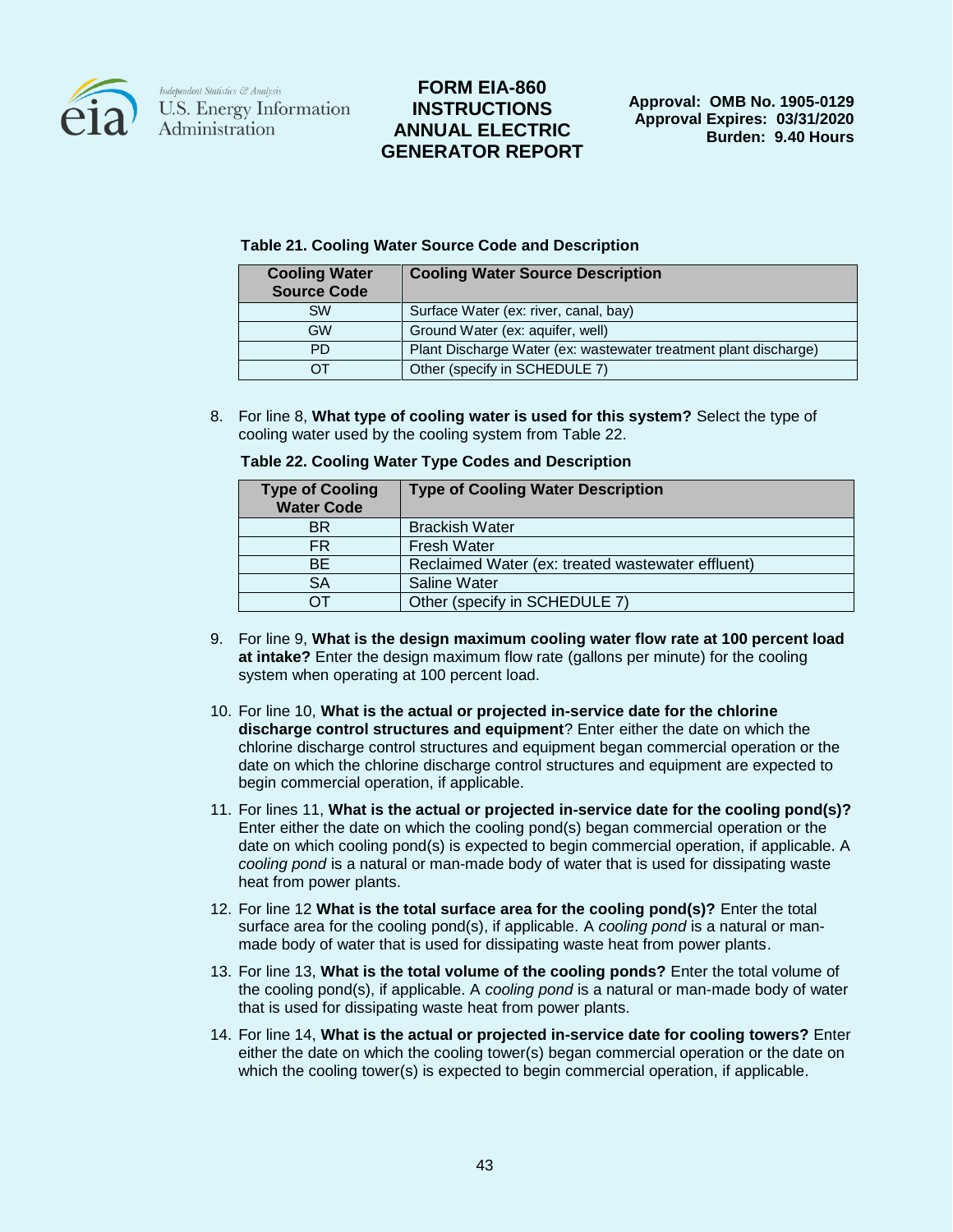

### **FORM EIA-860 INSTRUCTIONS ANNUAL ELECTRIC GENERATOR REPORT**

15. For line 15, **What types of cooling towers are at this plant or are planned to be at this plant?** Enter all tower types that apply from the cooling tower codes in Table 23.

|  |  |  |  | Table 23. Types of Towers |
|--|--|--|--|---------------------------|
|--|--|--|--|---------------------------|

| <b>Tower Type Code</b> | <b>Tower Type Description</b>     |  |
|------------------------|-----------------------------------|--|
| <b>MD</b>              | Mechanical draft, dry process     |  |
| <b>MW</b>              | Mechanical draft, wet process     |  |
| ND.                    | Natural draft, dry process        |  |
| <b>NW</b>              | Natural draft, wet process        |  |
| <b>WD</b>              | Combination wet and dry processes |  |
| ∩⊤                     | Other (specify in SCHEDULE 7)     |  |

- 16. For line 16 **What is the design rate of water flow at 100 percent load for the cooling towers?** Enter the design flow rate (gallons per minute) for the cooling tower when operating at 100 percent generator load in gallons per minute.
- 17. For line 17, **What is the maximum power requirement for the cooling towers at 100 percent load?** Enter the maximum design power requirement for the cooling tower when operating at 100 percent generator load in megawatts.
- 18. For line 18, **What is the total installed cost for this cooling system?** Enter the total nominal installed cost for the existing system or the anticipated cost to bring a planned system into commercial operation in thousands of dollars. Installed cost should include the cost of all major modifications. The *Total System Cost* should include amounts for items such as pumps, piping, canals, ducts, intake and outlet structures, dams and dikes, reservoirs, cooling towers, and appurtenant equipment.
- 19. For line 19, **What is the installed cost for the cooling ponds?** Enter the nominal installed cost for the existing ponds or the anticipated cost to bring a planned pond into commercial operation in thousands of dollars. Installed cost should include the cost of all major modifications.
- 20. For line 20, **What is the installed cost for the cooling towers?** Enter the nominal installed cost for the existing towers or the anticipated cost to bring a planned tower into commercial operation in thousands of dollars. Installed cost should include the cost of all major modifications. A major modification is any physical change which results in a change in the amount of air or water pollutants or which results in a different pollutant being emitted.
- 21. For line 21, **What is the installed cost for the chlorine discharge control structures and equipment?** Enter in thousands of dollars, the nominal installed cost for the existing chlorine discharge control structures and equipment or the anticipated cost to bring planned chlorine discharge control structures and equipment into commercial operation. Installed cost should include the cost of all major modifications. A major modification is any physical change which results in a change in the amount of air or water pollutants or which results in a different pollutant being emitted.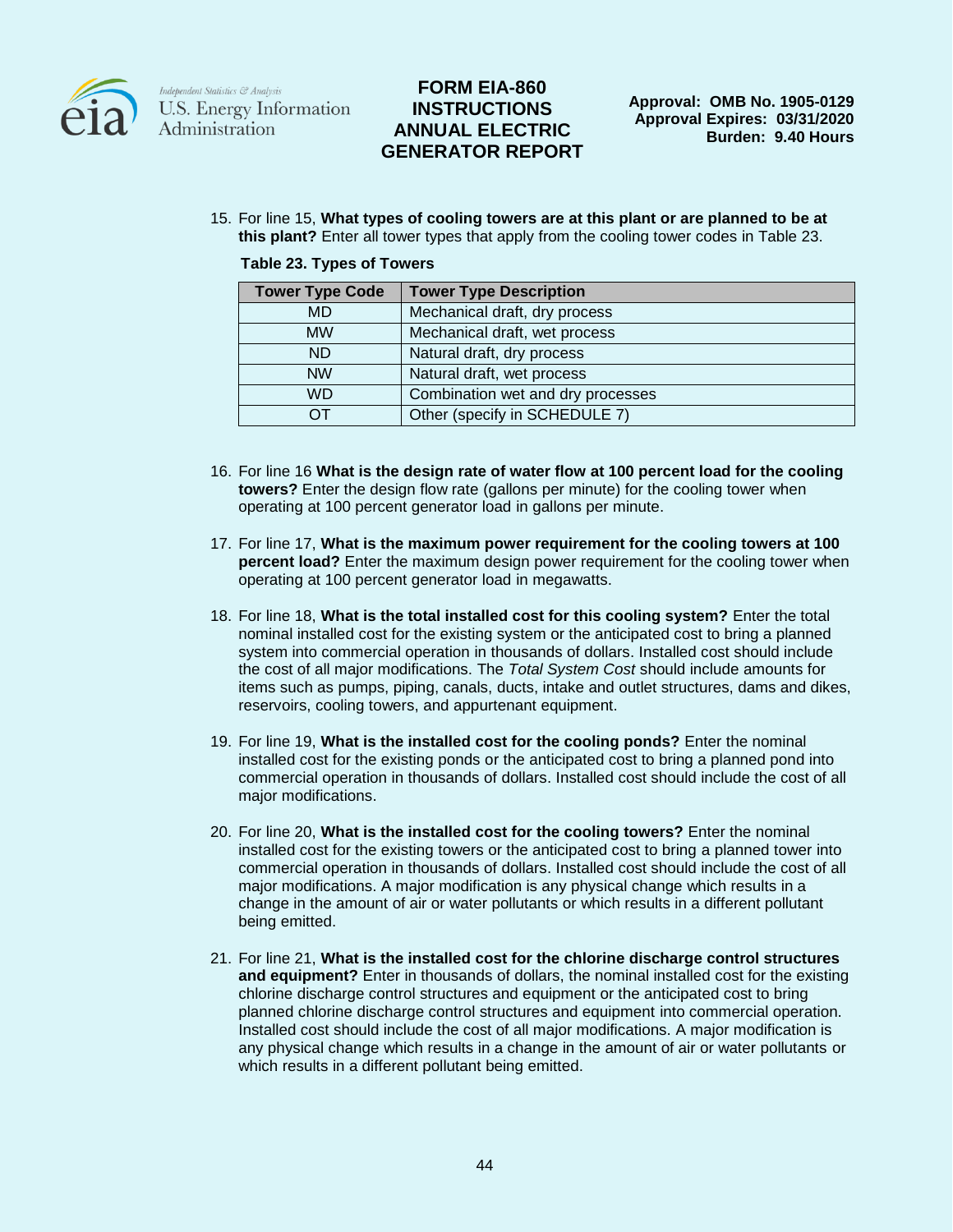

## **FORM EIA-860 INSTRUCTIONS ANNUAL ELECTRIC GENERATOR REPORT**

22. For line 22a, **What is the maximum distance of water intake from shore?** Enter the maximum distance of the water intake from the shore, in feet.

For line 22b, **What is the maximum distance of the water outlet from shore?** Enter the maximum distance of the water outlet from the shore, in feet (not required for recirculating systems).

23. For lines 23a, **What is the average distance of the water intake point below the surface of the water?** Enter the average distance of the water intake point below the surface of the water, in feet.

For line 23b, **What is the average distance of the water outlet point below the surface of the water?** Enter the average distance of the water outlet points below the surface of the water, in feet (not required for recirculating systems).

### **SCHEDULE 6, PART E. FLUE GAS PARTICULATE COLLECTOR INFORMATION**

Complete SCHEDULE 6, Part E for plants where the sum of the nameplate capacity of the steam-electric generators, including duct fired steam components of combined cycle units, sum to 10 MW or more.

Complete one SCHEDULE 6 PART E for each unique Particulate Matter Control system ID as reported on SCHEDULE 6 PART A, Line 1, Row 4.

- 1. For line 1, **What is the identification code for the equipment controlling particulate matter?** Enter the particulate matter control identification code as it was reported on SCHEDULE 6, Part A, Line 1, Row 4 (Associated Particulate Matter Control Systems).
- 2. For line 2, **What type of flue gas particulate matter control is this?** Select the flue gas particulate matter control type from Table 24. These should be the same equipment type entered on SCHEDULE 6, PART A, Line 2, COLUMN A for Particulate Matter Control. Enter up to three codes. If more than three exist, enter others in SCHEDULE 7, COMMENTS.

| <b>Flue Gas</b><br><b>Particulate</b><br><b>Matter Control</b> | <b>Flue Gas Particulate Matter Control Description</b>               |
|----------------------------------------------------------------|----------------------------------------------------------------------|
| BS                                                             | Baghouse (fabric filter), shake and deflate                          |
| <b>BP</b>                                                      | Baghouse (fabric filter), pulse                                      |
| <b>BR</b>                                                      | Baghouse (fabric filter), reverse air                                |
| EC.                                                            | Electrostatic precipitator, cold side, with flue gas conditioning    |
| <b>EH</b>                                                      | Electrostatic precipitator, hot side, with flue gas conditioning     |
| EK                                                             | Electrostatic precipitator, cold side, without flue gas conditioning |
| <b>EW</b>                                                      | Electrostatic precipitator, hot side, without flue gas conditioning  |
| МC                                                             | Multiple cyclone                                                     |
| <b>SC</b>                                                      | Single cyclone                                                       |

#### **Table 24. Flue Gas Particulate Matter Control**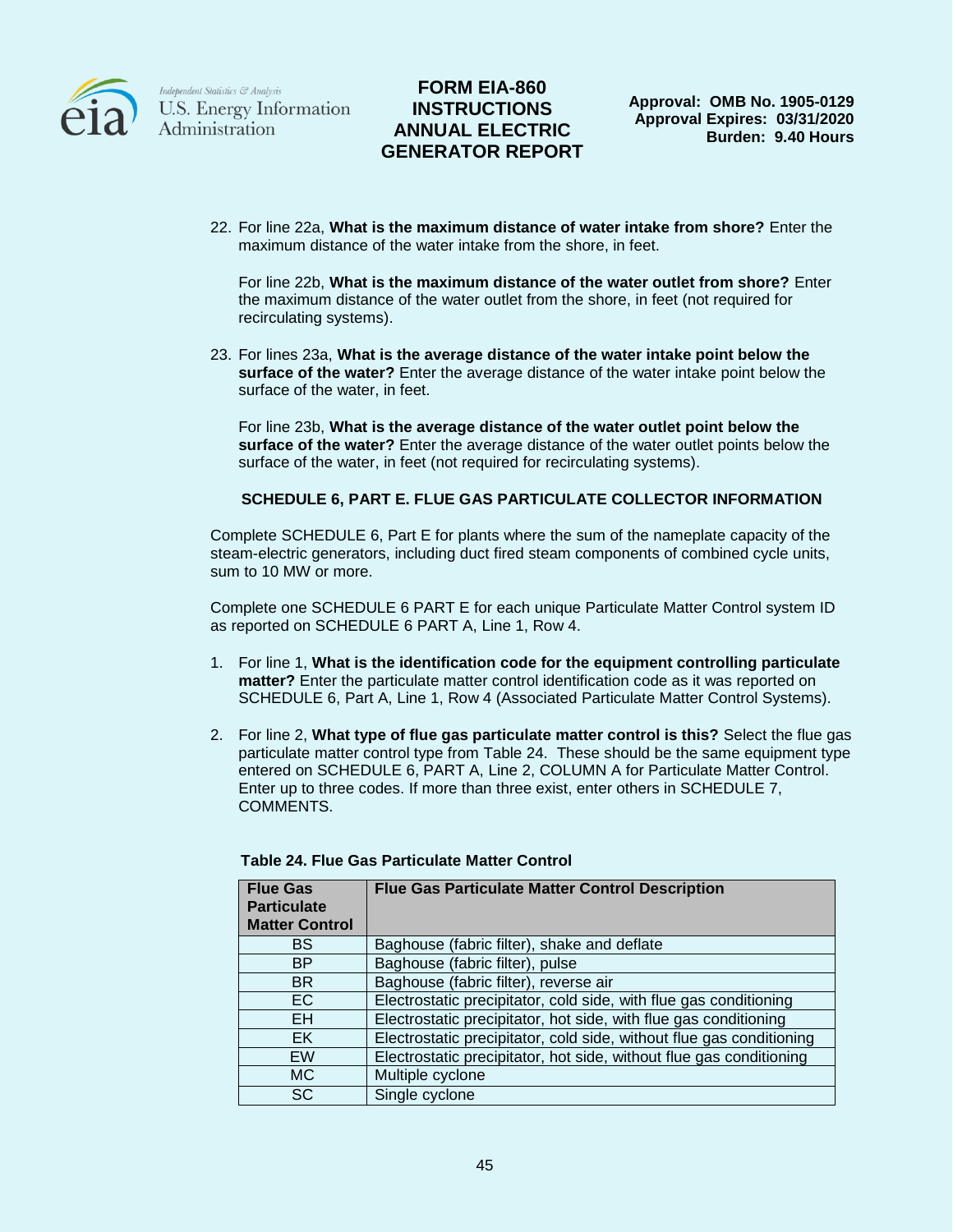

### **FORM EIA-860 INSTRUCTIONS ANNUAL ELECTRIC GENERATOR REPORT**

| JB              | Jet bubbling reactor (wet) scrubber    |
|-----------------|----------------------------------------|
| <b>MA</b>       | Mechanically aided type (wet) scrubber |
| <b>PA</b>       | Packed type (wet) scrubber             |
| <b>SP</b>       | Spray type (wet) scrubber              |
| TR              | Tray type (wet) scrubber               |
| VE.             | Venturi type (wet) scrubber            |
| $\overline{OT}$ | Other (specify in SCHEDULE 7)          |

- 3. For line 3, **What is the design fuel specification for ash when burning coal or petroleum coke?** Enter the design fuel specification for ash (as burned) to the nearest 0.1 percent of weight, when burning coal or petroleum coke, if applicable.
- 4. For line 4, **What is the design fuel specification for ash when burning petroleum liquids?** Enter the design fuel specification for ash (as burned) to the nearest 0.1 percent of weight, when burning petroleum liquids, if applicable.
- 5. For line 5, **What is the design fuel specification for sulfur when burning coal or petroleum coke?** Enter the design fuel specification for sulfur (as burned) to the nearest 0.1 percent of weight, when burning coal or petroleum coke, if applicable.
- 6. For line 6, **What is the design fuel specification for sulfur when burning petroleum liquids?** Enter design fuel specification for sulfur (as burned) to the nearest 0.1 percent of weight, when burning petroleum liquids, if applicable.
- 7. For line 7, **What is the design collection efficiency for this flue gas particulate collector at 100 percent load?** Enter the design collection efficiency (to nearest 0.1 percent) of the equipment at 100 percent generator load.
- 8. For line 8, **What is the design particulate emission rate for this collector at 100 percent load?** Enter the design particulate emission rate in pounds per hour at 100 percent generator load.
- 9. For line 9, **What is the particulate collector gas exit rate at 100 percent load?** Enter equipment's gas exit rate in cubic feet per minute at 100 percent generator load.
- 10. For line 10, **What is the particulate collector gas exit temperature?** Enter the equipment's gas exit temperature in degrees Fahrenheit.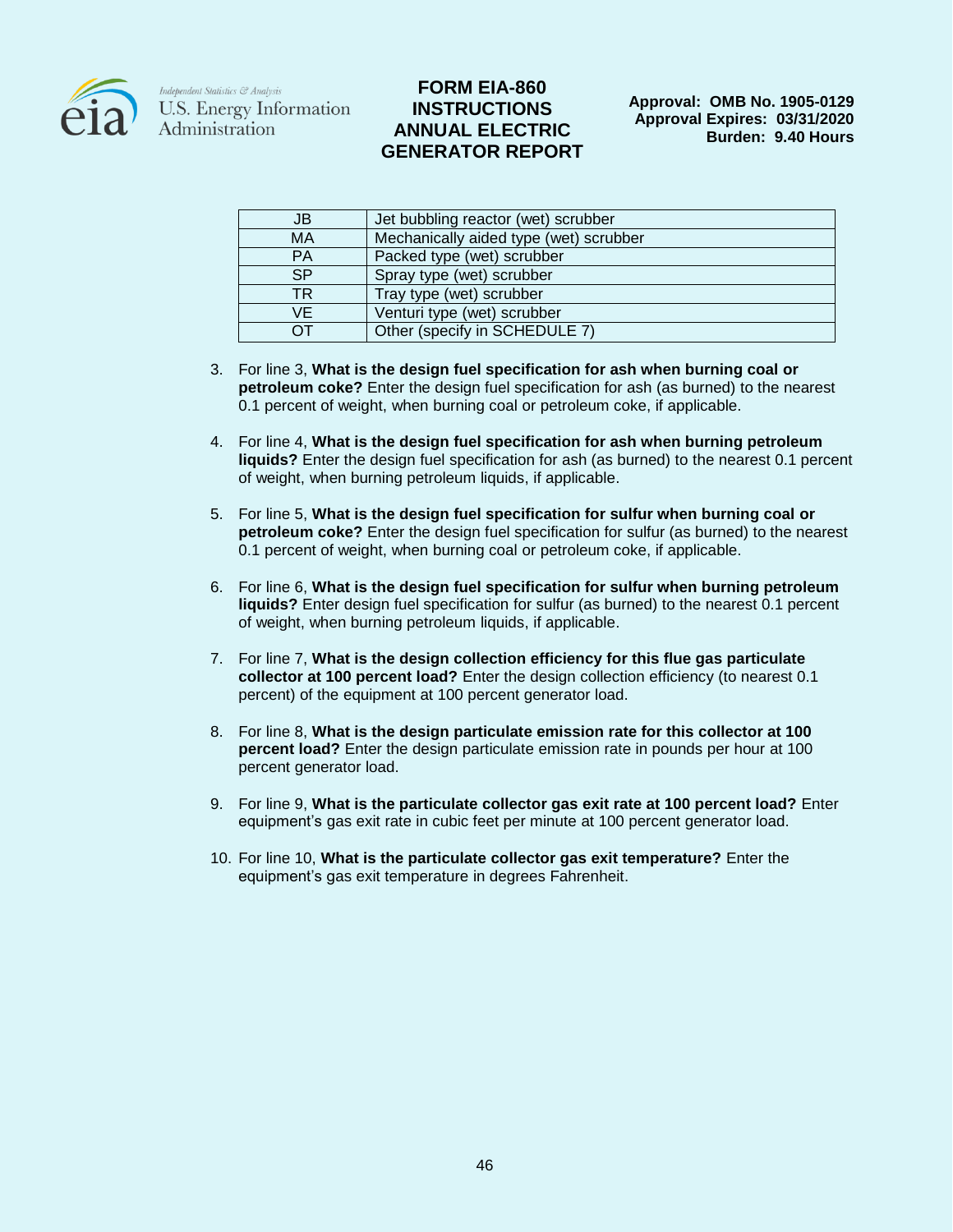

## **FORM EIA-860 INSTRUCTIONS ANNUAL ELECTRIC GENERATOR REPORT**

#### **SCHEDULE 6, PART F. FLUE GAS DESULFURIZATION UNIT INFORMATION (INCLUDES COMBUSTION TECHNOLOGIES)**

Complete SCHEDULE 6, Part F for plants where the sum of the nameplate capacity of the steam-electric generators, including duct fired steam components of combined cycle units, sum to 10 MW or more.

Complete one SCHEDULE 6 PART F for each unique Sulfur Dioxide Control System ID as reported on SCHEDULE 6 PART A, Line 1, Row 5.

- **1.** For line 1, **What is the identification code for the equipment associated with this sulfur dioxide control?** Enter the sulfur dioxide control identification code as reported on SCHEDULE 6, PART A, Line 1, Row 5 (Associated Sulfur Dioxide Control Systems)
- **2.** For line 2, **What type of sulfur dioxide control is this?** Select the sulfur dioxide control code from Table 25. Enter up to three for each Sulfur Dioxide Control Identification Code.

| <b>Sulfur Dioxide</b><br><b>Control Codes</b> | <b>Sulfur Dioxide Control Description</b> |
|-----------------------------------------------|-------------------------------------------|
| <b>ACI</b>                                    | Activated carbon injection system         |
| JB.                                           | Jet bubbling reactor (wet) scrubber       |
| <b>MA</b>                                     | Mechanically aided type (wet) scrubber    |
| <b>PA</b>                                     | Packed type (wet) scrubber                |
| <b>SP</b>                                     | Spray type (wet) scrubber                 |
| <b>TR</b>                                     | Tray type (wet) scrubber                  |
| <b>VE</b>                                     | Venturi type (wet) scrubber               |
| CD                                            | Circulating dry scrubber                  |
| <b>SD</b>                                     | Spray dryer type / dry FGD / semi-dry FGD |
| DSI                                           | Dry sorbent (powder) injection type       |
|                                               | Other (specify in SCHEDULE 7)             |

**Table 25. Sulfur Dioxide Control Codes and Descriptions**

3. For line 3, **What type(s) of sorbent(s) is used by this unit?** Select up to four sorbent codes from Table 26.

#### **Table 26. Sorbent Type Codes and Descriptions**

| <b>Sorbent Type Code</b> | <b>Type of Sorbent</b>                                                             |
|--------------------------|------------------------------------------------------------------------------------|
| AF                       | Alkaline fly ash                                                                   |
| <b>AM</b>                | Ammonia                                                                            |
| CSH                      | Caustic Sodium hydroxide                                                           |
| DB                       | Dibasic acid assisted                                                              |
| LI                       | Lime / slacked lime / hydrated lime                                                |
| LS                       | Limestone / dolomitic limestone / calcium carbonate                                |
| <b>MO</b>                | Magnesium oxide                                                                    |
| <b>SA</b>                | Soda ash / Sodium bicarbonate / Sodium carbonate / Sodium formate<br>/ Soda liquid |
| <b>TR</b>                | Trona                                                                              |
| <b>WT</b>                | Water / Treated wastewater (select only if no other sorbent is used)               |
| OT                       | Other (specify in SCHEDULE 7)                                                      |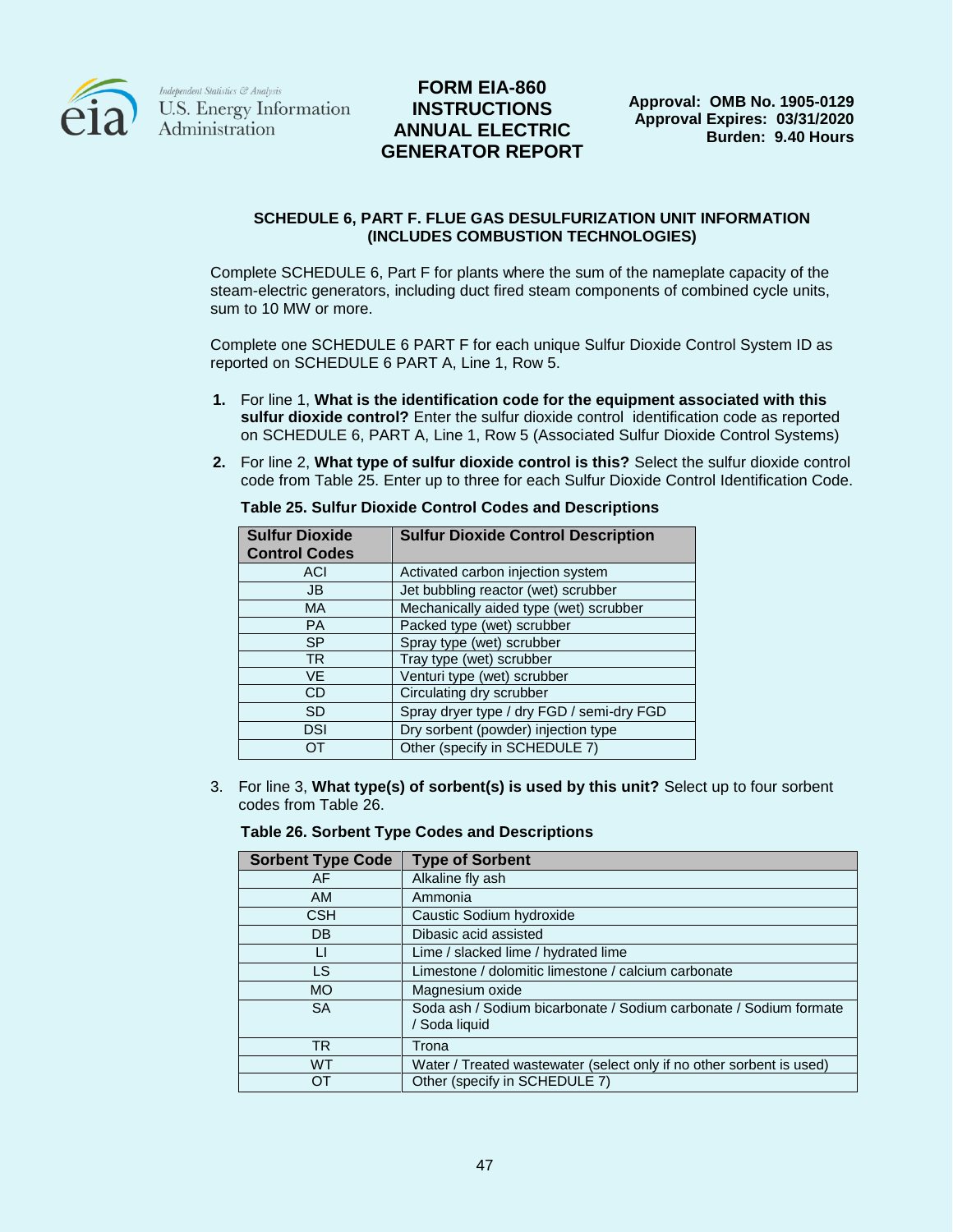

### **FORM EIA-860 INSTRUCTIONS ANNUAL ELECTRIC GENERATOR REPORT**

- 4. For line 4, **Is there any salable byproduct recovery?** Enter "Yes" if there is any salable byproduct recovery. Otherwise, enter "No."
- 5. For line 5, **What are the annual pond and land fill requirements?** Report the annual pond and land fill requirements in acre feet per year.
- 6. For line 6a, **Is there a sludge pond associated with this unit?** Indicate whether there is a sludge pond associated with this FGD unit.

For line 6b, **Is the sludge pond lined?** Indicate whether the sludge pond is lined.

- 7. For line 7, **Can flue gas bypass the flue gas desulfurization unit?** Indicate whether the flue gas can bypass the FGD unit.
- 8. For line 8, **What is the design specification for ash when burning coal or petroleum coke?** Enter the design fuel specifications for ash (as burned) to the nearest 0.1 percent of weight, when burning coal or petroleum coke, if applicable.
- 9. For line 9, **What is the design specification for sulfur when burning coal or petroleum coke?** Enter the design fuel specifications for sulfur (as burned) to the nearest 0.1 percent of weight, when burning coal or petroleum coke, if applicable.
- 10. For line 10, **What is the total number of flue gas desulfurization unit scrubber trains or modules?** Enter the total number of flue gas desulfurization unit scrubber trains or modules operated.
- 11. For line 11, **How many flue gas desulfurization unit scrubber trains or modules are operated at 100 percent load?** Enter how many flue gas desulfurization unit scrubber trains or modules are operated at 100 percent load.
- 12. For line 12, **What is this unit's design removal efficiency for sulfur dioxide when operating at 100 percent load?** Report the design removal efficiency to nearest 0.1 percent by weight of gases removed from the flue gas when operating at 100 percent generator load.
- 13. For line 13, **What is the design sulfur dioxide emission rate for this unit when operating at 100 percent load?** Report the design sulfur dioxide emission rate in pounds per hour when operating at 100 percent generator load.
- 14. For line 14, **What is the flue gas exit rate for this unit?** Report the flue gas exit rate in actual cubic feet per minute when operating at 100 percent generator load.
- 15. For line 15, **What is this unit's flue gas exit temperature?** Report the flue gas exit temperature in degrees Fahrenheit when operating at 100 percent generator load.
- 16. For line 16, **What percentage of flue gas enters the flue gas desulfurization unit when operating at 100 percent load?** Enter the percentage of flue gas entering this FGD unit at a percent of total gas when operating at 100 percent generator load.
- 17. For line 17, **What are the installed or anticipated costs of all FGD structures and equipment, excluding land?** Enter the nominal installed costs for the existing flue gas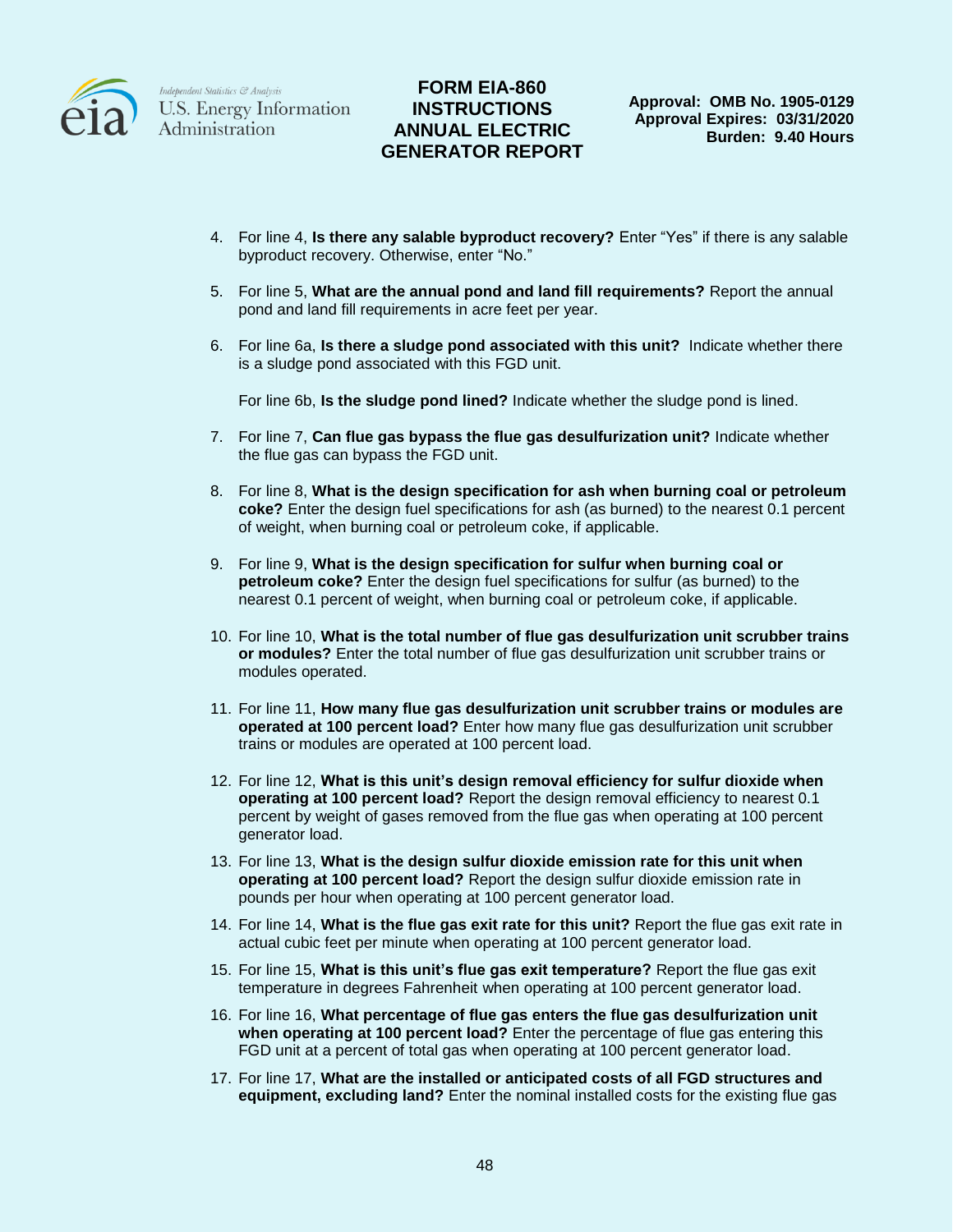

### **FORM EIA-860 INSTRUCTIONS ANNUAL ELECTRIC GENERATOR REPORT**

desulfurization unit or the anticipated costs, in thousand dollars, to bring a planned flue gas desulfurization unit into commercial operation. Installed cost should include the cost of all major modifications. A major modification is any physical change which results in a change in the amount of air or water pollutants or which results in a different pollutant being emitted.

- 18. For line 18, **What are the installed costs of the sludge transport and disposal system?** Enter the nominal installed costs for the sludge transport and disposal system, or the anticipated costs, in thousand dollars, to bring a planned sludge transport and disposal system into commercial operation. Installed cost should include the cost of all major modifications. A major modification is any physical change which results in a change in the amount of air or water pollutants or which results in a different pollutant being emitted.
- 19. For line 19, **What other installed costs are there pertaining to the installation of the FGD unit?** Enter any other nominal installed costs, in thousand dollars, pertaining to the installation of the flue gas desulfurization unit, or any other costs related to bringing a planned flue gas desulfurization unit into commercial operation. Installed cost should include the cost of all major modifications. A major modification is any physical change which results in a change in the amount of air or water pollutants or which results in a different pollutant being emitted.
- 20. For 20, **What are the total installed costs of the FGD unit?** Enter the total nominal installed cost, in thousand dollars, for the existing flue gas desulfurization unit or the total anticipated costs to bring a planned flue gas desulfurization unit into commercial operation. Installed cost should include the cost of all major modifications. A major modification is any physical change which results in a change in the amount of air or water pollutants or which results in a different pollutant being emitted. This total will be the sum of lines 17, 18, and 19.

### **SCHEDULE 6, PART G. STACK AND FLUE INFORMATION – DESIGN PARAMETERS**

Complete SCHEDULE 6, Part G for plants where the sum of the nameplate capacity of the steam-electric generators, including duct fired steam components of combined cycle units, sum to 100 MW or more.

NOTE: A *stack* is defined as a vertical structure containing one or more flues used to discharge products of combustion into the atmosphere. A *flue* is defined as an enclosed passageway within a stack for directing products of combustion to the atmosphere. If the stack has a single flue, use the stack identification for the flue identification

Complete one SCHEDULE 6 PART G for each Stack ID or Flue ID reported on SCHEDULE 6 PART A, Line 1, Row 8.

1. For line 1, **What is this stack or flue equipment's identification code?** Enter the identification code for each stack or flue as entered on SCHEDULE 6 PART A, Line 1, Row 8.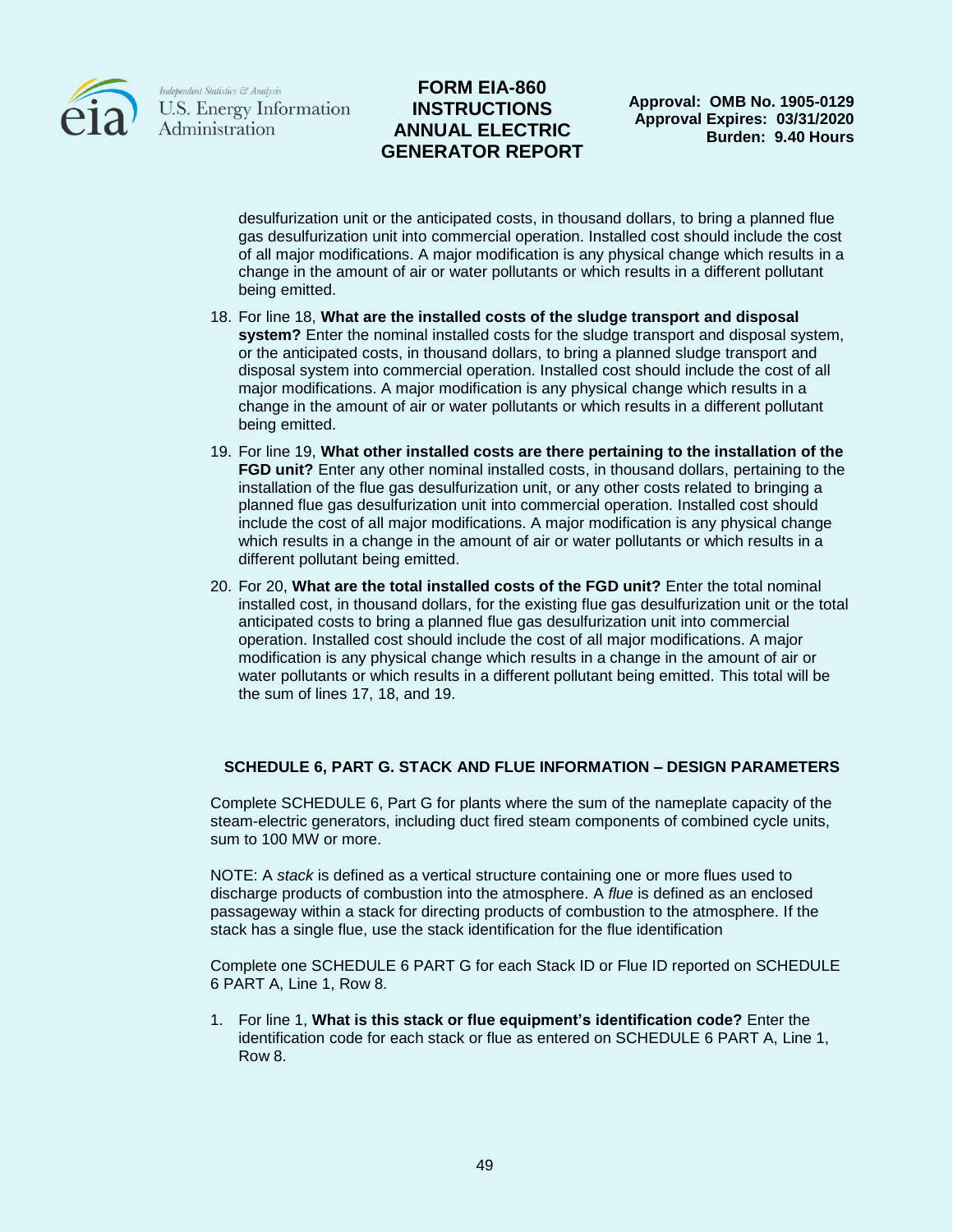

## **FORM EIA-860 INSTRUCTIONS ANNUAL ELECTRIC GENERATOR REPORT**

- 2. For line 2, **What is the actual or projected in-service date for this stack or flue?** Enter either the date on which the stack or flue began commercial operation or the date (MM/YYYY) on which the stack or flue are expected to begin commercial operation.
- 3. For line 3, **What was the status of this stack or flue as of December 31 of the reporting year?** Select one from the following equipment status codes from Table 27.

| <b>Stack</b><br><b>Status Code</b> | <b>Stack Status Code Description</b>                                                 |
|------------------------------------|--------------------------------------------------------------------------------------|
| <b>CN</b>                          | Cancelled (previously reported as "planned")                                         |
| CO                                 | New unit under construction                                                          |
| OP                                 | Operating (in commercial service or out of service within 365<br>days)               |
| <b>OS</b>                          | Out of service (365 days or longer)                                                  |
| PL                                 | Planned (on order or expected to go into commercial service<br>within 10 years)      |
| <b>RE</b>                          | Retired (no longer in service and not expected to be returned to<br>service)         |
| <b>SB</b>                          | Standby (or inactive reserve, i.e., not normally used, but<br>available for service) |
| <b>SC</b>                          | Cold Standby (Reserve); deactivated. Usually requires 3 to 6<br>months to reactivate |
| <b>TS</b>                          | Operating under test conditions (not in commercial service).                         |

#### **Table 27. Stack Status Codes and Description**

- 4. For line 4, **What is this stack's height at the top, as measured from the ground?** Enter the height of the stack in feet as measured from the ground by the plant.
- 5. For line 5, **What is the cross-sectional area at the top of this stack?** Enter the crosssectional area at the top of the stack as measured in square feet.
- 6. For line 6, **What is the design flue gas exit rate at the top of the stack at 100 percent load?** Enter the design flue gas exit rate at the top of the stack when operating at 100 percent load as measured in actual cubic feet per minute. The rate should be approximately equal to the cross-sectional area of the flue multiplied by the velocity and then multiplied by 60.
- 7. For line 7, **What is the design flue gas exit rate at the top of the stack at 50 percent load?** Enter the design flue gas exit rate at the top of the stack when operating at 50 percent load as measured in actual cubic feet per minute. The rate should be approximately equal to the cross-sectional area of the flue multiplied by the velocity and then multiplied by 60.
- 8. For line 8, **What is the design flue gas exit temperature at the top of the stack at 100 percent load?** Enter the design flue gas exit temperature in degrees Fahrenheit at the top of the stack when operating at 100 percent load.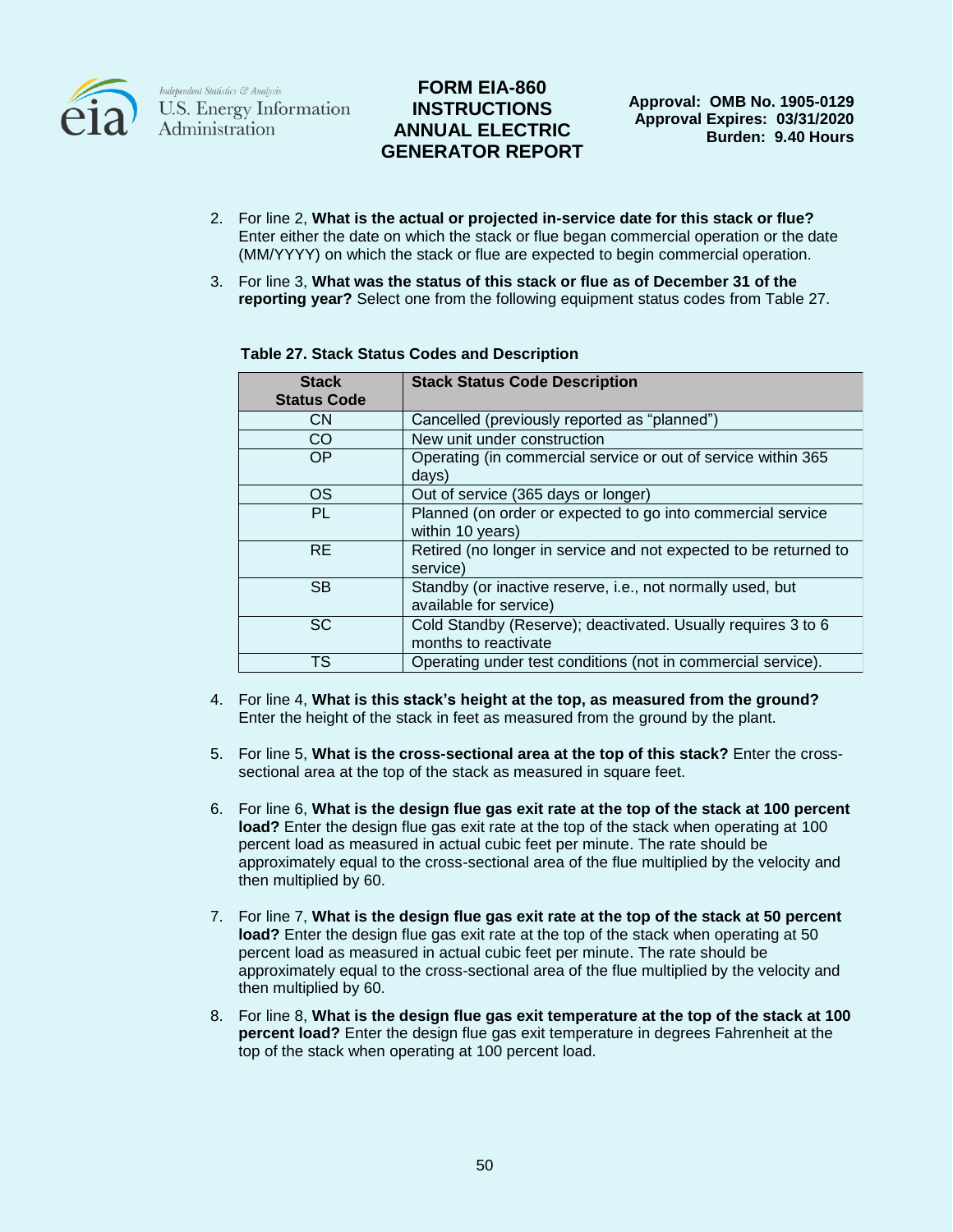

## **FORM EIA-860 INSTRUCTIONS ANNUAL ELECTRIC GENERATOR REPORT**

- 9. For line 9, **What is the design flue gas exit temperature at the top of the stack at 50 percent load?** Enter the design flue gas exit temperature in degrees Fahrenheit at the top of the stack when operating at 50 percent load.
- 10. For line 10, **What is the design flue gas velocity at the top of the stack at 100 percent load?** Enter the design flue gas exit velocity in feet per second at the top of the stack when operating at 100 percent load.
- 11. For line 11, **What is the design flue gas velocity at the top of the stack at 50 percent load?** Enter the design flue gas exit velocity in feet per second at the top of the stack when operating at 50 percent load.
- 12. For line 12, **What is the average flue gas exit temperature for the summer season?** Enter the seasonal average flue gas exit temperature in degrees Fahrenheit, based on the arithmetic mean of measurements during operating hours. Summer season includes June, July, and August.
- 13. For line 13, **What is the average flue gas exit temperature for the winter season?**  Enter the seasonal average flue gas exit temperature in degrees Fahrenheit, based on the arithmetic mean of measurements during operating hours. Winter season includes December, January, and February (for example, when reporting for year 2013, use December 2012, January 2013 and February 2013).
- 14. For line 14, **Were the average flue gas exit temperatures measures or estimated**? Indicate whether the flue gas exit temperatures used to calculate the mean values reported on Lines 13 and 14 were measured or estimated.

### **SCHEDULE 7. COMMENTS**

This schedule provides additional space for comments. Please identify schedule, part, and question and include identifying information (e.g., plant code, boiler id, generator id) for each comment. Use additional pages, if necessary.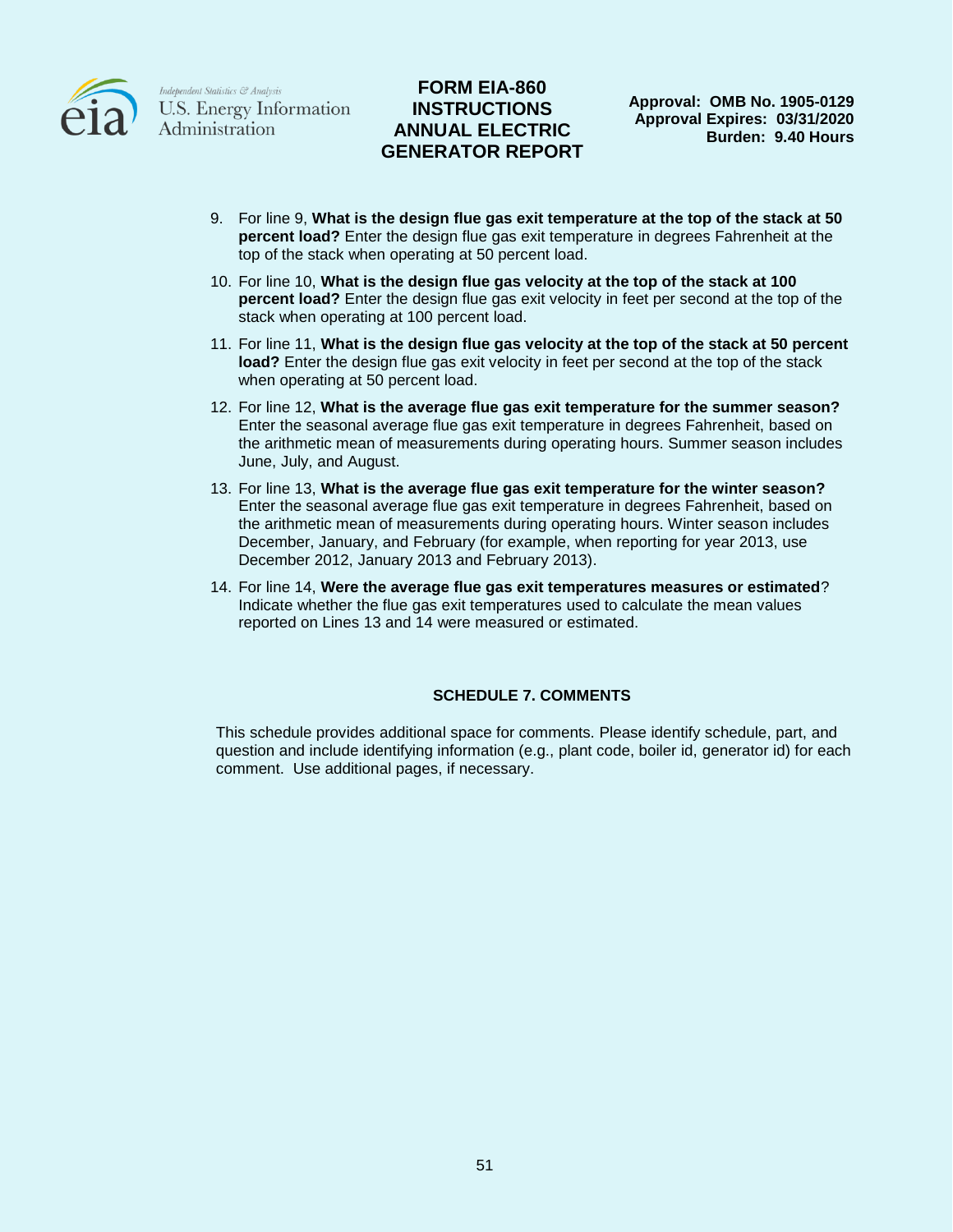

## **FORM EIA-860 INSTRUCTIONS ANNUAL ELECTRIC GENERATOR REPORT**

**Approval: OMB No. 1905-0129 Approval Expires: 03/31/2020 Burden: 9.40 Hours**

|                                           | <b>Energy</b>         | <b>Higher Heating</b> |                        |                 |                                                                                                                                                                                            |
|-------------------------------------------|-----------------------|-----------------------|------------------------|-----------------|--------------------------------------------------------------------------------------------------------------------------------------------------------------------------------------------|
| <b>Fuel Type</b>                          | <b>Source</b><br>Code | Unit<br>Label         | <b>Value Range</b>     |                 | <b>Energy Source Description</b>                                                                                                                                                           |
|                                           |                       |                       | <b>MMBtu</b>           | <b>MMBtu</b>    |                                                                                                                                                                                            |
|                                           |                       |                       | Lower                  | <b>Upper</b>    |                                                                                                                                                                                            |
|                                           |                       |                       | <b>Fossil Fuels</b>    |                 |                                                                                                                                                                                            |
|                                           | <b>ANT</b>            | Tons                  | 22                     | 28              | Anthracite Coal                                                                                                                                                                            |
|                                           | <b>BIT</b>            | Tons                  | 20                     | 29              | <b>Bituminous Coal</b>                                                                                                                                                                     |
|                                           | <b>LIG</b>            | Tons                  | 10                     | 14.5            | <b>Lignite Coal</b>                                                                                                                                                                        |
|                                           | <b>SGC</b>            | Mcf                   | 0.2                    | 0.3             | <b>Coal-Derived Synthesis Gas</b>                                                                                                                                                          |
| Coal                                      | <b>SUB</b>            | <b>Tons</b>           | 15                     | 20              | Subbituminous Coal                                                                                                                                                                         |
|                                           | <b>WC</b>             | tons                  | 6.5                    | 16              | Waste/Other Coal (incl. anthracite<br>culm, bituminous gob, fine coal,<br>lignite waste, waste coal)                                                                                       |
|                                           | <b>RC</b>             | tons                  | 20                     | 29              | <b>Refined Coal</b>                                                                                                                                                                        |
|                                           | <b>DFO</b>            | barrels               | 5.5                    | 6.2             | Distillate Fuel Oil (including<br>diesel, No. 1, No. 2, and No. 4<br>fuel oils)                                                                                                            |
|                                           | JF                    | barrels               | 5                      | $6\phantom{1}6$ | <b>Jet Fuel</b>                                                                                                                                                                            |
|                                           | <b>KER</b>            | barrels               | 5.6                    | 6.1             | Kerosene                                                                                                                                                                                   |
|                                           | PC                    | tons                  | 24                     | 30              | Petroleum Coke                                                                                                                                                                             |
|                                           | PG                    | Mcf                   | 2.5                    | 2.75            | Gaseous Propane                                                                                                                                                                            |
| <b>Petroleum</b><br><b>Products</b>       | <b>RFO</b>            | barrels               | 5.8                    | 6.8             | Residual Fuel Oil (incl. Nos. 5 & 6<br>fuel oils, and bunker C fuel oil)                                                                                                                   |
|                                           | <b>SGP</b>            | Mcf                   | 0.2                    | 1.1             | Synthesis Gas from Petroleum<br>Coke                                                                                                                                                       |
|                                           | <b>WO</b>             | barrels               | 3.0                    | 5.8             | Waste/Other Oil (including crude<br>oil, liquid butane, liquid propane,<br>naphtha, oil waste, re-refined<br>motor oil, sludge oil, tar oil, or<br>other petroleum-based liquid<br>wastes) |
| <b>Natural Gas</b>                        | <b>BFG</b>            | Mcf                   | 0.07                   | 0.12            | <b>Blast Furnace Gas</b>                                                                                                                                                                   |
| and Other                                 | <b>NG</b>             | Mcf                   | 0.8                    | 1.1             | <b>Natural Gas</b>                                                                                                                                                                         |
| Gases                                     | OG                    | Mcf                   | 0.32                   | 3.3             | Other Gas (specify in<br><b>SCHEDULE 7)</b>                                                                                                                                                |
|                                           |                       |                       | <b>Renewable Fuels</b> |                 |                                                                                                                                                                                            |
|                                           | AΒ                    | tons                  | $\overline{7}$         | 18              | <b>Agricultural By-Products</b>                                                                                                                                                            |
|                                           | <b>MSW</b>            | tons                  | 9                      | 12              | <b>Municipal Solid Waste</b>                                                                                                                                                               |
| <b>Solid</b><br>Renewable<br><b>Fuels</b> | <b>OBS</b>            | tons                  | $\bf 8$                | 25              | Other Biomass Solids (specify in<br><b>SCHEDULE 7)</b>                                                                                                                                     |
|                                           | <b>WDS</b>            | tons                  | $\overline{7}$         | 18              | Wood/Wood Waste Solids (incl.<br>paper pellets, railroad ties, utility<br>poles, wood chips, bark, and<br>wood waste solids)                                                               |

# **Table 28. Energy Source Codes and Heat Content**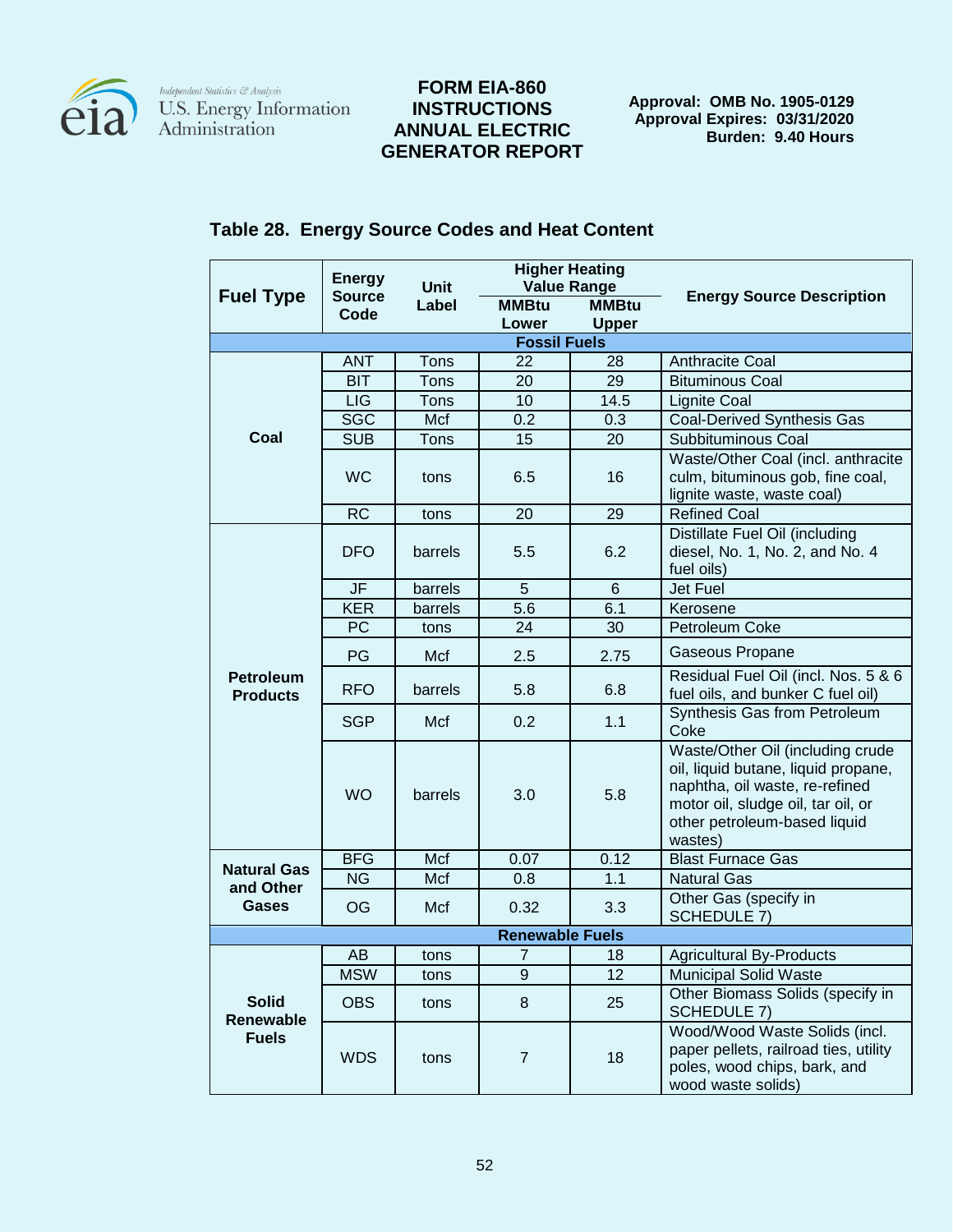

## **FORM EIA-860 INSTRUCTIONS ANNUAL ELECTRIC GENERATOR REPORT**

**Approval: OMB No. 1905-0129 Approval Expires: 03/31/2020 Burden: 9.40 Hours**

|                                                      | <b>Energy</b> |             | <b>Higher Heating</b>  |                              |                                                                                                                                                                                                                      |  |
|------------------------------------------------------|---------------|-------------|------------------------|------------------------------|----------------------------------------------------------------------------------------------------------------------------------------------------------------------------------------------------------------------|--|
| <b>Fuel</b>                                          | <b>Source</b> | <b>Unit</b> | <b>Value Range</b>     |                              | <b>Energy Source Description</b>                                                                                                                                                                                     |  |
| <b>Type</b>                                          | Code          | Label       | <b>MMBtu</b><br>Lower  | <b>MMBtu</b><br><b>Upper</b> |                                                                                                                                                                                                                      |  |
| <b>Renewable Fuels</b>                               |               |             |                        |                              |                                                                                                                                                                                                                      |  |
|                                                      |               |             |                        |                              | Other Biomass Liquids (specify                                                                                                                                                                                       |  |
|                                                      | <b>OBL</b>    | barrels     | 3.5                    | $\overline{4}$               | in SCHEDULE 7)                                                                                                                                                                                                       |  |
| <b>Liquid</b>                                        | <b>SLW</b>    | tons        | 10                     | 16                           | Sludge Waste                                                                                                                                                                                                         |  |
| <b>Renewable</b>                                     | <b>BLQ</b>    | tons        | $\overline{10}$        | $\overline{14}$              | <b>Black Liquor</b>                                                                                                                                                                                                  |  |
| (Biomass)<br><b>Fuels</b>                            | <b>WDL</b>    | barrels     | 8                      | 14                           | Wood Waste Liquids excluding<br>Black Liquor (including red<br>liquor, sludge wood, spent<br>sulfite liquor, and other wood-<br>based liquids)                                                                       |  |
| <b>Gaseous</b>                                       | <b>LFG</b>    | Mcf         | 0.3                    | 0.6                          | <b>Landfill Gas</b>                                                                                                                                                                                                  |  |
| <b>Renewable</b><br>(Biomass)<br><b>Fuels</b>        | <b>OBG</b>    | Mcf         | 0.36                   | 1.6                          | Other Biomass Gas (including<br>digester gas, methane, and<br>other biomass gases; specify in<br><b>SCHEDULE 7)</b>                                                                                                  |  |
|                                                      | <b>SUN</b>    | N/A         | N/A                    | N/A                          | Solar                                                                                                                                                                                                                |  |
|                                                      | <b>WND</b>    | N/A         | N/A                    | N/A                          | Wind                                                                                                                                                                                                                 |  |
|                                                      | <b>GEO</b>    | N/A         | N/A                    | N/A                          | Geothermal                                                                                                                                                                                                           |  |
| <b>All Other</b><br><b>Renewable</b><br><b>Fuels</b> | <b>WAT</b>    | N/A         | N/A                    | N/A                          | Water at a Conventional<br>Hydroelectric Turbine, and water<br>used in Wave Buoy Hydrokinetic<br>Technology, Current<br>Hydrokinetic Technology, and<br><b>Tidal Hydrokinetic Technology</b>                         |  |
|                                                      |               |             | <b>All Other Fuels</b> |                              |                                                                                                                                                                                                                      |  |
|                                                      | <b>WAT</b>    | <b>MWh</b>  | N/A                    | N/A                          | <b>Pumping Energy for Reversible</b><br>(Pumped Storage) Hydroelectric<br>Turbine                                                                                                                                    |  |
|                                                      | <b>NUC</b>    | N/A         | N/A                    | N/A                          | Nuclear (including Uranium,<br>Plutonium, and Thorium)                                                                                                                                                               |  |
|                                                      | <b>PUR</b>    | N/A         | N/A                    | N/A                          | <b>Purchased Steam</b>                                                                                                                                                                                               |  |
| <b>All Other</b><br><b>Energy</b><br><b>Sources</b>  | WH            | N/A         | N/A                    | N/A                          | Waste heat not directly<br>attributed to a fuel source (WH<br>should only be reported when<br>the fuel source is undetermined,<br>and for combined cycle steam<br>turbines that do not have<br>supplemental firing.) |  |
|                                                      | <b>TDF</b>    | Tons        | 16                     | 32                           | <b>Tire-derived Fuels</b>                                                                                                                                                                                            |  |
|                                                      | <b>MWH</b>    | <b>MWh</b>  | N/A                    | N/A                          | Electricity used for energy<br>storage                                                                                                                                                                               |  |
|                                                      | <b>OTH</b>    | N/A         | N/A                    | N/A                          | Specify in SCHEDULE 7                                                                                                                                                                                                |  |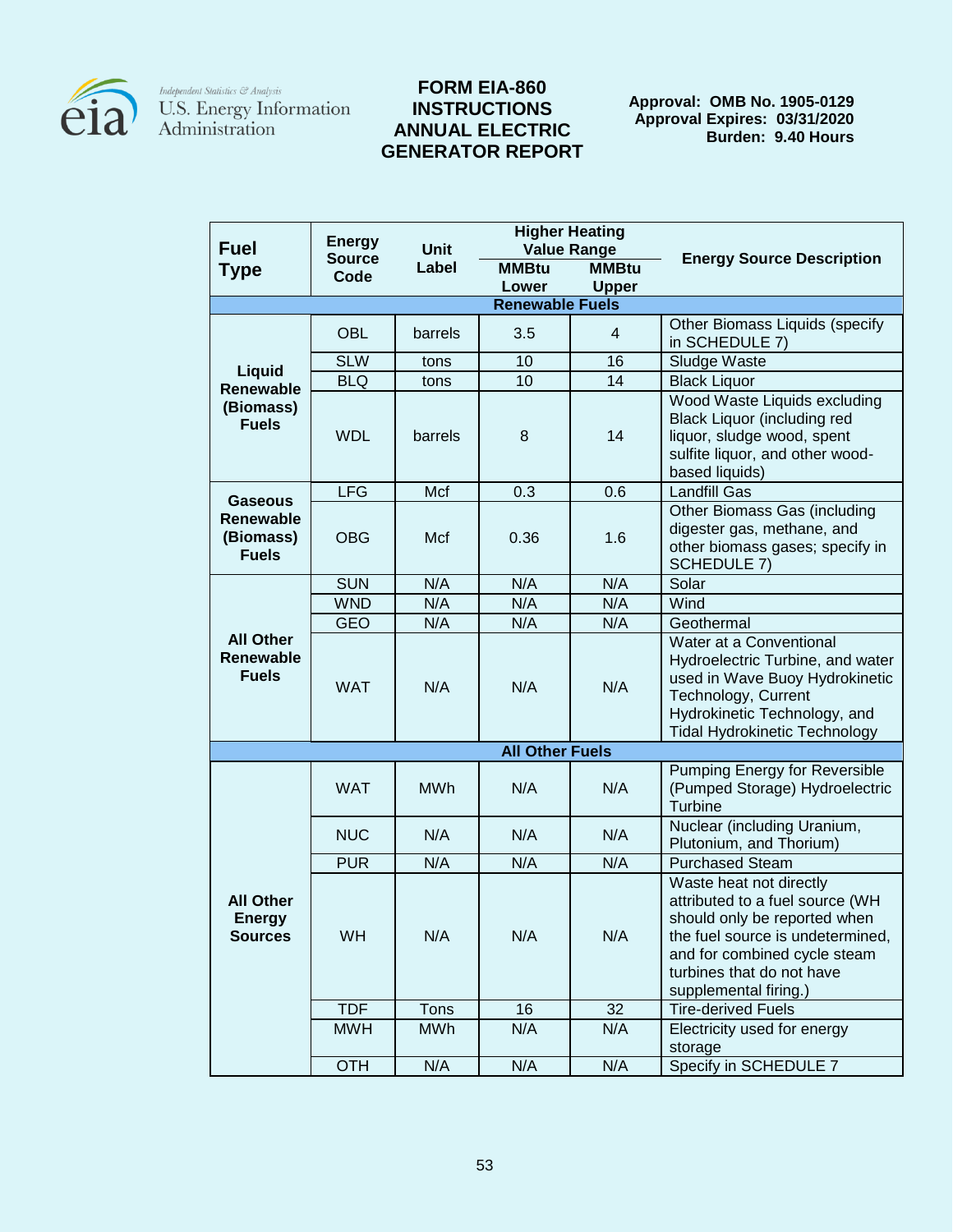

## **FORM EIA-860 INSTRUCTIONS ANNUAL ELECTRIC GENERATOR REPORT**

# **Table 29. Commonly Used North American Industry Classification System (NAICS) Codes**

|        | Agriculture, Forestry, Fishing and Hunting                                               |
|--------|------------------------------------------------------------------------------------------|
| 111    | <b>Crop Production</b>                                                                   |
| 112    | Animal Production and Aquaculture                                                        |
| 113    | Forestry and Logging                                                                     |
| 114    | Fishing, Hunting and Trapping                                                            |
| 115    | Support Activities for Agriculture and Forestry                                          |
|        |                                                                                          |
|        | Mining, Quarrying, and Oil and Gas Extraction                                            |
| 211    | Oil and Gas Extraction                                                                   |
| 2121   | <b>Coal Mining</b>                                                                       |
| 2122   | <b>Metal Ore Mining</b>                                                                  |
| 2123   | Nonmetallic Mineral Mining and Quarrying                                                 |
|        |                                                                                          |
|        | <b>Utilities</b>                                                                         |
|        | Electric Power Generation, Transmission and Distribution (other than 2212,               |
| 22     | 2213, 22131, 22132 or 22133)                                                             |
| 2212   | <b>Natural Gas Distribution</b>                                                          |
| 22131  | Water Supply and Irrigation Systems                                                      |
| 22132  | <b>Sewage Treatment Facilities</b>                                                       |
| 22133  | Steam and Air-Conditioning Supply                                                        |
|        |                                                                                          |
|        | <b>Construction</b>                                                                      |
| 23     | Construction                                                                             |
|        |                                                                                          |
|        | Manufacturing                                                                            |
| 311    | <b>Food Manufacturing</b>                                                                |
| 312    | Beverage and Tobacco Product Manufacturing                                               |
| 313    | Textile Mills (Fiber, Yarn, Thread, Fabric, and Textiles)                                |
| 314    | <b>Textile Product Mills</b>                                                             |
| 315    | <b>Apparel Manufacturing</b>                                                             |
| 316    | Leather and Allied Product Manufacturing                                                 |
| 321    | <b>Wood Product Manufacturing</b>                                                        |
| 322    | Paper Manufacturing (other than 322122 or 32213)                                         |
| 322122 | <b>Newsprint Mills</b>                                                                   |
| 32213  | <b>Paperboard Mills</b>                                                                  |
| 323    | <b>Printing and Related Support Activities</b>                                           |
| 324    | Petroleum and Coal Products Manufacturing (other than 32411)                             |
| 32411  | <b>Petroleum Refineries</b>                                                              |
| 325    | Chemical Manufacturing (other than 32511, 32512, 325193, 3252 325211, 3253<br>or 325311) |
| 32511  | <b>Petrochemical Manufacturing</b>                                                       |
| 32512  | Industrial Gas Manufacturing                                                             |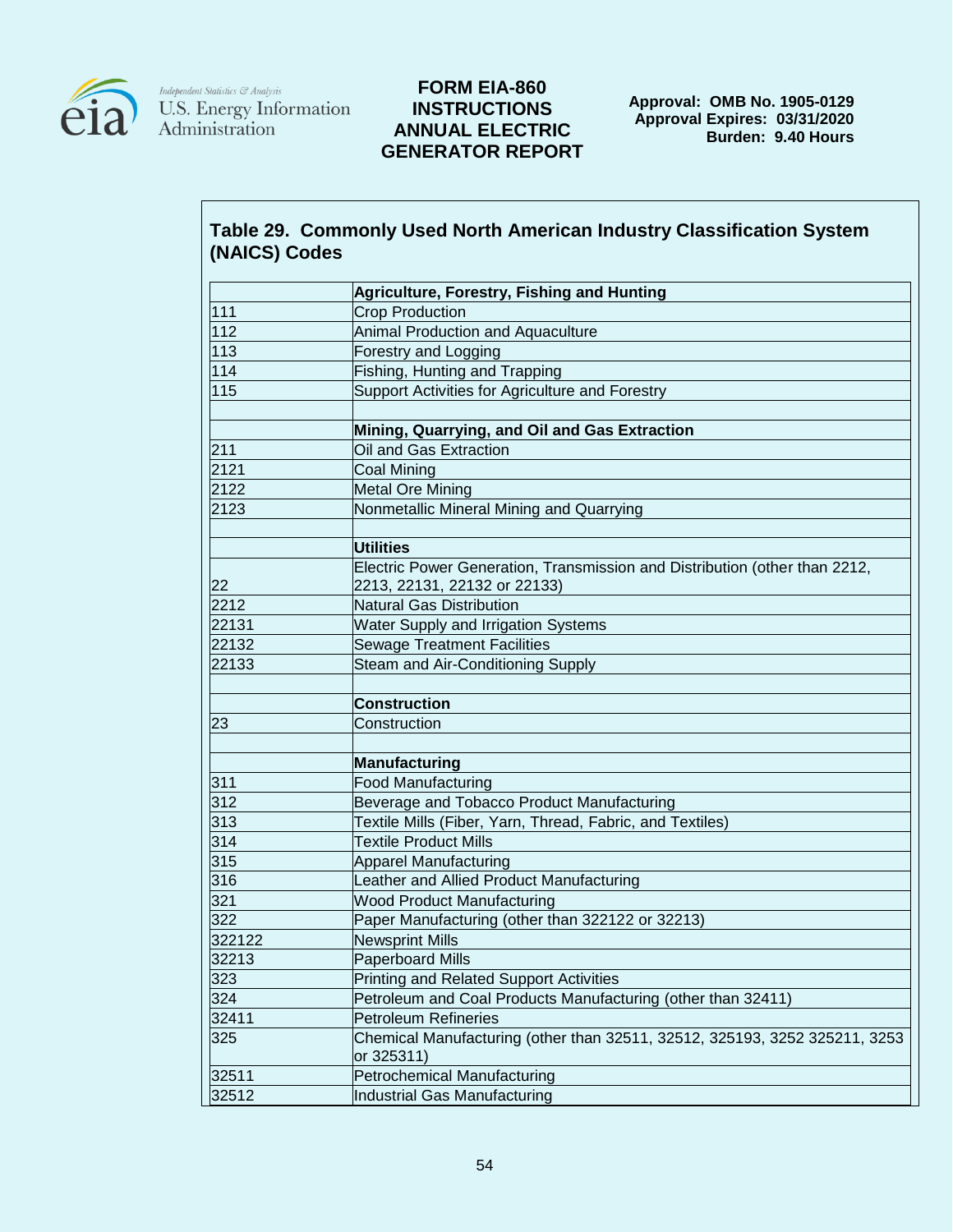

# **FORM EIA-860 INSTRUCTIONS ANNUAL ELECTRIC GENERATOR REPORT**

**Approval: OMB No. 1905-0129 Approval Expires: 03/31/2020 Burden: 9.40 Hours**

| 325188     | Industrial Inorganic Chemicals                                                           |  |  |  |  |  |
|------------|------------------------------------------------------------------------------------------|--|--|--|--|--|
| 325193     | Ethyl Alcohol Manufacturing (including Ethanol)                                          |  |  |  |  |  |
|            | Resin, Synthetic Rubber, and Artificial Synthetic Fibers and Filaments                   |  |  |  |  |  |
| 3252       | Manufacturing (other than 325211)                                                        |  |  |  |  |  |
| 325211     | Plastics Material and Resin Manufacturing                                                |  |  |  |  |  |
|            | Pesticide, Fertilizer, and Other Agricultural Chemical Manufacturing (other than         |  |  |  |  |  |
| 3253       | 325311)                                                                                  |  |  |  |  |  |
| 325311     | Nitrogenous Fertilizer Manufacturing                                                     |  |  |  |  |  |
| 326        | <b>Plastics and Rubber Products Manufacturing</b>                                        |  |  |  |  |  |
| 327        | Nonmetallic Mineral Product Manufacturing (other than 32731)                             |  |  |  |  |  |
| 32731      | <b>Cement Manufacturing</b>                                                              |  |  |  |  |  |
| 331        | Primary Metal Manufacturing (other than 3311 or 3313)                                    |  |  |  |  |  |
| 3311       | Iron and Steel Mills and Ferroalloy Manufacturing                                        |  |  |  |  |  |
| 3313       | Alumina and Aluminum Production and Processing                                           |  |  |  |  |  |
| 332        | <b>Fabricated Metal Product Manufacturing</b>                                            |  |  |  |  |  |
| 333        | <b>Machinery Manufacturing</b>                                                           |  |  |  |  |  |
| 334        | Computer and Electronic Product Manufacturing                                            |  |  |  |  |  |
| 335        | Electrical Equipment, Appliance, and Component Manufacturing                             |  |  |  |  |  |
| 336        | <b>Transportation Equipment Manufacturing</b>                                            |  |  |  |  |  |
| 337        | Furniture and Related Product Manufacturing                                              |  |  |  |  |  |
| 339        | Miscellaneous Manufacturing                                                              |  |  |  |  |  |
|            |                                                                                          |  |  |  |  |  |
| 421        | <b>Wholesale Trade</b>                                                                   |  |  |  |  |  |
|            |                                                                                          |  |  |  |  |  |
| 441        | <b>Retail Trade</b>                                                                      |  |  |  |  |  |
|            |                                                                                          |  |  |  |  |  |
|            | <b>Transportation and Warehousing</b>                                                    |  |  |  |  |  |
| 481        | Air Transportation                                                                       |  |  |  |  |  |
| 482        | <b>Rail Transportation</b>                                                               |  |  |  |  |  |
| 483        | <b>Water Transportation</b>                                                              |  |  |  |  |  |
| 484        | <b>Truck Transportation</b>                                                              |  |  |  |  |  |
| 485        | <b>Transit and Ground Passenger Transportation</b>                                       |  |  |  |  |  |
| 486        | Pipeline Transportation                                                                  |  |  |  |  |  |
| 487        | Scenic and Sightseeing Transportation                                                    |  |  |  |  |  |
| 488        | Support Activities for Transportation (other than 4881, 4882, 4883 or 4884)              |  |  |  |  |  |
| 4881       | Support Activities for Air Transportation (including Airports)                           |  |  |  |  |  |
| 4882       | Support Activities for Rail Transportation (including Rail Stations)                     |  |  |  |  |  |
| 4883       | Support Activities for Water Transportation (including Marinas)                          |  |  |  |  |  |
| 4884       | Support Activities for Road Transportation                                               |  |  |  |  |  |
| 491        | <b>Postal Service</b>                                                                    |  |  |  |  |  |
| 492        | <b>Couriers and Messengers</b>                                                           |  |  |  |  |  |
| 493        |                                                                                          |  |  |  |  |  |
|            | Warehousing and Storage                                                                  |  |  |  |  |  |
|            |                                                                                          |  |  |  |  |  |
|            |                                                                                          |  |  |  |  |  |
|            | Information                                                                              |  |  |  |  |  |
| 511<br>512 | Publishing Industries (except Internet)<br>Motion Picture and Sound Recording Industries |  |  |  |  |  |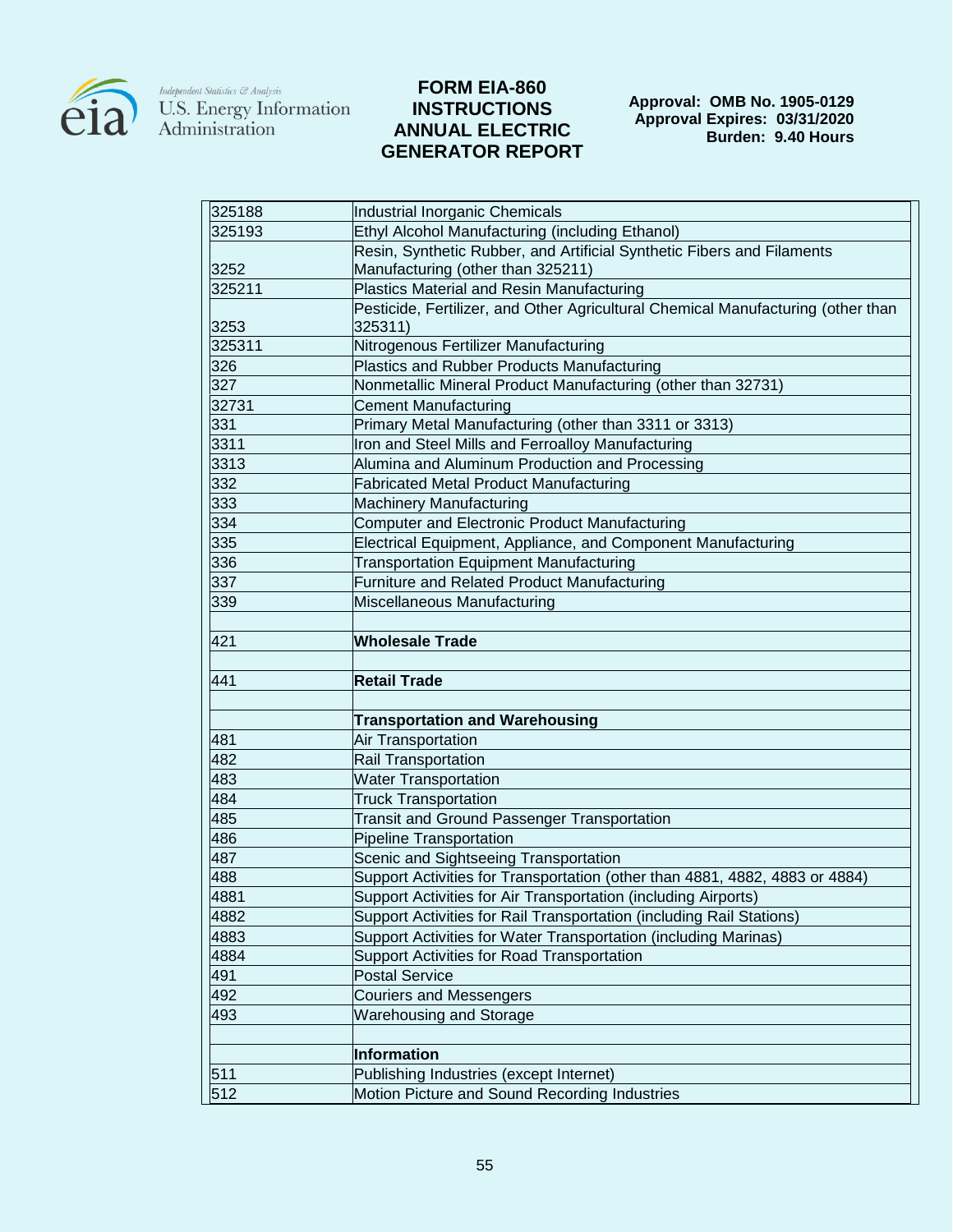

# **FORM EIA-860 INSTRUCTIONS ANNUAL ELECTRIC GENERATOR REPORT**

| 515              | Broadcasting (except Internet)                                                     |
|------------------|------------------------------------------------------------------------------------|
| 517              | Telecommunications                                                                 |
| 518              | Data Processing, Hosting, and Related Services                                     |
| 519              | Other Information Services                                                         |
|                  |                                                                                    |
| 521              | <b>Finance and Insurance</b>                                                       |
|                  |                                                                                    |
|                  | Real Estate and Rental and Leasing (including Convention Centers and               |
| 53               | <b>Office Buildings)</b>                                                           |
| 541              | <b>Professional, Scientific, and Technical Services</b>                            |
|                  |                                                                                    |
| 55               | <b>Management of Companies and Enterprises</b>                                     |
|                  |                                                                                    |
|                  | Administrative and Support and Waste Management and Remediation<br><b>Services</b> |
| 561              | Administrative and Support Services                                                |
| 562              | Waste Management and Remediation Services (other than 562212 or 562213)            |
| 562212           | Solid Waste Landfill                                                               |
| 562213           | Solid Waste Combustors and Incinerators                                            |
|                  |                                                                                    |
| 611              | <b>Educational Services</b>                                                        |
|                  | <b>Health Care and Social Assistance</b>                                           |
| 621              | <b>Ambulatory Health Care Services</b>                                             |
| 622              | <b>Hospitals</b>                                                                   |
| 623              | Nursing and Residential Care Facilities                                            |
| 624              | <b>Social Assistance</b>                                                           |
|                  |                                                                                    |
|                  | Arts, Entertainment, and Recreation                                                |
| 711              | Performing Arts, Spectator Sports, and Related Industries                          |
| 712              | Museums, Historical Sites, and Similar Institutions                                |
| 713              | Amusement, Gambling, and Recreation Industries                                     |
|                  | <b>Accommodation and Food Services</b>                                             |
| $\overline{721}$ | Accommodation                                                                      |
| 722              | <b>Food Services and Drinking Places</b>                                           |
|                  |                                                                                    |
|                  | <b>Other Services (except Public Administration)</b>                               |
| 811              | Repair and Maintenance                                                             |
| 812              | Personal and Laundry Services                                                      |
| 813              | Religious, Grantmaking, Civic, Professional, and Similar Organizations             |
| 814              | <b>Private Households</b>                                                          |
|                  |                                                                                    |
| 92               | Public Administration (other than 921, 922, 92214 or 928)                          |
| 921              | Executive, Legislative, and Other General Government Services                      |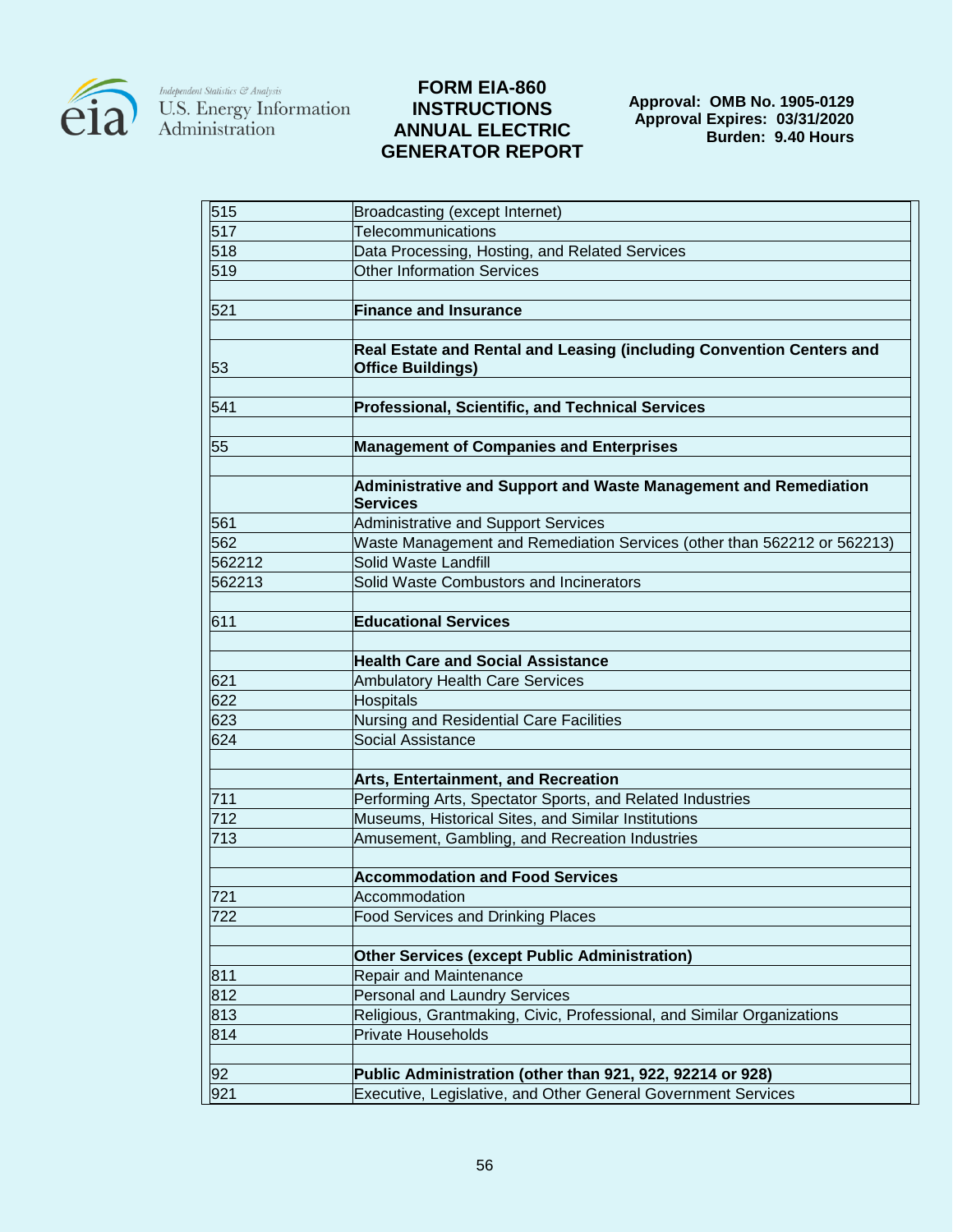

# **FORM EIA-860 INSTRUCTIONS ANNUAL ELECTRIC GENERATOR REPORT**

**Approval: OMB No. 1905-0129 Approval Expires: 03/31/2020 Burden: 9.40 Hours**

| 922   | Justice, Public Order and Safety Activities (other than 92214)         |
|-------|------------------------------------------------------------------------|
| 92214 | <b>Correctional Facilities</b>                                         |
| 928   | National Security and International Affairs (including Military Bases) |
|       |                                                                        |
|       |                                                                        |
|       |                                                                        |
|       |                                                                        |
|       |                                                                        |
|       |                                                                        |
|       |                                                                        |
|       |                                                                        |
|       |                                                                        |
|       |                                                                        |
|       |                                                                        |
|       |                                                                        |
|       |                                                                        |
|       |                                                                        |
|       |                                                                        |
|       |                                                                        |
|       |                                                                        |
|       |                                                                        |
|       |                                                                        |
|       |                                                                        |
|       |                                                                        |
|       |                                                                        |
|       |                                                                        |
|       |                                                                        |
|       |                                                                        |
|       |                                                                        |
|       |                                                                        |
|       |                                                                        |
|       |                                                                        |
|       |                                                                        |
|       |                                                                        |
|       |                                                                        |
|       |                                                                        |
|       |                                                                        |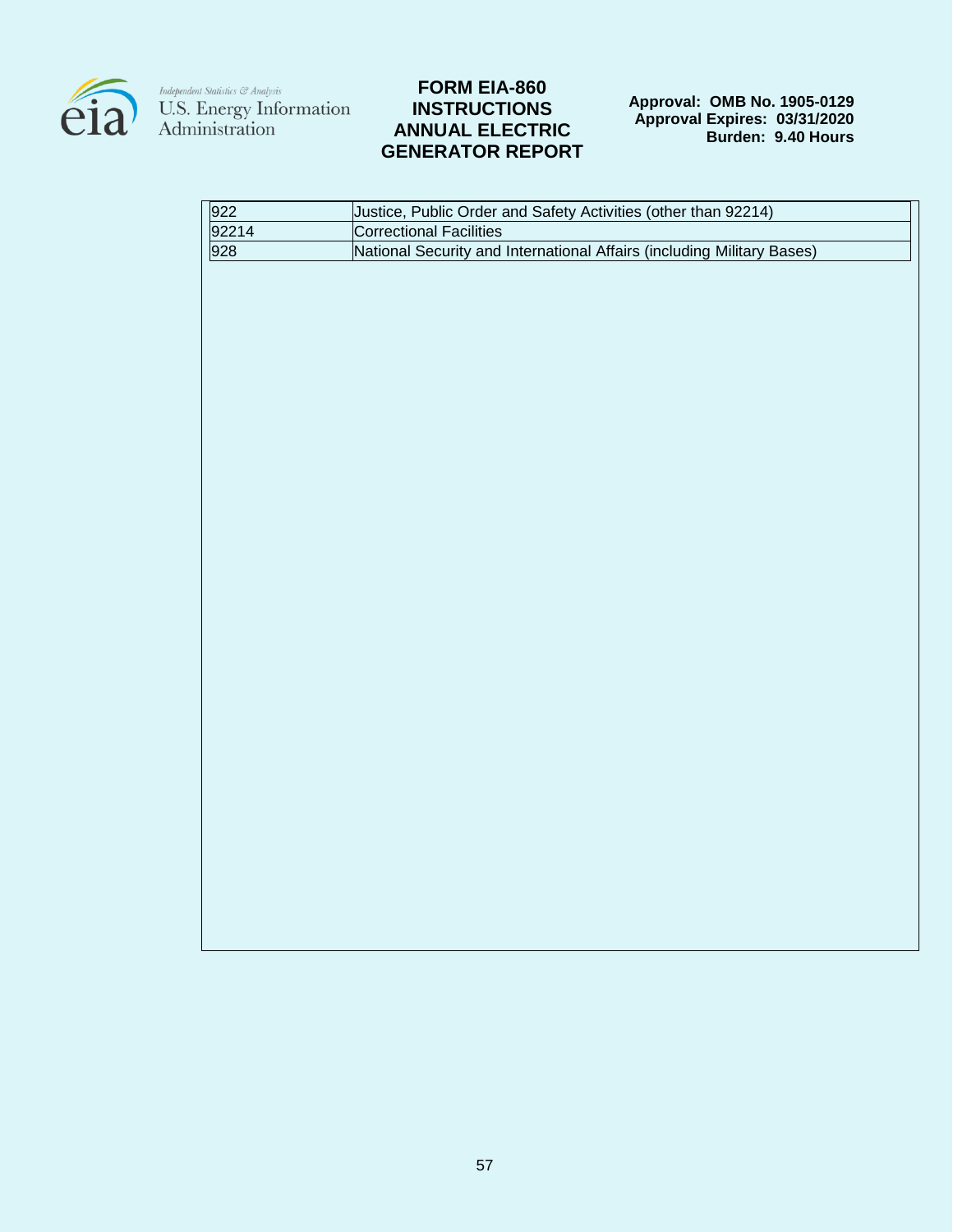

# **FORM EIA-860 INSTRUCTIONS ANNUAL ELECTRIC GENERATOR REPORT**

**Approval: OMB No. 1905-0129 Approval Expires: 03/31/2020 Burden: 9.40 Hours**

# **GLOSSARY**

The glossary for this form is available online at the following URL: http://www.eia.gov/glossary/index.html

# **SANCTIONS**

The timely submission of Form EIA 860 by those required to report is mandatory under Section 13(b) of the Federal Energy Administration Act of 1974 (FEAA) (Public Law 93 275), as amended. Failure to respond may result in a penalty of not more than \$2,750 per day for each civil violation, or a fine of not more than \$5,000 per day for each criminal violation. The government may bring a civil action to prohibit reporting violations, which may result in a temporary restraining order or a preliminary or permanent injunction without bond. In such civil action, the court may also issue mandatory injunctions commanding any person to comply with these reporting requirements. Title 18 U.S.C. 1001 makes it a criminal offense for any person knowingly and willingly to make to any Agency or Department of the United States any false, fictitious, or fraudulent statements as to any matter within its jurisdiction.

# **REPORTING BURDEN**

Public reporting burden for this collection of information is estimated to average 6.75 hours per response for respondents without environmental information and 12.5 hours per response for respondents with environmental information, including the time for reviewing instructions, searching existing data sources, gathering and maintaining the data needed, and completing and reviewing the collection of information. The weighted average burden per form is 9.40 hours. Send comments regarding this burden estimate or any other aspect of this collection of information, including suggestions for reducing this burden, to the U.S. Energy Information Administration, Office of Survey Development and Statistical Integration, EI-21 Forrestal Building, 1000 Independence Avenue SW, Washington, DC 20585-0670; and to the Office of Information and Regulatory Affairs, Office of Management and Budget, Washington, D.C. 20503. A person is not required to respond to the collection of information unless the form displays a valid OMB number.

# **DISCLOSURE OF INFORMATION**

The following information reported on this survey will be protected and not disclosed to the extent that it satisfies the criteria for exemption under the Freedom of Information Act (FOIA), 5 U.S.C. §552, the Department of Energy (DOE) regulations, 10 C.F.R. §1004.11, implementing the FOIA, and the Trade Secrets Act, 18 U.S.C. §1905:

•All information associated with the "Survey Contact" and the "Supervisor of Contact Person for Survey" on SCHEDULE 1.

•Information reported for the data element "Tested Heat Rate" on SCHEDULE 3, PART B, GENERATOR INFORMATION – EXISTING GENERATORS